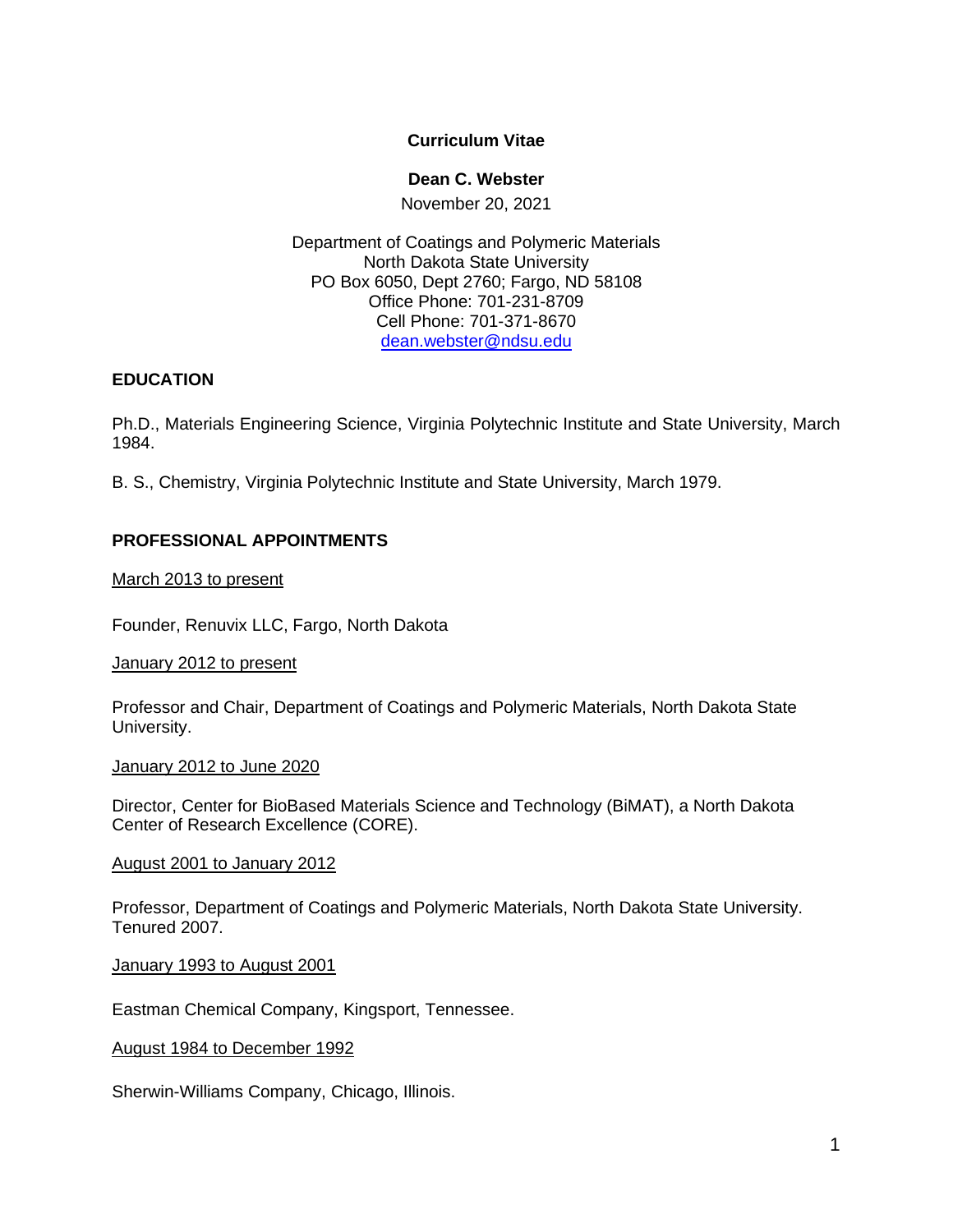#### March 1979 to August 1984

Graduate Research Assistant, Chemistry Department, Virginia Polytechnic Institute and State University.

## **TEACHING EXPERIENCE**

#### North Dakota State University

CPM 474/674 Applied Polymer Science (Coatings I). Fall 2001 – 2021.

CPM 484/684 Coatings I Laboratory. Fall 2002 – 2021.

CPM 485/685 Coatings II Laboratory. Spring 2002, 2003, 2004, 2005, 2006.

CPM 778 Physical Chemistry of Polymers (portions). Spring 2002.

CPM 773 Organic Chemistry of Coatings. Spring 2004, 2006, 2008, 2010, 2012, 2014, 2016, 2019, 2021.

NDSU Coatings Science Short Course, June 2002-2019.

#### Department of Chemistry, DePaul University, Chicago, Illinois.

CHE 462 Coatings Technology II. Fall 1985, 1987, 1989, and 1991.

Instructor in "Front Line Leadership" supervisory development program at Sherwin-Williams.

#### **AWARDS**

NDSU College of Science and Mathematics Excellence in Research Award, 2021.

Fellow, Division of Polymeric Materials: Science and Engineering, American Chemical Society, 2019.

Fellow, American Chemical Society, 2016.

Roon Foundation Award (best paper), 2016 American Coatings Conference.

Fred Waldron Research Award, NDSU Alumni Foundation, 2015.

Mattiello Memorial Lecture Award, American Coatings Association, 2013.

Roon Foundation Award (best paper), 2012 American Coatings Conference.

Roy W. Tess Award in Coatings, PMSE Division American Chemical Society, 2011.

Industry Achievement Award, National Paint and Coatings Association, 2009.

Roon Foundation Award (best paper), 2008 FutureCoat Conference.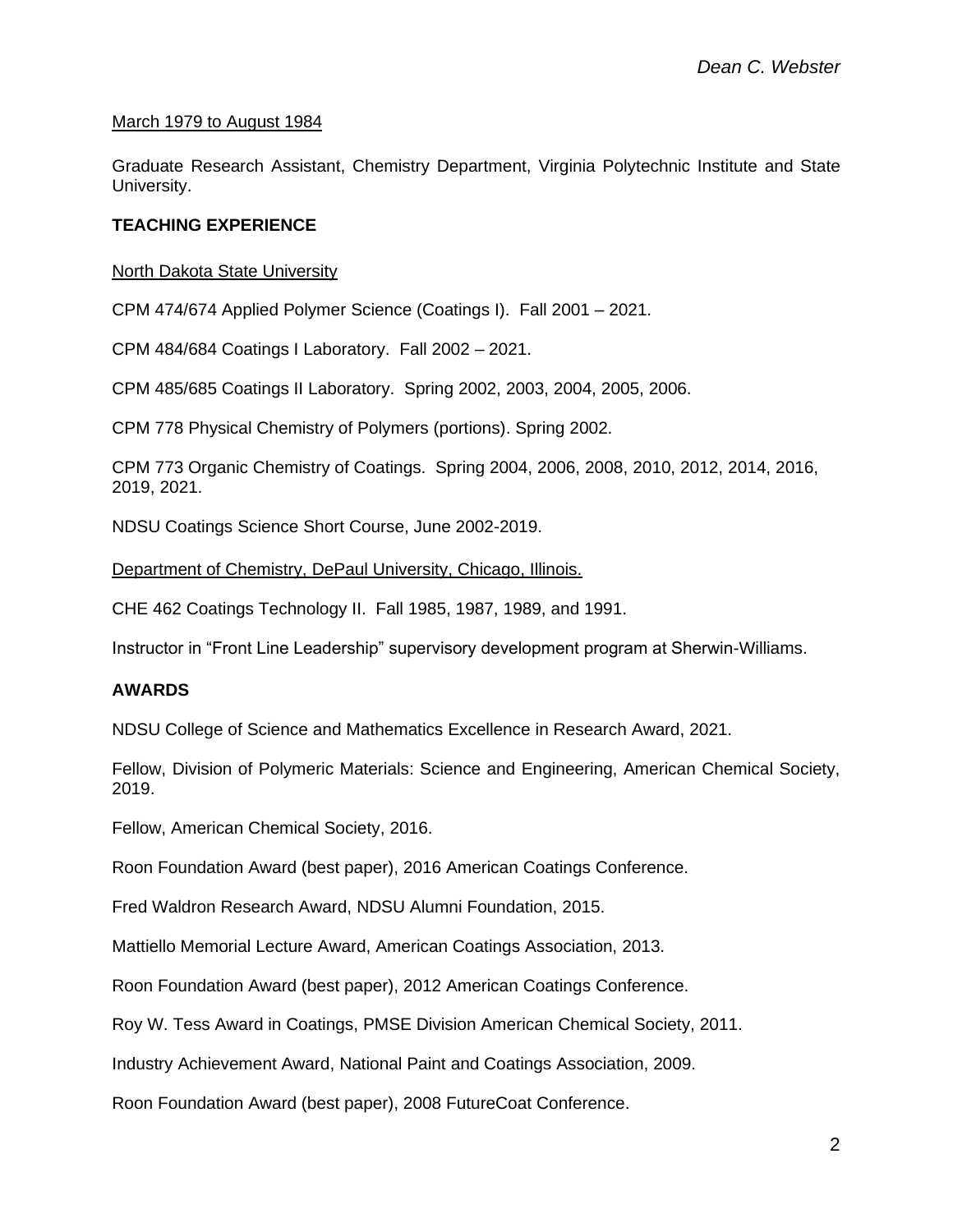Roon Foundation Award (best paper), 2006 International Coatings Exposition.

Roon Foundation Award (best paper), 2004 International Coatings Exposition.

*Technical Focus Speaker* (Invited keynote), 2004 International Coatings Exposition.

Roon Foundation Award (best paper), 2003 International Coatings Exposition.

Best Poster Presentation, 2003 International Coatings Exposition

## **OTHER PROFESSIONAL ACTIVITIES**

| 2019 - Present          | Editorial Board, Progress in Organic Coatings                                                                                                         |
|-------------------------|-------------------------------------------------------------------------------------------------------------------------------------------------------|
| 2013-Present            | Editorial Board, Biofouling                                                                                                                           |
| 2011-2018               | Editor-in-chief, Progress in Organic Coatings                                                                                                         |
| 2012-Present            | Councilor, American Chemical Society, representing PMSE Division<br>Divisional Activities Committee (DAC); Meetings and Expositions<br>Committee      |
| 2012                    | International Scientific Committee, International Conference on Bioinspired<br>and Biobased Chemistry and Materials, Nice, France, October 3-5, 2012. |
| 2008-2014               | Organizing Committee, Coatings Science International Conference,<br>Netherlands (Annual).                                                             |
| 2009                    | Past Chair, Division of Polymeric Materials: Science and Engineering,<br><b>American Chemical Society</b>                                             |
| 2008                    | Chair, Division of Polymeric Materials: Science and Engineering, American<br><b>Chemical Society</b>                                                  |
| 2007                    | Chair Elect, Division of Polymeric Materials: Science and Engineering,<br><b>American Chemical Society</b>                                            |
| 2006                    | Vice-Chair, Division of Polymeric Materials: Science and Engineering,<br><b>American Chemical Society</b>                                             |
| 2003 - 2005             | Board of Directors, NDSU Research Foundation                                                                                                          |
| 2002-2003,<br>2005-2006 | <b>NDSU University Senate</b>                                                                                                                         |
| 2005-2008               | Mattiello Memorial Lecture Committee (FSCT) (Chair 2008)                                                                                              |
| 2003 - 2010             | Member, Faculty Advisory Group, NDSU Center for Nanoscale Science<br>and Engineering                                                                  |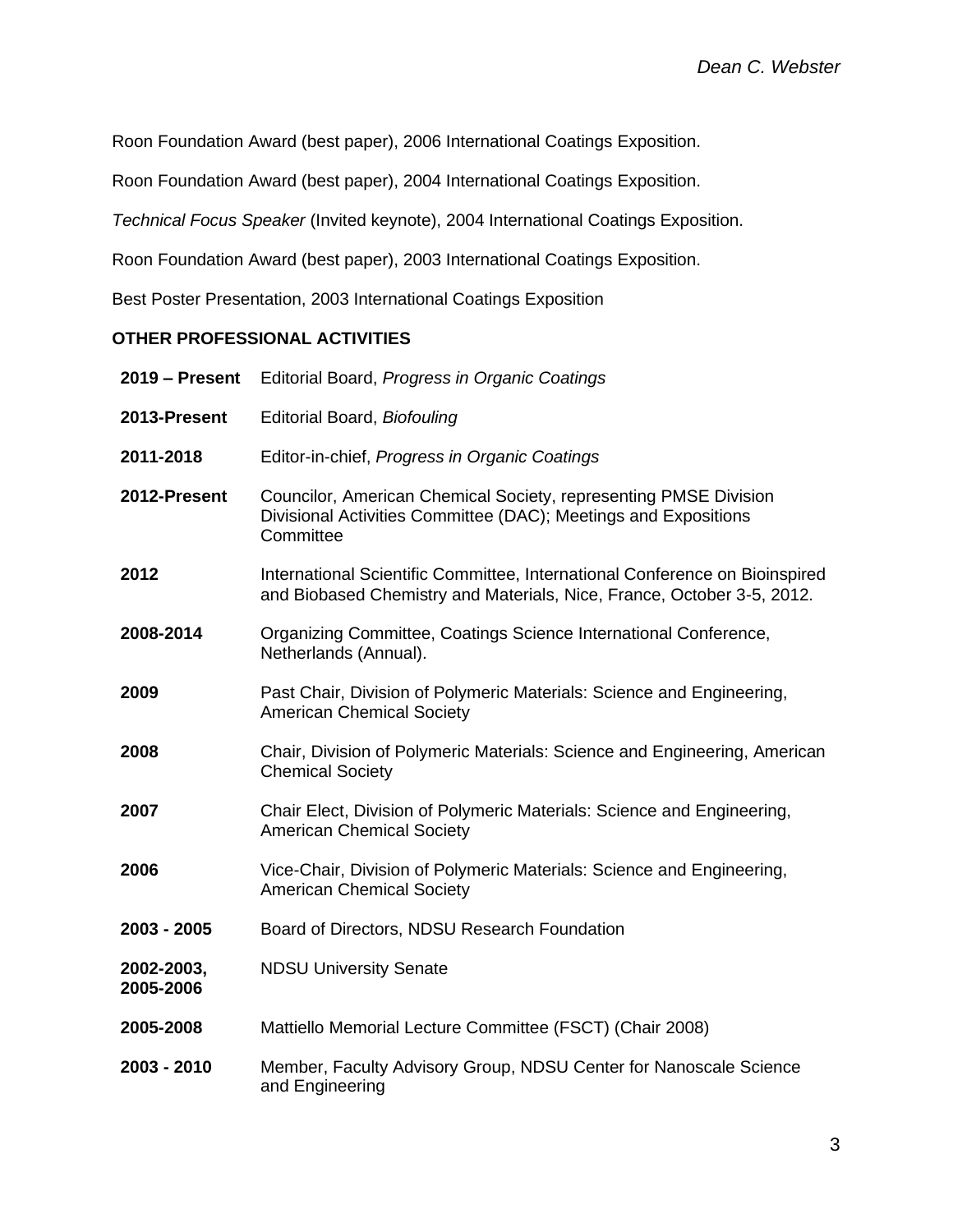- **2002 - 2010** Professional Development Committee, Federation of Societies for Coatings **Technology**
- **2003 - 2006** Member At Large, Polymeric Materials: Science and Engineering Division, American Chemical Society.
- **1999 - 2000** Editor of *Organic Coatings Digest* for *Progress in Organic Coatings*.
- **1998 - 2000** Moderator of the *Organic Coatings Forum* e-mail discussion group sponsored by *Progress in Organic Coatings*.
- **1998 - 2011** Editorial board of *Progress in Organic Coatings*.
- **1998 - Present** Advisory Council, Chemistry Department, Virginia Polytechnic Institute and State University.
- **1998 - 2003** Dean's Roundtable, College of Arts and Sciences, Virginia Polytechnic Institute and State University.
- **1998 - 2001** Board of Directors, Skycrafters, Inc., Blountville, TN (1998-2001). President, 1999-2001. 501c(7) Corporation
- **1998** Technician of the Year selection committee, Northeast Tennessee Section, ACS.
- **1997 - 1998** Finance Chair, National Chemistry Week, Northeast Tennessee Section, ACS.
- **1994 - 2001** Public Outreach, NE Tennessee Section American Chemical Society/Eastman Chemical Company. Involved in educational outreach in local schools. Presented chemistry demonstrations to elementary school children, etc.
- **1991** Chair, Sherwin-Williams Technical Symposium.
- **1989** Organizing Committee, Sherwin-Williams Technical Symposium
- **1979** Organized the first Undergraduate Research Symposium at Virginia Tech.

#### **MEMBERSHIPS IN ORGANIZATIONS**

American Chemical Society Polymer Chemistry Division, ACS Polymeric Materials: Science and Engineering Division, ACS Small Chemical Business, ACS American Oil Chemists' Society American Coatings Association (formerly Federation of Societies for Coatings Technology, FSCT) RADTECH Materials Research Society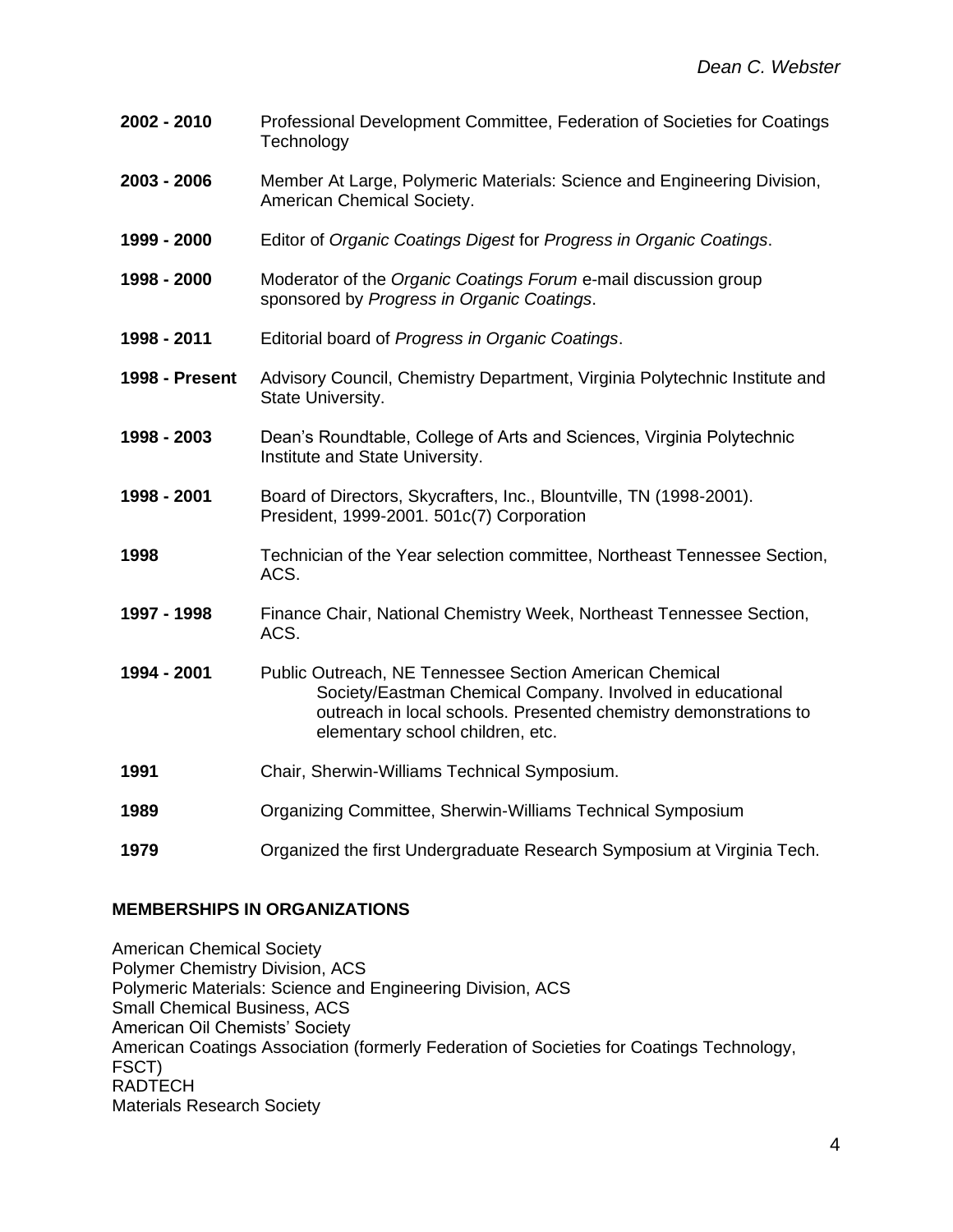# **FUNDING RECEIVED**

| <b>Title</b>                                                             | <b>Agency</b>              | coPIs            | <b>Amount</b>        | <b>Period</b>            |
|--------------------------------------------------------------------------|----------------------------|------------------|----------------------|--------------------------|
| Soy-based biodegradable                                                  | ND Soybean                 |                  | \$34,310             | $7/1/2021 -$             |
| agricultural mulching materials                                          | Council/SBARE              |                  |                      | 6/30/2022                |
| Cottonseed oil based vitrimers for                                       | Cotton, Inc.               | Long Jiang       | \$56,383             | 01/01/2021-              |
| 3D printing and other applications                                       |                            | (PI)             |                      | 12/31/2021               |
| Glycidyl carbamate resin systems                                         | <b>Elinor Specialty</b>    |                  | \$51,000             | 11/01/2020-              |
| for coatings                                                             | Coatings                   |                  |                      | 11/30/2021               |
| Modified high oleic soybean oil to<br>increase the use of recycled crumb | Ford/USB                   |                  | \$57,273             | 10/1/2020-<br>09/30/2021 |
| rubber                                                                   |                            |                  |                      |                          |
| Understanding the Principles of                                          | Office of Naval            | Andrew           | \$5,792,117          | $08/20/2020 -$           |
| <b>Solid Shedding Surfaces</b>                                           | Research                   | Croll, Anish     |                      | 08/19/2023               |
|                                                                          |                            | Tuteja           |                      |                          |
| Soybean oil-based additives for                                          | ND Soybean                 |                  | \$31,661             | $07/01/2020 -$           |
| low-friction rubber compounds                                            | Council                    |                  |                      | 06/30/2021               |
| Production and characterization of                                       | <b>ND Corn Council</b>     | Ewumbua          | $\overline{$89,954}$ | 07/01/2020-              |
| epoxidized sucrose and maltose                                           |                            | Monono (PI)      |                      | 06/30/2022               |
| esters of corn oil                                                       |                            |                  |                      |                          |
| Robust coatings with amphiphilic                                         | Office of Naval            |                  | \$460,000            | $03/01/2020 -$           |
| surfaces for control of biofouling                                       | Research                   |                  |                      | 02/28/2023               |
| Comprehensive biological                                                 | Office of Naval            | Shane            | \$300,000            | $01/01/2020 -$           |
| laboratory efficacy testing of<br>marine coatings                        | Research                   | <b>Stafslien</b> |                      | 12/31/2022               |
| Cottonseed Oil based UV Curable                                          | Cotton, Inc.               | Long Jiang       | \$43,414             | $01/01/2020 -$           |
| Resins for Composites and 3D                                             |                            | (PI)             |                      | 12/31/2020               |
| Printing                                                                 |                            |                  |                      |                          |
| Soybean oil in automotive EPDM                                           | Ford/USB                   |                  | \$51,093             | $10/1/2019 -$            |
| rubber applications                                                      |                            |                  |                      | 09/30/2020               |
| High performance bio-based                                               | <b>Army Research</b>       | Chad Ulven       | \$5,177,264          | $04/10/2019 -$           |
| polymers for coatings & additive                                         | Laboratory                 | (PI),            |                      | 04/09/2022               |
| manufacturing                                                            |                            | Mukund Sibi      |                      |                          |
| High oleic soybean oil industrial                                        | Ford/USB                   |                  | \$62,664             | $10/1/2018 -$            |
| uses and properties                                                      |                            |                  |                      | 9/30/2019                |
| High oleic soybean oil as a                                              | <b>United Soybean</b>      | Olena            | $\overline{$98,086}$ | $10/1/2018 -$            |
| plasticizer for crumb rubber for<br>new rubber compounds                 | <b>Board</b>               | Shafranska       |                      | 09/30/2019               |
| Polymers & Adhesives for stone                                           | National Center for        |                  | \$83,000             | $8/06/2018 -$            |
| conservation                                                             | Preservation               |                  |                      | 12/31/2021               |
|                                                                          | Technology and             |                  |                      |                          |
|                                                                          | Training                   |                  |                      |                          |
| High oleic soybean oil in                                                | Ford/USB                   |                  | \$61,684             | $10/1/2017 -$            |
| automotive rubber applications                                           |                            |                  |                      | 9/30/2018                |
| High oleic soybean oil as a                                              | <b>United Soybean</b>      |                  | \$97,525             | $10/1/2017 -$            |
| plasticizer for crumb rubber for tire                                    | <b>Board</b>               |                  |                      | 9/30/2018                |
| tread compounds                                                          |                            |                  |                      |                          |
| New uses for polymers in stone                                           | National Center for        |                  | \$41,144             | $8/18/2017 -$            |
| conservation                                                             | Preservation               |                  |                      | 12/31/2018               |
|                                                                          | Technology and<br>Training |                  |                      |                          |
| Glycidyl carbamate resin                                                 | Covestro LLC               |                  | \$152,169            | $7/1/2017 -$             |
| technology                                                               |                            |                  |                      | 12/31/2019               |
| Amphiphilic, siloxane-based                                              | Office of Naval            | Shane            | \$500,000            | $1/1/2017 -$             |
| fouling-release coatings for oil                                         | Research                   | Stafslien        |                      | 12/31/2018               |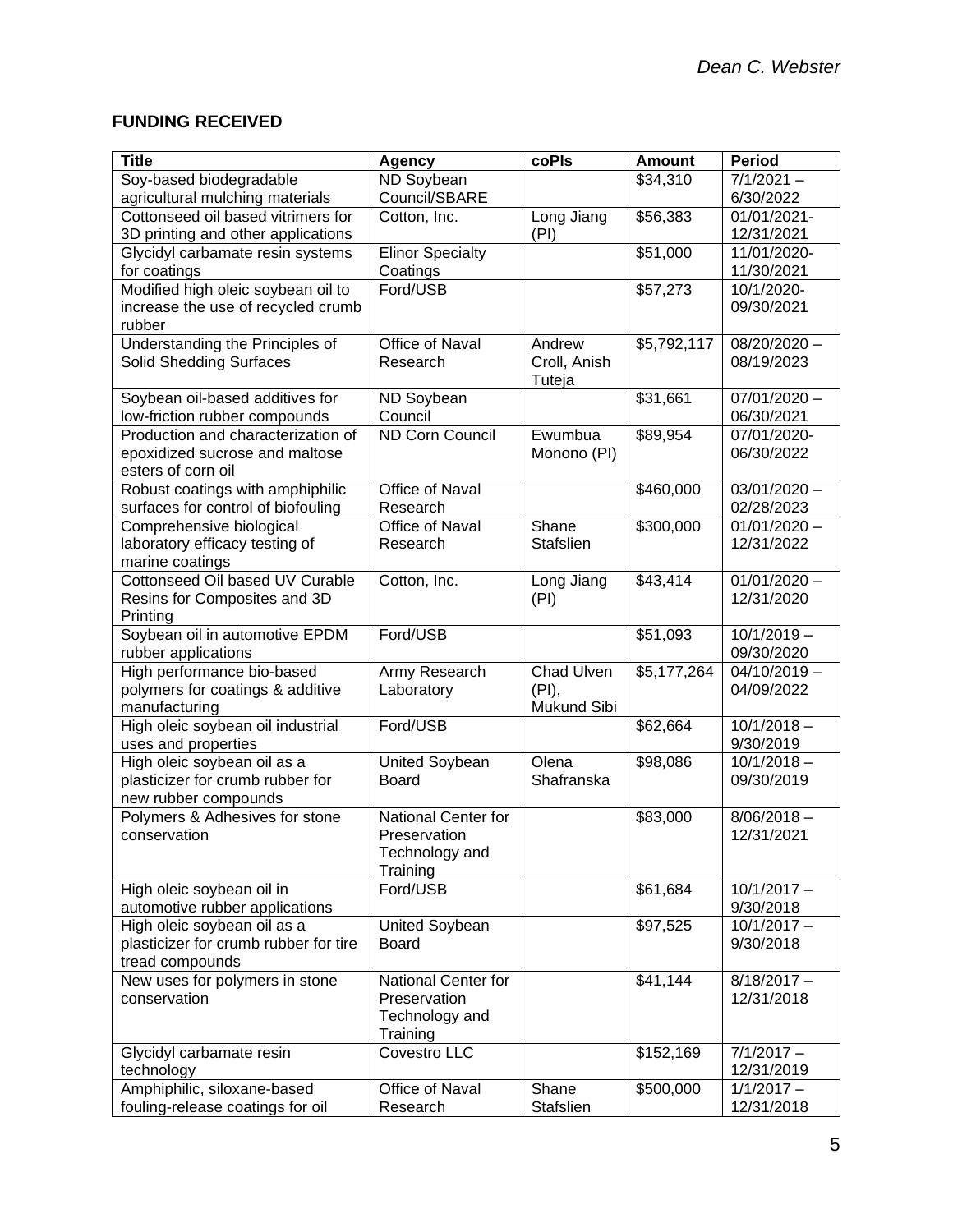| boom applications and                                            |                                  |                         |             |                         |
|------------------------------------------------------------------|----------------------------------|-------------------------|-------------|-------------------------|
| comprehensive, biological                                        |                                  |                         |             |                         |
| laboratory efficacy testing                                      |                                  |                         |             |                         |
| Modified soybean oil in Automotive                               | Ford/United                      |                         | \$77,851    | $10/1/2016 -$           |
| <b>Rubber Applications</b>                                       | Soybean Board                    |                         |             | 9/30/2017               |
| <b>BioBased Monomer and Polymer</b>                              | AkzoNobel                        | Mukund Sibi             | \$150,000   | $10/1/2016 -$           |
| <b>Systems for Coatings</b>                                      |                                  | Dean                    |             | 6/30/2020               |
|                                                                  |                                  | Webster                 |             |                         |
| Novel tough and durable AF/FR                                    | Office of Naval                  |                         | \$497,124   | $9/30/2016 -$           |
| coatings via self-stratification                                 | Research                         |                         |             | 10/1/2019               |
| High Performance Bio-based Non-                                  | U.S. Army                        | <b>Chad Ulven</b>       | \$480,000   | $9/27/2016 -$           |
| isocyanate Polymer Material                                      |                                  | Dean                    |             | 9/26/2019               |
| Systems                                                          |                                  | Webster,<br>Mukund Sibi |             |                         |
| Development of Coating                                           | National Center for              |                         | \$41,000.45 | $9/14/2016 -$           |
| <b>Formulation for Stone</b>                                     | Preservation                     |                         |             | 12/31/2017              |
| Conservation                                                     | Technology and                   |                         |             |                         |
|                                                                  | Training                         |                         |             |                         |
| Highly flexible primer for aircraft                              | Luna                             |                         | \$20,000    | $7/1/2016 -$            |
|                                                                  | Innovations/Air                  |                         |             | 3/1/2017                |
|                                                                  | Force                            |                         |             |                         |
| <b>Screening Latex Coatings</b>                                  | Sherwin-Williams                 | Xiaoning Qi             | \$50,000    | $2/1/2016 -$            |
| Formulations                                                     |                                  |                         |             | 5/31/2017               |
| <b>Exploration of Novel Biobased</b>                             | Zymergen,                        |                         | \$360,000   | $9/23/2015 -$           |
| <b>Chemicals in Coatings Systems</b>                             | Inc./DARPA                       |                         |             | 7/17/2020               |
| <b>Center for Sustainable Materials</b>                          | NSF-EPSCoR                       |                         | \$795,767   | $8/1/2014 -$            |
| Science - Subaward                                               |                                  |                         |             | 7/31/2019 (in           |
|                                                                  |                                  |                         |             | fourth year of          |
|                                                                  |                                  |                         |             | a five-year             |
|                                                                  |                                  |                         |             | program)                |
| Dakota Bioprocessing Consortium                                  | <b>NSF</b>                       |                         | \$384,556   | $8/2/2014 -$            |
| - Subaward                                                       |                                  |                         |             | 7/31/2016               |
| <b>BiMAT: Center for Biobased</b>                                | North Dakota                     |                         | \$1,132,500 | $7/1/2013 -$            |
| Materials Science and Technology                                 | Department of                    |                         |             | 6/30/2018               |
|                                                                  | Commerce                         |                         |             |                         |
| Scale-up of novel soybean based                                  | ND Soybean<br>Council            |                         | \$30,462    | $7/1/2013 -$            |
| materials - Subaward                                             |                                  |                         |             | 6/30/2014<br>$1/1/13 -$ |
| High Performance Soybean-based<br><b>Thermosetting Materials</b> | renewal, United<br>Soybean Board |                         | \$77,458    | 12/31/13                |
| Sustainable Materials Science -                                  | NSF-EPSCoR                       |                         | \$436,023   | $9/1/2012 -$            |
| Subaward                                                         |                                  |                         |             | 8/31/2014               |
| Tailoring the surface properties of                              | Office of Naval                  |                         | \$480,954   | $5/15/2012 -$           |
| coatings through self-stratification                             | Research                         |                         |             | 5/14/2015               |
| Succinic acid based polyester                                    | <b>BioAmber</b>                  |                         | \$104,214   | $3/12/2012 -$           |
| polyols and their applications                                   |                                  |                         |             | 8/31/2014               |
| High Performance Soybean-based                                   | renewal, United                  |                         | \$63,308    | $1/1/12 -$              |
| <b>Thermosetting Materials</b>                                   | Soybean Board                    |                         |             | 12/31/12                |
| <b>Doctoral Dissertation Fellowship</b>                          | ND EPSCoR                        |                         | \$9680      | $8/16/2011 -$           |
| for Erin Pavlacky                                                |                                  |                         |             | 2/15/2012               |
| Structural composites with high                                  | <b>National Science</b>          | Chad Ulven              | \$300,000   | $8/15/2011 -$           |
| biobased content                                                 | Foundation                       |                         |             | 7/31/2014               |
| High Performance Soybean-based                                   | United Soybean                   |                         | \$69,560    | $1/1/11 -$              |
| <b>Thermosetting Materials</b>                                   | <b>Board</b>                     |                         |             | 12/31/11                |
| Marine Coatings Productization                                   | Office of Naval                  | Larry                   | \$2,715,650 | $10/1/2010 -$           |
|                                                                  | Research                         | Pederson,               |             | 12/31/2011              |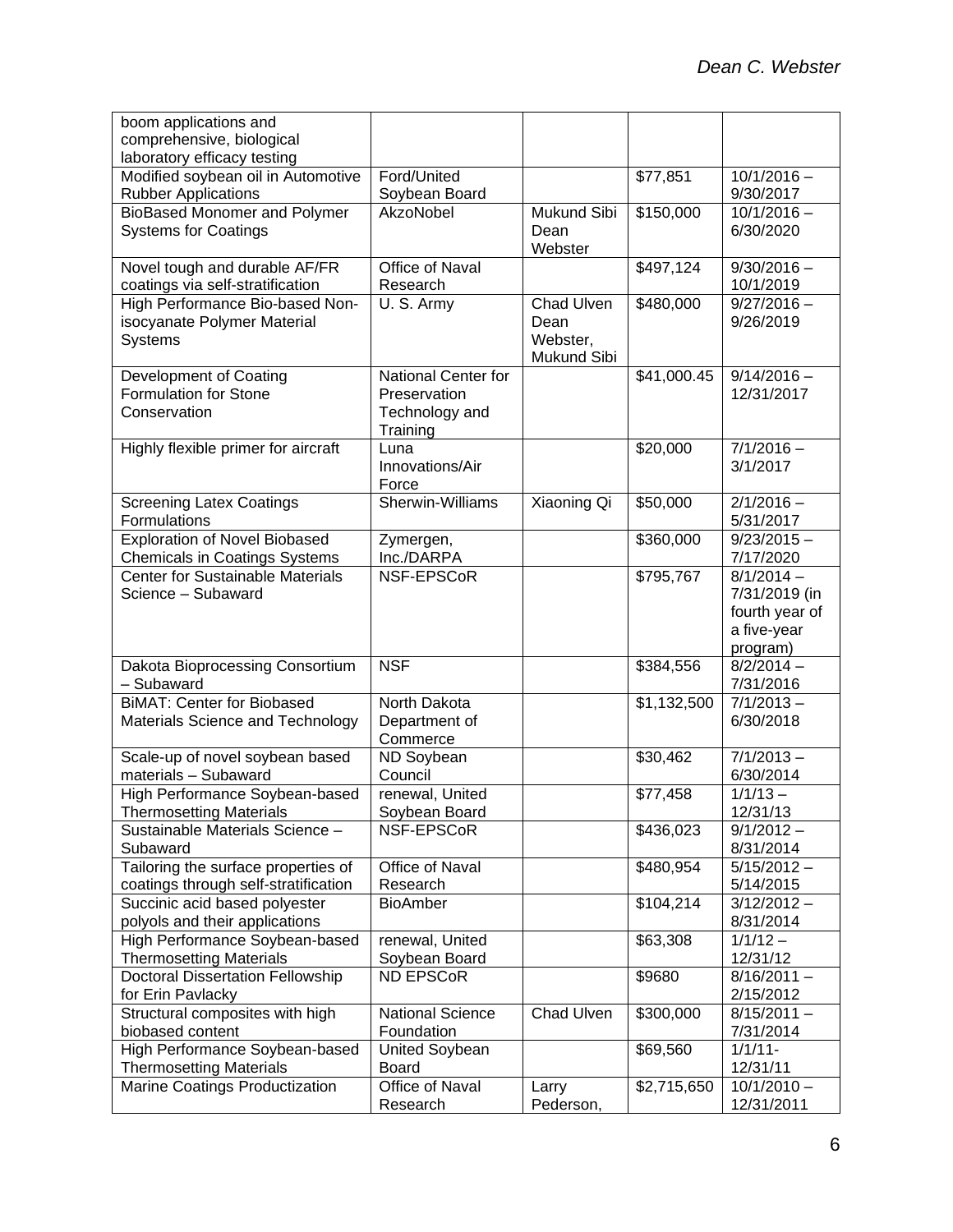|                                                                                                                                       |                                                     | <b>Bret</b><br>Chisholm,<br>Partha<br>Majumdar,<br>Shane<br>Stafslien |                      |                             |
|---------------------------------------------------------------------------------------------------------------------------------------|-----------------------------------------------------|-----------------------------------------------------------------------|----------------------|-----------------------------|
| Durable Soy-based Thiol-ene and<br>Thiol-urethane Thermoset<br>Coatings                                                               | North Dakota<br>Soybean Council                     |                                                                       | \$40,000             | $7/1/2010 -$<br>6/30/2011   |
| Development of Biobased Raw<br>Materials into Composites                                                                              | ND Centers of<br>Excellence                         | Wayne<br>Seames,<br>Chad Ulven                                        | \$140,000            | $1/1/2009 -$<br>12/31/2011  |
| Synthesis and Characterization of<br>Polyurethane Dispersions based<br>on Novel Polyols                                               | Novomer                                             |                                                                       | \$35,597             | $9/28/2009 -$<br>9/30/2010  |
| State EPSCoR Product Design<br><b>Center Award</b>                                                                                    | <b>ND EPSCoR</b>                                    |                                                                       | \$6,000              | $8/1/2009 -$<br>4/1/2010    |
| ND DOE EPSCoR IIP Phase 2:<br>Performance impacts of impurities<br>in Clean Coal Systems Equipped<br>with Carbon Capture Technologies | <b>DOE EPSCOR</b>                                   |                                                                       | \$102,288            | 7/15/2009-<br>7/14/2012     |
| <b>EPSCoR DOE Match Award</b>                                                                                                         | <b>ND ESPCoR</b>                                    |                                                                       | \$13,500             | $7/1/2009 -$<br>7/14/2012   |
| Binder System for High Flexibility<br>Primers based on Glycidyl<br><b>Carbamate Resins</b>                                            | Luna<br>Innovations/Air<br>Force (STTR<br>Phase II) |                                                                       | \$225,000            | $7/1/2009 -$<br>6/30/2011   |
| <b>Doctoral Dissertation Fellowship</b><br>for Samali Datta                                                                           | ND EPSCoR                                           |                                                                       | \$29,115             | $8/16/2008 -$<br>8/15/2009  |
| Novel Soybean Oil Based Thiol-<br><b>Urethane Coatings</b>                                                                            | North Dakota<br>Soybean Council                     |                                                                       | \$58,740             | $7/1/2009 -$<br>6/30/2010   |
| Marine Coatings Optimization,<br>Phase II                                                                                             | Office of Naval<br>Research                         | Gregory<br>McCarthy,<br><b>Bret</b><br>Chisholm                       | \$1,535,000          | $9/1/2009 -$<br>12/31/2010  |
| <b>Scientific Research Training</b><br>Program for Ahn Hee Cheol                                                                      | Kumgang Korea<br>Chemical Co., Ltd.                 |                                                                       | \$35,107             | $8/16/2008 -$<br>8/15/2009  |
| Novel Soybean Oil based<br><b>Ultraviolet Light Curable Coatings</b><br><b>Materials</b>                                              | North Dakota<br>Soybean Council                     | Zhigang<br>Chen, Bret<br>Chisholm                                     | $\overline{$82,073}$ | $7/1/2008 -$<br>6/30/2009   |
| Marine Coatings Optimization                                                                                                          | Office of Naval<br>Research                         | Gregory<br>McCarthy,<br><b>Bret</b><br>Chisholm                       | \$1,707,892          | $9/1/2008 -$<br>12/31/2009  |
| <b>Doctoral Dissertation Fellowship</b><br>for Ankit Vora                                                                             | ND EPSCoR                                           |                                                                       | \$9,033              | $7/1/2005 -$<br>6/30/2008   |
| <b>Thermosetting Antifouling</b><br>Coatings Binder Systems - Phase<br>2                                                              | Jotun Group<br>Worldwide                            |                                                                       | \$174,813            | $11/1/2008 -$<br>10/31/2009 |
| <b>Advanced Marine Coatings for</b><br>Naval Vessels Phase VI                                                                         | Office of Naval<br>Research                         | Gregory<br>McCarthy,<br><b>Bret</b><br>Chisholm                       | \$6,550,000          | $7/1/2007 -$<br>12/31/2009  |
| <b>Advanced Marine Coatings for</b><br>Naval Vessels Phase V                                                                          | Office of Naval<br>Research                         | Gregory<br>McCarthy,                                                  | \$5,099,910          | $7/2006 -$<br>12/2007       |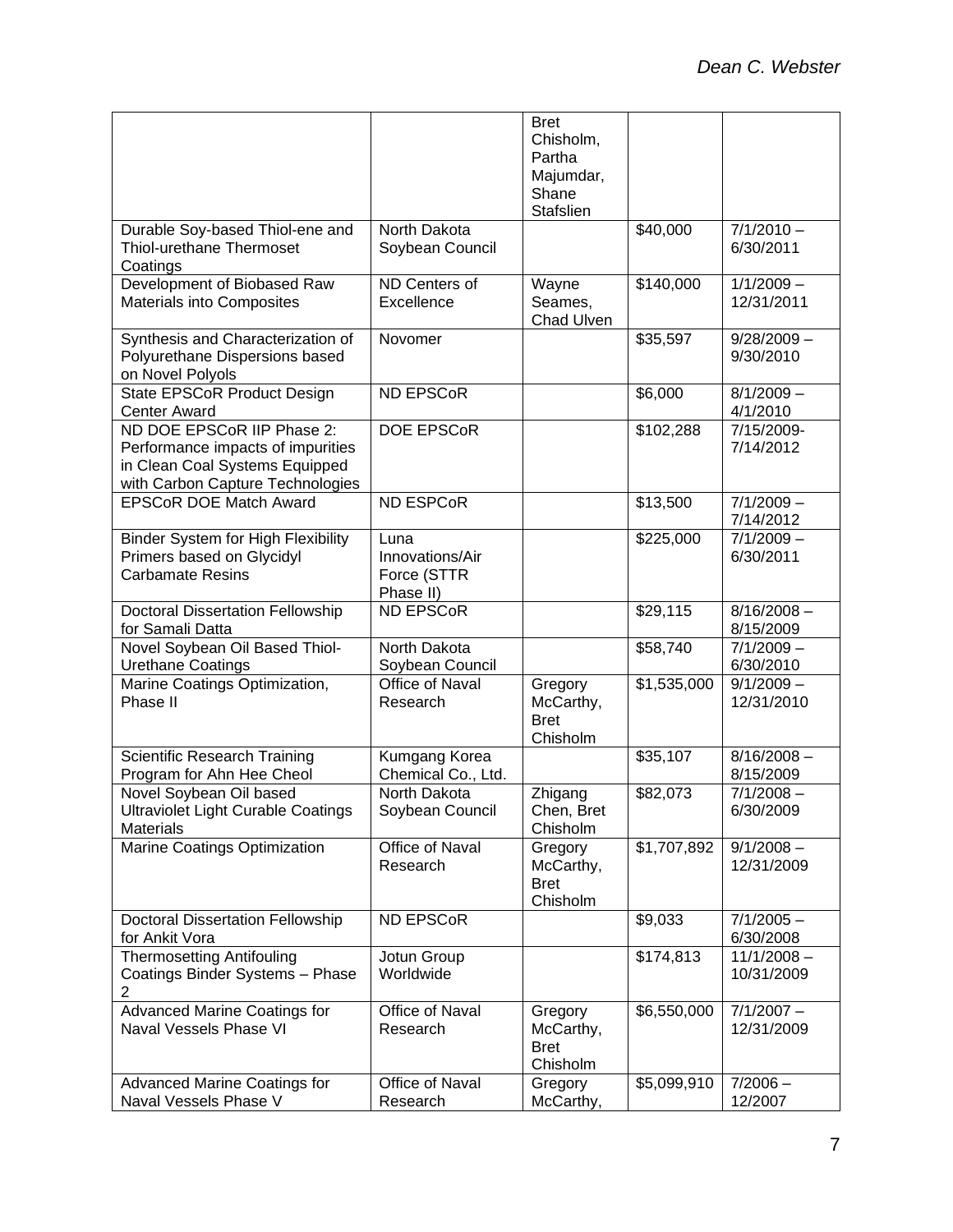|                                                                                                                                   |                                                                  | <b>Bret</b><br>Chisholm                                                               |                                   |                             |
|-----------------------------------------------------------------------------------------------------------------------------------|------------------------------------------------------------------|---------------------------------------------------------------------------------------|-----------------------------------|-----------------------------|
| <b>Smart Coatings Systems for</b><br><b>Aerospace Applications</b>                                                                | National<br>Aeronautics and<br>Space<br>Administration<br>(NASA) | Victoria<br>Gelling,<br><b>Stuart Croll</b>                                           | \$75,000                          | $6/2006 -$<br>7/2007        |
| Corrosion Protection of Al Alloys<br>for Aircraft by Coatings with<br>Advanced Properties and<br><b>Enhanced Performance</b>      | Air Force Office of<br><b>Scientific Research</b>                | Gordon<br>Bierwagen<br>(PI), Stuart<br>Croll                                          | \$295,630<br>(Webster<br>portion) | $7/2005 -$<br>6/2008        |
| Novel Biobased Materials for<br><b>Environmentally Compliant</b><br><b>Protective Coating Systems</b>                             | <b>United States</b><br>Department of<br>Agriculture             | Stuart G.<br>Croll                                                                    | $\overline{$464,079}$             | $9/15/2007 -$<br>9/14/2010  |
| <b>Thermosetting Antifouling</b><br><b>Coatings Binder System</b>                                                                 | Jotun Group<br>Worldwide                                         |                                                                                       | \$180,382                         | $5/1/2007 -$<br>10/31/2008  |
| Synthesis and characterization of<br>flexible glycidyl carbamate<br>functional polymers                                           | Luna<br>Innovations/Air<br>Force (STTR<br>Phase I Project)       |                                                                                       | \$31,778                          |                             |
| Spintronics                                                                                                                       | <b>ND EPSCoR</b>                                                 |                                                                                       | \$117,853                         | $8/1/2005 -$<br>4/15/2008   |
| Single-coat, zero VOC, non-skid<br>system for ships, Phase II                                                                     | Luna<br>Innovations/US<br>Navy (SBIR),                           |                                                                                       | \$114,339                         | 5/31/2005-<br>9/1/2006      |
| Single-coat, zero VOC, non-skid<br>system for ships                                                                               | Luna<br>Innovations/US<br>Navy (SBIR)                            |                                                                                       | \$24,992                          | $2/16/2004 -$<br>9/26/2004  |
| Chromium-free zero VOC primer                                                                                                     | Luna<br>Innovations/US<br>Marines (SBIR)                         |                                                                                       | \$17,498                          | $3/25/2004 -$<br>8/25/2004  |
| <b>Advanced Marine Coatings for</b><br>Naval Vessels, Phase III.<br>Antifouling and fouling-release<br>coatings for naval vessels | Office of Naval<br>Research                                      | Philip<br>Boudjouk,<br>Thomas<br>Ready, S.-<br>B. Choi,<br>Gregory<br>McCarthy        | \$5,200,600                       | $4/1/2004 -$<br>12/31/2005  |
| <b>Advanced Marine Coatings for</b><br>Naval Vessels, Phase II.<br>Antifouling and fouling-release<br>coatings for naval vessels  | <b>Office of Naval</b><br>Research                               | Philip<br>Boudjouk,<br>Thomas<br>Ready, S.-<br>B. Choi,<br>Gregory<br><b>McCarthy</b> | $\overline{$4,455,000}$           | $5/1/2003 -$<br>6/30/2004   |
| Development and understanding<br>of the FSA Receptor Layer<br><b>Polymer Material</b>                                             | <b>NDSU Center for</b><br>Nanoscale Science<br>and Engineering   | Stuart G.<br>Croll                                                                    | \$338,084                         | $10/1/2002 -$<br>6/30/2004  |
| <b>Doctoral Dissertation Fellowship</b><br>for Heather Nash                                                                       | <b>ND EPSCoR</b>                                                 |                                                                                       | \$8,378                           | $8/13/2003 -$<br>12/31/2003 |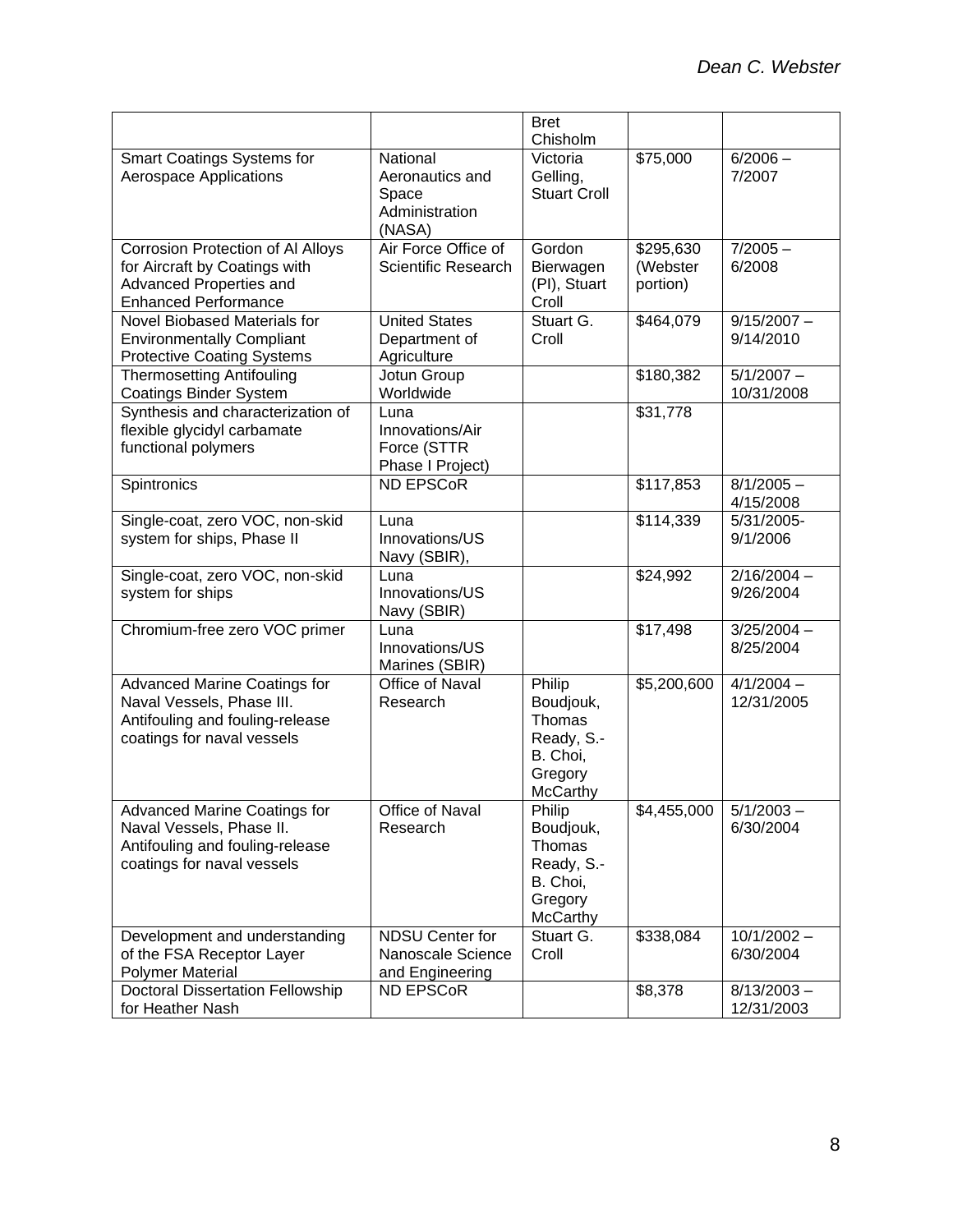## **PUBLICATIONS IN PEER-REVIEWED JOURNALS**

- 1. Deep Kalita, Ihor Tarnavchyk, Dean C. Webster, Bret J. Chisholm, "Synthesis and evaluation of novel plant oil-based polymers as binders for artist paints: controllable drying behavior and low yellowness," *Prog. Org. Coat.*, Published (2021). <https://doi.org/10.1016/j.porgcoat.2021.106607>
- 2. Jingbo Wu, Yiqiu Qian, Catherine A. Sutton, John J. La Scala, Dean C. Webster and Mukund P. Sibi, "Bio-based furanic di(meth)acrylates as reactive diluents for UV curable coatings: Synthesis and coating evaluation," *ACS Sustainable Chem. Eng.*, Published (2021). <https://doi.org/10.1021/acssuschemeng.1c05588>
- 3. AliReza Rahimi, Morgan Murphy, Kinza Faiyaz, Shane J. Stafslien, Lyndsi Vanderwal, Madhura Pade, John A. Finlay, Anthony S. Clare, Dean C. Webster, "Amphiphilic marine coating systems of self-stratified PDMS-PEG surfaces with an epoxy-polyurethane matrix," *J. Coat. Technol. Res.*, accepted (2021).
- 4. Deep J. Kalita, Ihor Tarnavchyk, Bret J. Chisholm, Dean C. Webster, "Novel bio-based epoxy resins from eugenol as an alternative to BPA epoxy and high throughput screening of the cured coatings," *Polymer*, 233, 124191 (2021). <https://doi.org/10.1016/j.polymer.2021.124191>
- 5. Rawan Omar, Muneer Shaik, Chloe Griggs, Jevin D. Jensen, Robert Boyd, Nuri Oncel, Dean C. Webster, Guodong Du, "Star-shaped poly(hydroxybutyrate)s from bio-based polyol cores via zinc catalyzed ring-opening polymerization of β-butyrolactone," *Eur. Polym. J.*, 160, 110756 (2021)<https://doi.org/10.1016/j.eurpolymj.2021.110756>
- 6. Olena Shafranska, Alexander Jones, Alex Perkins, Joseph Dahlgren, Janice Tardiff, Dean C. Webster, "Low-unsaturation soybean oils in EPDM rubber compounds," *J. Appl. Polym. Sci.*, 139, 51499, (2021).<https://doi.org/10.1002/app.51499>
- 7. Jackson Benda, Shane Stafslien, Lyndsi Vanderwal, John A. Finlay, Anthony S. Clare, Dean C. Webster, "Surface modifying amphiphilic additives and their effect on fouling-release performance in siloxane-polyurethane coatings," *Biofouling*, 37, 309-326 (2021). <http://dx.doi.org/10.1080/08927014.2021.1901891>
- 8. Ivan Hevus, John McNamara, Nicole G. Ricapito, Stepan Tymoshenko, Dean C. Webster, "Parallel Esterification of Bio-based Dicarboxylic Acids in Small Scale Film Reactors: A High-Throughput Study," *J. Polymer Science*, 59, 665-674 (2021). <http://doi.org/10.1002/pol.20210059>
- 9. AliReza Rahimi, Shane J. Stafslien, Lyndsi Vanderwal, James Bahr, Maryam Safaripour, John A. Finlay, Anthony S. Clare, Dean C. Webster, "Critical amphiphilic concentration: Effect of the extent of amphiphilicity on marine fouling-release performance," *Langmuir*, 37, 2728-2739 (2021).<https://doi.org/10.1021/acs.langmuir.0c03446>
- 10. Raul Setien, Shokoofeh Ghasemi, Ghasideh Pourhashem, Dean C. Webster, "Comparison of epoxidation methods for bio-based oils: Dioxirane intermediates generated from oxone vs. peracid derived from hydrogen peroxide," *Polymer International*, 70, 594-603 (2021). <https://doi.org/10.1002/pi.6193>
- 11. Pengfei Liu, Fengfen Mao, Dean C. Webster, Xiaoya Liu, Ren Liu, "Curing and performance stability of urethane acrylates with different main chains under electron beam irradiation," *Progress in Organic Coatings*, 152, 106119 (2021). <https://doi.org/10.1016/j.porgcoat.2020.106119>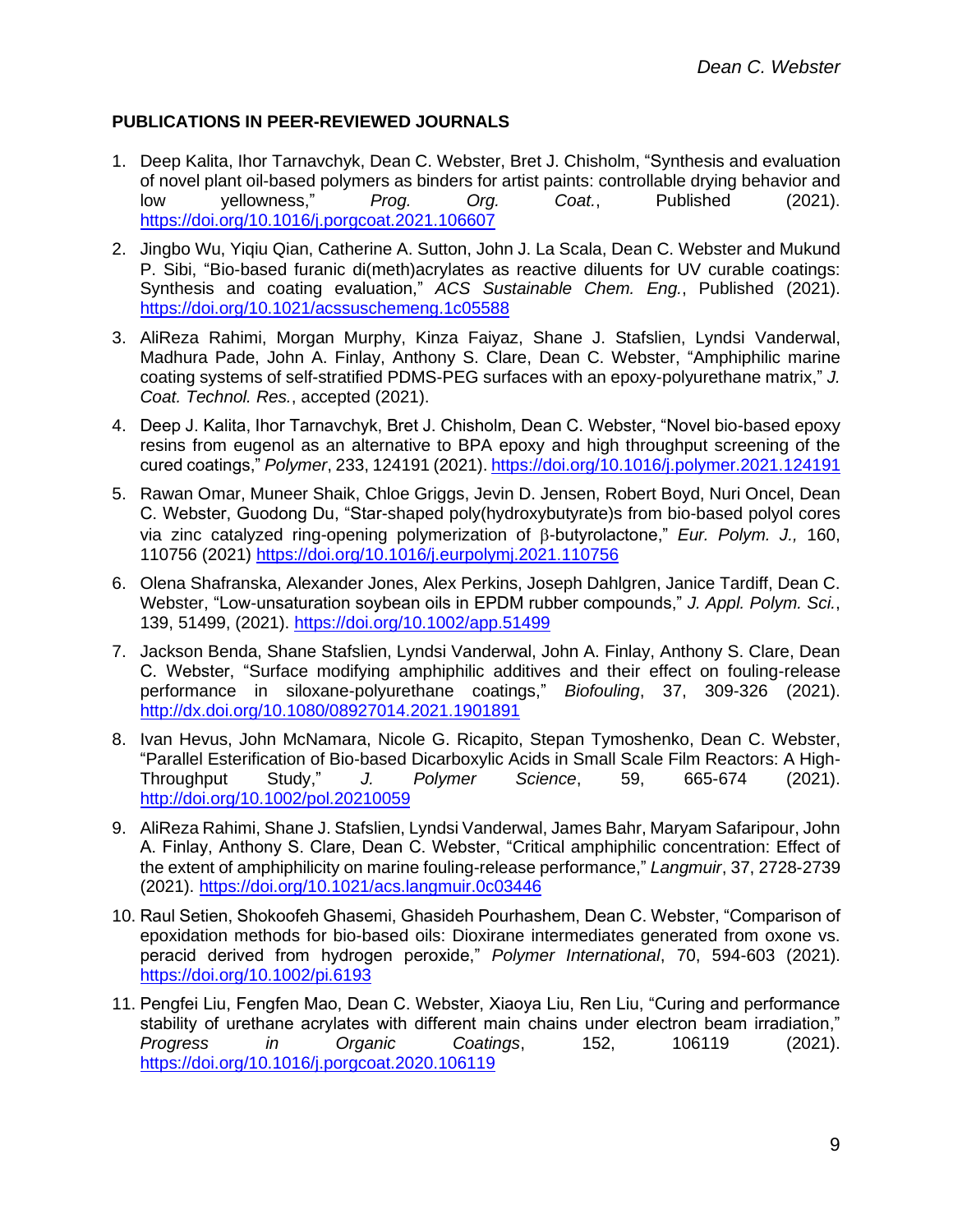- 12. Olena Shafranska, Andrey Chernykh, Bret J. Chisholm, Ihor Tarnavchyk, Dean C. Webster, "Derivatization of soybean oil to enhance performance as a processing oil in SBR-based rubber compounds," *Rubber Chemistry and Technology*, 94, 234-247 (2021). <https://doi.org/10.5254/rct.20.79990>
- 13. Catherine A. Sutton, Alexander Polykarpov, Kiempe Jan van den Berg, Alexander Yahkind, Linda J. Lea, Dean C. Webster, Mukund P. Sibi, "Novel biobased furanic diols as potential alternatives to BPA: Synthesis and endocrine activity screening," *ACS Sustainable Chem. Eng.*, 8, 18824-18829 (2020).<https://doi.org/10.1021/acssuschemeng.0c08207>
- 14. AliReza Rahimi, Shane J. Stafslien, Lyndsi Vanderwal, John A. Finlay, Anthony S. Clare, Dean C. Webster, "Amphiphilic zwitterionic-PDMS-based surface-modifying additives to tune fouling-release of siloxane-polyurethane marine coatings," *Progress in Organic Coatings*, 149, 105931 (2020). <https://doi.org/10.1016/j.porgcoat.2020.105931>
- 15. Dean C. Webster, "Glycidyl Carbamate Functional Resins and their Applications: A Review," *Polymer International*, 70, 710-719 (2021). <https://doi.org/10.1002/pi.6107>
- 16. Deep Kalita, Ihor Tarnavchyk, Shanti Swarup, Caroline Harris, Chad Landis, Bret J. Chisholm, Dean C. Webster, "Use of High Throughput Screening Methods to Study Dual-Functional Crosslinkable Latexes," *Progress in Organic Coatings*, 149, 105898 (2020). <https://doi.org/10.1016/j.porgcoat.2020.105898>
- 17. AliReza Rahimi, Morgan Murphy, Vinod Upadhyay, Kinza Faiyaz, Dante Battocchi, Dean C. Webster, "Amphiphilically-Modified Self-Stratified Siloxane-Glycidyl Carbamate Coatings for Anti-Icing Applications," *J. Coatings Techn. and Research*, 18, 83-97 (2021). <https://doi.org/10.1007/s11998-020-00402-8>
- 18. Samantha D. Silbert, Patrick Simpson, Raul Setien, Michael Holthaus, John J. LaScala, Chad Ulven, Dean C. Webster, "Exploration of bio-based functionalized sucrose ester resins for additive manufacturing via stereolithography," *ACS Appl. Polym. Mater.*, 2, 2910-2918 (2020). <https://doi.org/10.1021/acsapm.0c00417>
- 19. Shokoofeh Ghasemi, Mukund P. Sibi, Chad A. Ulven, Dean C. Webster, Ghasideh Pourhashem, "A Preliminary Environmental Assessment of Epoxidized Sucrose Soyate (ESS)-Based Biocomposite," *Molecules*, 25, 2797 (2020). <https://doi.org/10.3390/molecules25122797>
- 20. Ivan Hevus, Nicole G. Ricapito, Stepan Tymoshenko, Shilpa N. Raja, Dean C. Webster, "Biobased carboxylic acids as components of sustainable and high-performance coating systems," *ACS Sustainable Chem. Eng.*, 8, 5750-5762 (2020). [10.1021/acssuschemeng.0c01046](https://doi.org/10.1021/acssuschemeng.0c01046)
- 21. Karan Bansal, John A. Pojman, Dean Webster, Mohiuddin Quadir, "Frontal polymerization of a thin film on a wood substrate," *ACS Macro Lett.* 9, 169-173 (2020). DOI: [10.1021/acsmacrolett.9b00887](https://doi.org/10.1021/acsmacrolett.9b00887)
- 22. Pengfei Liu, Jing Luo, Xiaoya Liu, Ren Liu, Dean C. Webster, "Effect of the nature of the reactive group on the electron beam curing of model urethane di(meth)acrylates," *Prog. Org. Coat.*, 138, 105371 (2020). DOI: [10.1016/j.porgcoat.2019.105371](https://doi.org/10.1016/j.porgcoat.2019.105371)
- 23. Samantha D. Silbert, Eric M. Serum, John LaScala, Mukund P. Sibi, Dean C. Webster, "Biobased, nonisocyanate, 2K polyurethane coatings produced from polycarbamate and dialdehyde cross-linking," *ACS Sustainable Chem. Eng.,* 7, 19621-19630 (2019). DOI: [10.1021/acssuschemeng.9b04713](https://doi.org/10.1021/acssuschemeng.9b04713)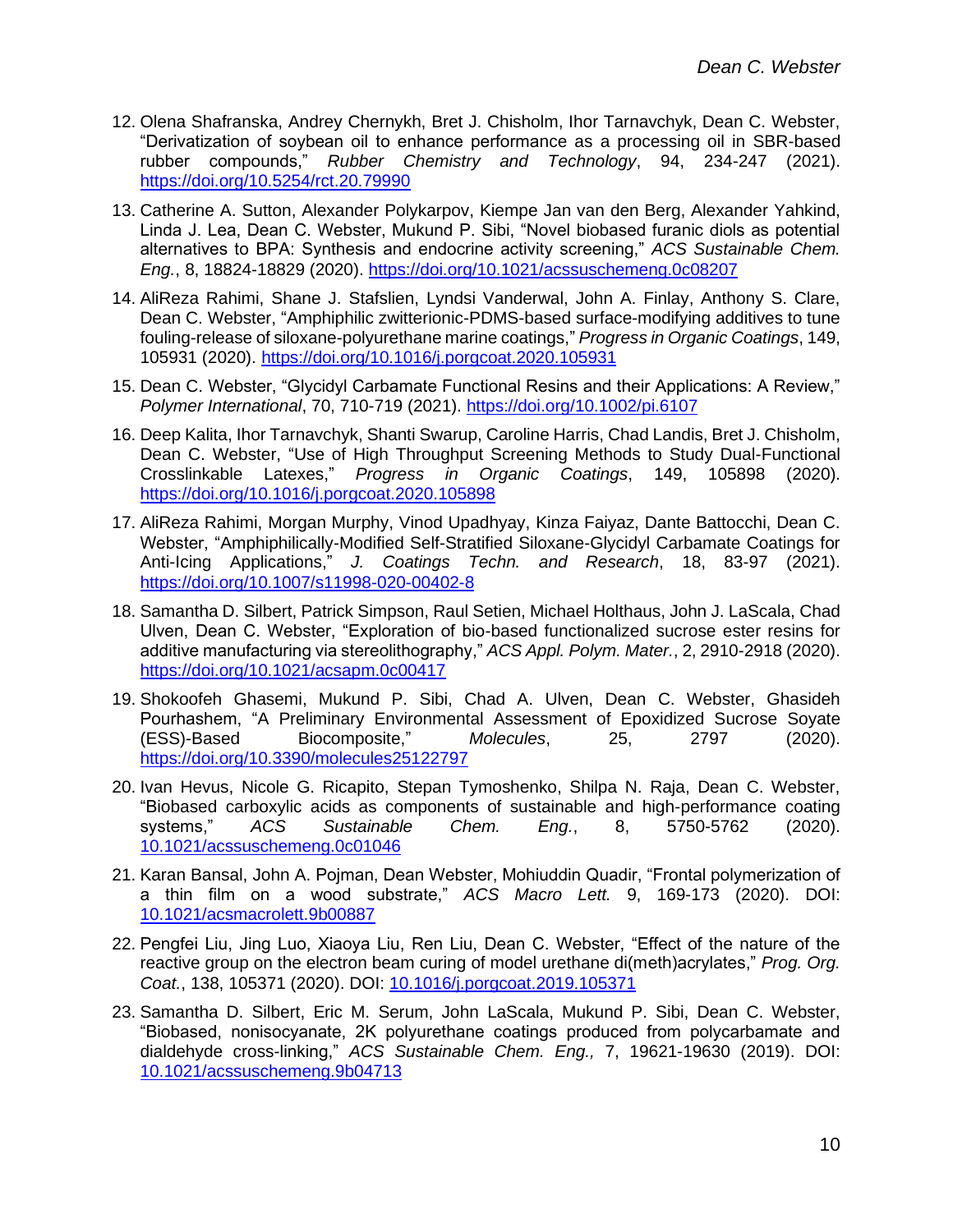- 24. Olena Shafranska, Dean C. Webster, Bret J. Chisholm, Sean McFarlane, Janice Tardiff, "Modified soybean oil as a processing oil for styrene-butadiene rubber tire tread compounds," *Tire Science and Technology*, 47 (4), 280-291 (2019). DOI: [10.2346/tire.18.470105](https://doi.org/10.2346/tire.18.470105)
- 25. Arvin Z. Yu, Raul A. Setien, Jonas M. Sahouani, James Docken, Jr., Dean C. Webster, "Catalyzed non-isocyanate polyurethane (NIPU) coatings from bio-based poly(cyclic carbonates), *J. Coat. Technol. Res*., 16, 41-57 (2019). DOI: [10.1007/s11998-018-0135-7](https://doi.org/10.1007/s11998-018-0135-7)
- 26. Ruvimbo P. Chitemere, Shane J. Stafslien, Bakhtihor Rasulev, Dean C. Webster, Mohiuddin Quadir, "Soysome: A surfactant-free, fully biobased, self-assembled platform for nanoscale drug delivery applications," *ACS Appl. Bio Mater.*, 1, 1830-1841 (2018). DOI: [10.1021/acsabm.8b00317](https://doi.org/10.1021/acsabm.8b00317)
- 27. Deep Joyti Kalita, Ihor Tarnavchyk, Mukund Sibi, Bryan R. Moser, Dean C. Webster, Bret J. Chisholm, "Biobased poly(vinyl ether)s derived from soybean oil, linseed oil, and camelina oil: Synthesis, characterization, and properties of crosslinked networks and surface coatings, *Prog. Org. Coat.*, 125, 453-462 (2018). DOI: [10.1016/j.porgcoat.2018.09.033](https://doi.org/10.1016/j.porgcoat.2018.09.033)
- 28. Arvin Z. Yu, Eric M. Serum, Anna C. Renner, Jonas M. Sahouani, Mukund P. Sibi, Dean C. Webster, "Renewable reactive diluents as practical styrene replacements in biobased vinyl ester thermosets," *ACS Sust. Chem. Eng.,* 6, 12586-12592 (2018). DOI: [10.1021/acssuschemeng.8b03356](http://dx.doi.org/10.1021/acssuschemeng.8b03356)
- 29. Zijun D. Wang, Quintin Elliott, Zhihan Wang, Raul A. Setien, Jenna Puttkammer, Angel Ugrinov, Joseph Lee, Dean C. Webster, and Qianli R. Chu, "Furfural-derived diacid prepared by photoreaction for sustainable materials synthesis, *ACS Sust. Chem. Eng.*, 6, 8136-8141 (2018). DOI: [10.1021/acssuschemeng.8b02415](https://doi.org/10.1021/acssuschemeng.8b02415)
- 30. Arvin Z. Yu, Jonas M. Sahouani, Dean C. Webster, "Highly functional methacrylated bio-based resins for UV-curable coatings," *Prog. Org. Coat.* 122, 219-228 (2018). DOI: [10.1016/j.porgcoat.2018.05.035](https://doi.org/10.1016/j.porgcoat.2018.05.035)
- 31. Ruvimbo Chitemere, Shane Stafslien, Long Jiang, Dean Webster, Mohiuddin Quadir, "Soybased soft matrices for encapsulation and delivery of hydrophilic compounds," *Polymers*, 10 (6), 583 (2018). DOI: [10.3390/polym10060583](https://doi.org/10.3390/polym10060583)
- 32. Arvin Z. Yu, Jonas M. Sahouani, Raul A. Setien, Dean C. Webster, "Effect of nature and extent of functional group modification on properties of thermosets from methacrylated epoxidized sucrose soyate," *React. Funct. Polym.*, 218, 29-39 (2018). DOI: [10.1016/j.reactfunctpolym.2018.05.003](https://doi.org/10.1016/j.reactfunctpolym.2018.05.003)
- 33. Eric M. Krall, Eric M. Serum, Mukund P. Sibi, Dean C. Webster, "Catalyst-free lignin valorization by acetoacetylation. Structural elucidation by comparison with model compounds," *Green Chem.*, 20, 2959-2966 (2018). DOI: [10.1039/C8GC01071D](https://dx.doi.org/10.1039/C8GC01071D)
- 34. Vamshi K. Chidara, Samuel Stadem, Dean C. Webster, Guodong Du, "Survey of several catalytic systems for the epoxidation of a biobased ester sucrose soyate," *Catalysis Comm.*, 111, 31-35 (2018). DOI: [10.1016/j.catcom.2018.03.027](https://doi.org/10.1016/j.catcom.2018.03.027)
- 35. Arvin Z. Yu, AliReza Rahimi, Dean C. Webster, "High performance bio-based thermosets from dimethacrylated epoxidized sucrose soyate (DMESS)," *Eur. Polym. J.*, 99, 202-211 (2018). DOI: [10.1016/j.eurpolymj.2017.12.023](https://doi.org/10.1016/j.eurpolymj.2017.12.023)
- 36. Songqi Ma, Dean C. Webster, "Degradable thermosets based on labile bonds or linkages: a review," *Prog. Polym. Sci*., 76, 65-110 (2018). DOI: [10.1016/j.progpolymsci.2017.07.008](https://doi.org/10.1016/j.progpolymsci.2017.07.008)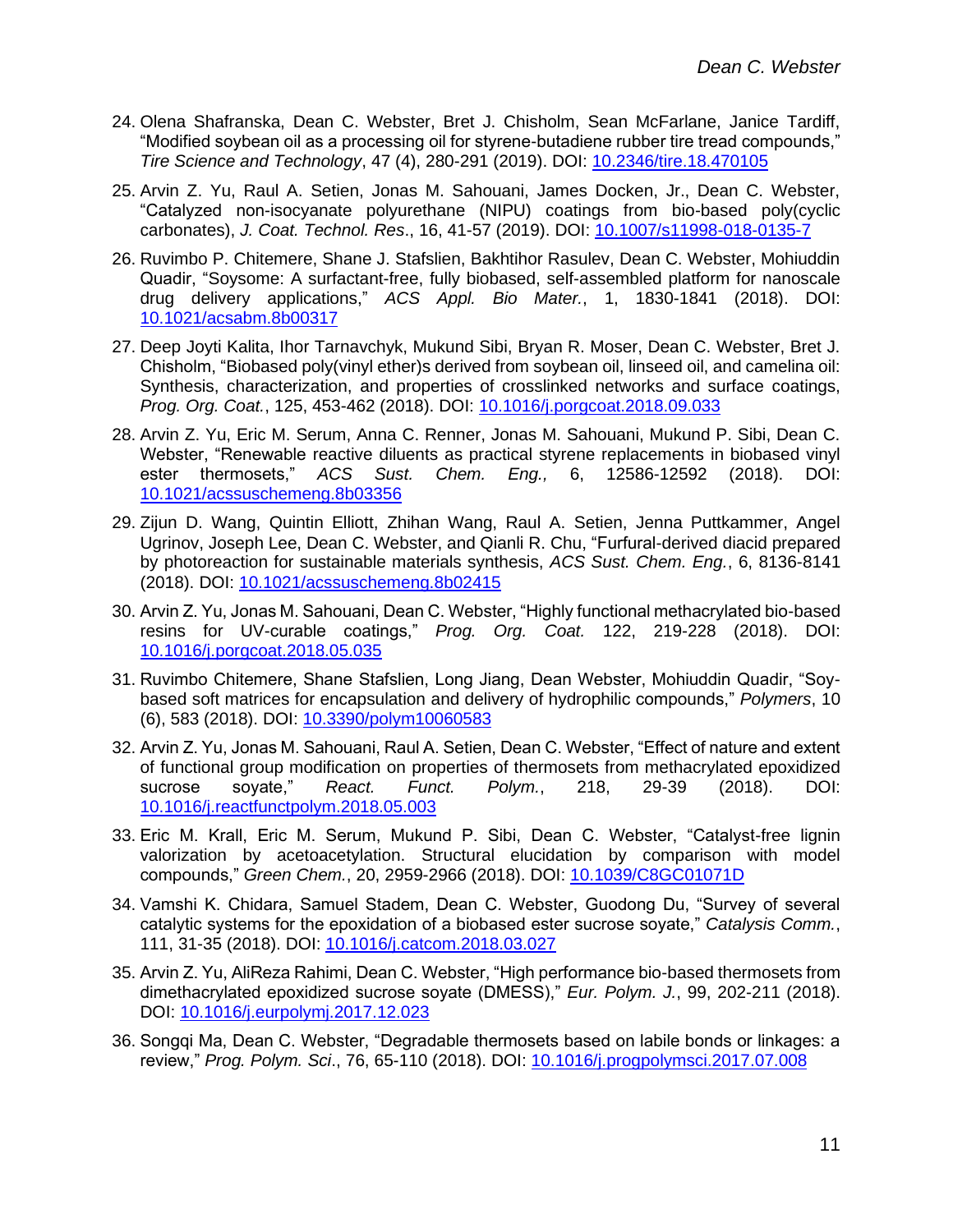- 37. Adlina Paramarta, Dean C. Webster, "Curing kinetics of bio-based epoxy-anhydride thermosets with zinc catalyst," *J. Thermal Analysis and Calorimetry*, 130, 2133-2144 (2017). DOI: [10.1007/s10973-017-6704-7](https://doi.org/10.1007/s10973-017-6704-7)
- 38. Vinod Upadhyay, Teluka Galhenage, Dante Battocchi, Dean Webster, "Amphiphilic icephobic coatings," *Prog. Org. Coat.*, 112, 191-199 (2017). DOI: [10.1016/j.porgcoat.2017.07.019](https://doi.org/10.1016/j.porgcoat.2017.07.019)
- 39. Evan D. Sitz, Dilpreet S. Bajwa, Dean C. Webster, Ewumbua M. Monono, Dennis P. Wiesenborn, Sreekala G. Bajwa, "Epoxidized sucrose soyate – A novel green resin for crop straw based low density fiberboards," *Ind. Crop. Prod.,* 107, 400-408 (2017). DOI: [10.1016/j.indcrop.2017.04.057](https://doi.org/10.1016/j.indcrop.2017.04.057)
- 40. Adlina Paramarta, Dean C. Webster, "The exploration of Michael-addition reaction chemistry to create high performance, ambient cure thermoset coatings based on soybean oil," *Prog. Org. Coatings*, 108,59-67 (2017). DOI: [10.1016/j.porgcoat.2017.04.004](http://dx.doi.org/10.1016/j.porgcoat.2017.04.004)
- 41. Claudia Isola, Heidi L. Sieverding, Ramya Raghunathan, Mukund P. Sibi, Dean C. Webster, Jayaraman Sivaguru, James, J. Stone, "Life cycle assessment of photodegradable polymeric material derived from renewable bioresources," *J. Cleaner Production*, 142 (4), 2935-2944 (2017). DOI: [10.1016/j.jclepro.2016.10.177](http://dx.doi.org/10.1016/j.jclepro.2016.10.177)
- 42. Christopher Taylor, Ali Amiri, Adlina Paramarta, Chad Ulven, Dean Webster, "Development and weatherability of bio-based composites of structural quality using flax fiber and epoxidized sucrose soyate," *Materials & Design*, 113, 17-26 (2017). DOI: [10.1016/j.matdes.2016.10.002](http://dx.doi.org/10.1016/j.matdes.2016.10.002)
- 43. Teluka Galhenage, Dylan Hoffman, Samantha Silbert, Shane Stafslien, Justin Daniels, Tatjana Miljkobic, John Finlay, Sofia Franco, Anthony Clare, Brian Nedved, Michael Hadfield, Dean Wendt, Grant Waltz, Lenora Brewer, Serena Teo, Chin-Sing Lim, Dean Webster, "Fouling-release performance of silicone oil-modified siloxane-polyurethane coatings," *ACS Applied Materials and Interfaces*, 8, 29025–29036 (2016). DOI: [10.1021/acsami.6b09484](http://dx.doi.org/10.1021/acsami.6b09484)
- 44. Songqi Ma, Curtiss S. Kovash, Jr., Dean C. Webster, "Effect of solvents on the curing and properties of fully bio-based thermosets for coatings," *J. Coat. Tech. Res.*, 14, 367-375 (2017). DOI: [10.1007/s11998-016-9863-8](http://dx.doi.org/10.1007/s11998-016-9863-8)
- 45. Teluka P. Galhenage, Dean C. Webster, Augusto M. S. Moreira, Ryan J. Burgett, Shane J. Stafslien, Lyndsi Vanderwal, John A. Finlay, Sofia C. Franco, Anthony S. Clare, "Poly (ethylene) glycol-modified, amphiphilic, siloxane polyurethane coatings and their performance as fouling-release surfaces," *J. Coat. Tech. Res*., 14, 307-322 (2017). DOI: [10.1007/s11998-](http://dx.doi.org/10.1007/s11998-016-9862-9) [016-9862-9](http://dx.doi.org/10.1007/s11998-016-9862-9)
- 46. Shane J. Stafslien, Stacy Sommer, Dean C. Webster, Rajan Bodkhe, Robert Pieper, Justin Daniels, Lyndsi Vander Wal, Rhiannon David, Maureen C. Callow, James A Callow, Emily Ralston, Geoff Swain, Lenora Brewer, Dean Wendt, Gary H. Dickinson, Chin-Sing Lim, Serena Lay-Ming Teo, "Comparison of laboratory and field testing performance evaluations of siloxane-polyurethane fouling-release marine coatings," *Biofouling*, 32, 949-968 (2016). DOI: [10.1080/08927014.2016.1211269](http://dx.doi.org/10.1080/08927014.2016.1211269)
- 47. Adlina Paramarta, Dean C. Webster, "Bio-based high performance epoxy-anhydride thermosets for structural composites: The effect of composition variables," *Reactive and Functional Polymers*, 105, 140-149 (2016). DOI: [10.1016/j.reactfunctpolym.2016.06.008](http://dx.doi.org/10.1016/j.reactfunctpolym.2016.06.008)
- 48. Songqi Ma, Dean C. Webster, Farukh Jabeen, "Hard and flexible, degradable thermosets from renewable bioresources with the assistance of water and ethanol," *Macromolecules*, 49, 3780- 3788 (2016). DOI: [10.1021/acs.macromol.6b00594](http://dx.doi.org/10.1021/acs.macromol.6b00594)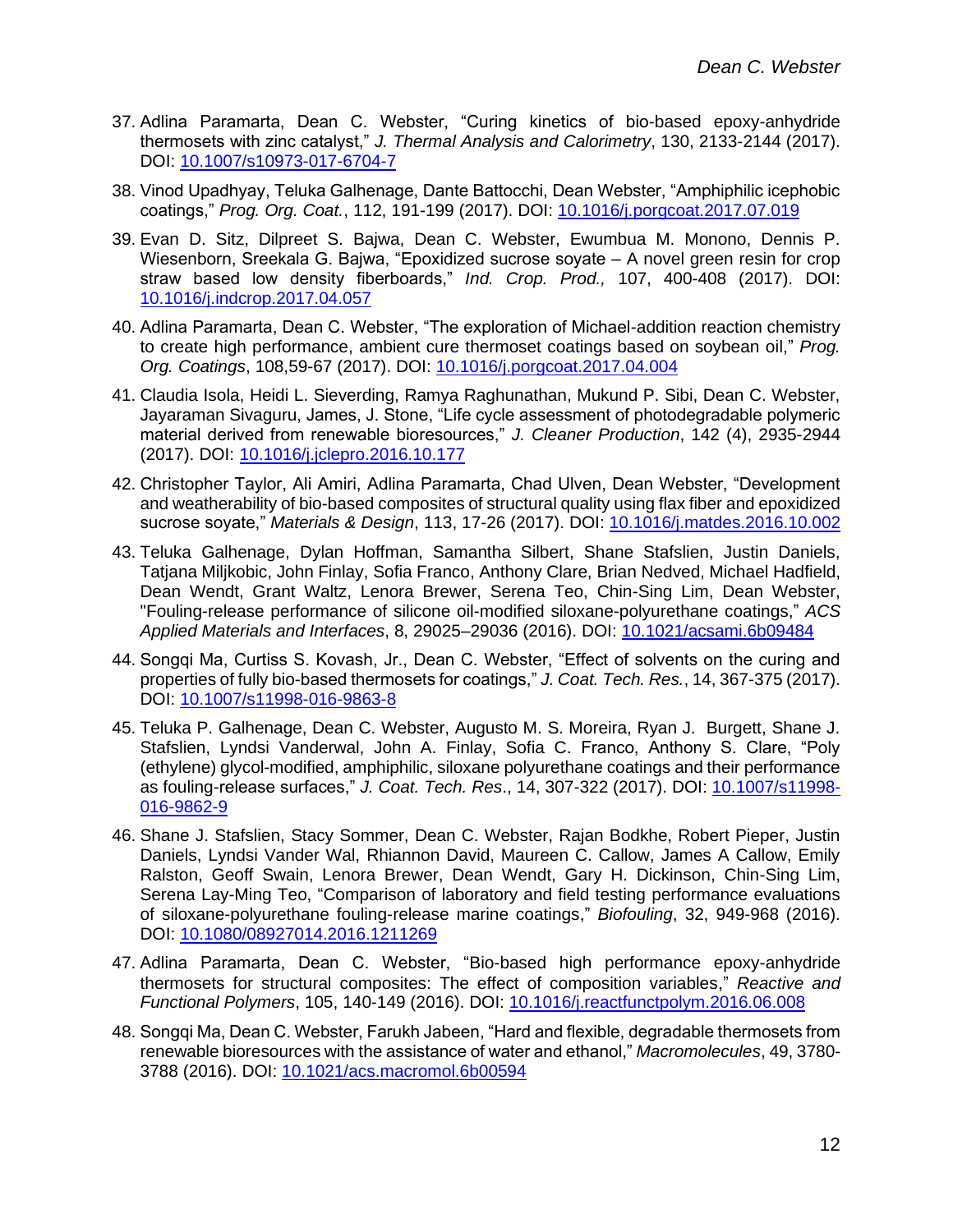- 49. Ali Amiri, Arvin Yu, Dean Webster, Chad Ulven, "Bio-based resin reinforced with flax fiber as thermorheologically complex materials," *Polymers*, 8(4), 153 (2016). DOI: [10.3390/polym8040153](http://dx.doi.org/10.3390/polym8040153)
- 50.Nassibeh Hosseini, Dean C. Webster, Chad Ulven, "Advanced biocomposite from highly functional Methacrylated Epoxidized Sucrose Soyate (MAESS) resin derived from vegetable oil and fiberglass fabric for composite applications," *Eur. Polym. J.*, 79, 63-71 (2015). DOI: [10.1016/j.eurpolymj.2016.04.012](http://dx.doi.org/10.1016/j.eurpolymj.2016.04.012)
- 51. Songqi Ma, Dean C. Webster, "Naturally occurring acids as cross-linkers to yield VOC-free, high performance, fully bio-based, degradable thermosets," *Macromolecules*, 48, 7127-7137 (2015). DOI: [10.1021/acs.macromol.5b01923](http://dx.doi.org/10.1021/acs.macromol.5b01923)
- 52. Ewumbua Monono, James Bahr, Scott Pryor, Dean Webster, Dennis Wiesenborn, "Optimizing process parameters of epoxidized sucrose soyate synthesis for industrial scale production," *Org. Process Res. Dev.*, 19, 1683-1692 (2015). DOI: [10.1021/acs.oprd.5b00251](http://dx.doi.org/10.1021/acs.oprd.5b00251)
- 53. Erin Pavlacky, Dean C. Webster, "An in situ intercalative polymerization method for preparing UV curable clay-polymer nanocomposites," *J. Appl. Polym. Sci*., 132, 42601 (2015). DOI: [10.1002/app.42601](http://dx.doi.org/10.1002/app.42601)
- 54. Nassibeh Hosseini, Samad Javid, Ali Amiri, Chad Ulven, Dean C. Webster, Ghodrat Karami, "Micromechanical viscoelastic analysis of flax fiber reinforced bio-based polyurethane composites," *J. Renewable. Materials*, 3, 205-215 (2015). DOI: [10.7569/JRM.2015.634112](http://dx.doi.org/10.7569/JRM.2015.634112)
- 55. Ewumbua M. Monono, Dean C. Webster, Dennis P. Wiesenborn, "Pilot scale (10 kg) production and characterization of epoxidized sucrose soyate," Ind. Crops and Prod., 74, 987- 997 (2015). DOI: [10.1016/j.indcrop.2015.06.035](http://dx.doi.org/10.1016/j.indcrop.2015.06.035)
- 56. Chin-Sing Lim, Serena Lay-Ming Teo, Gary H. Dickinson, Stacy Sommer, Rajan B. Bodkhe, Dean C. Webster, Young Ying Loo, "A small-scale waterjet test method for screening novel foul-release coatings," *J. Coat. Tech. Res.*, 12, 533- 542 (2015). DOI: [10.1007/s11998-014-](http://dx.doi.org/10.1007/s11998-014-9648-x) [9648-x](http://dx.doi.org/10.1007/s11998-014-9648-x)
- 57. Saravanakumar Rajendran, Ramya Raghunathan, Ivan Hevus, Retheesh Krishnan, Angel Ugrinov, Mukund P. Sibi, Dean C. Webster, Sivaguru Jayaraman, "Programmed photodegradation of polymeric/oligomeric materials derived from renewable bioresources," *Angewandte Chemie, International Edition*, 54, 1159-1163 (2015). DOI: [10.1002/anie.201408492](http://dx.doi.org/10.1002/anie.201408492)
- 58. Rajan B. Bodkhe, Shane J. Stafslien, Justin Daniels, Nicholas Cilz, Andrew J. Muelhberg, Stephanie E. M. Thompson, Maureen E. Callow, James A. Callow, Dean C. Webster, "Zwitterionic siloxane-polyurethane fouling-release coatings," *Prog. Org. Coat.*, 78, 369-380 (2015). DOI: [10.1016/j.porgcoat.2014.07.011](http://dx.doi.org/10.1016/j.porgcoat.2014.07.011)
- 59. Curtiss Kovash, Erin Pavlacky, Sermadurai Selvakumar, Mukund P. Sibi, Dean C. Webster, "Thermoset coatings from epoxidized sucrose soyate and blocked, biobased dicarboxylic acids," *ChemSusChem*, 7, 2289-2294 (2014). DOI: [10.1002/cssc.201402091](http://dx.doi.org/10.1002/cssc.201402091)
- 60. Jingling Yan, Dean C. Webster, "Thermosets from highly functional methacrylated epoxidized sucrose soyate," *Green Materials*, 2, 132-143 (2014). DOI: [10.1680/gmat.14.00002](http://dx.doi.org/10.1680/gmat.14.00002)
- 61. Thomas J. Nelson, Bryan Masaki, Zachary Morseth, Dean C. Webster, "Highly functional biobased polyols and their use in melamine-formaldehyde coatings," *J. Coat. Tech. Res.*, 10, 757-767 (2013). DOI: [10.1007/s11998-013-9524-0](http://dx.doi.org/10.1007/s11998-013-9524-0)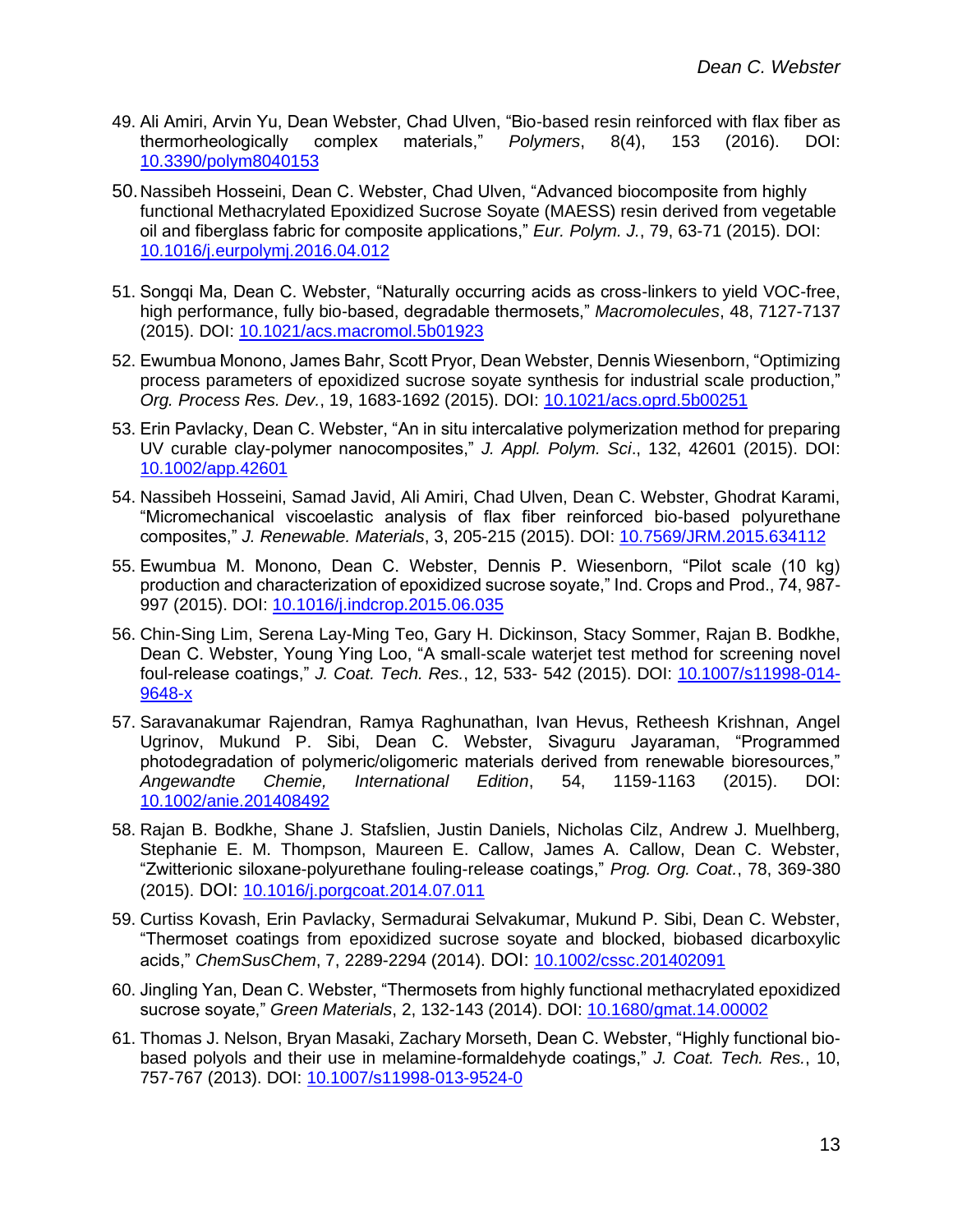- 62. Vinod Upadhyay, Umesh D. Harkal, Dean C. Webster, Gordon P. Bierwagen, "Preliminary investigation of the impact of polymer composition on electrochemical properties of coatings as determined by electrochemical impedance spectroscopy," *J. Coat. Tech. Res.*, 10, 865- 878 (2013). DOI: [10.1007/s11998-013-9497-z](http://dx.doi.org/10.1007/s11998-013-9497-z)
- 63. Rajan B. Bodkhe, Dean C. Webster, "Synthesis and characterization of novel polysiloxane based ABA-type triblock copolymers using ATRP," *e-Polymers*, 13, 124-134 (2014). DOI: [10.1515/epoly-2013-0112](https://doi.org/10.1515/epoly-2013-0112)
- 64. Thomas J. Nelson, Teluka Galhenage, Dean C. Webster, "Catalyzed crosslinking of highly functional biobased epoxy resins," *J. Coat. Tech. Res.*, 10, 589-600 (2013). DOI: [10.1007/s11998-013-9488-0](http://dx.doi.org/10.1007/s11998-013-9488-0)
- 65. Thomas J. Nelson, Dean C. Webster, "Monomer-grafted sucrose ester resins," *J. Coat. Tech. Res.*, 10, 515-525 (2013). DOI: [10.1007/s11998-013-9486-2](http://dx.doi.org/10.1007/s11998-013-9486-2)
- 66. Thomas J. Nelson, Lindsey Bultema, Neal Eidenschink, Dean C. Webster, "Bio-based high functionality polyols and their use in 1K polyurethane coatings," *J. Renewable Materials*, 1, 141-153 (2013). DOI: [10.7569/JRM.2013.634113](http://dx.doi.org/10.7569/JRM.2013.634113)
- 67. Erin Pavlacky, Dean C. Webster, "Polymer-clay nanocomposite plasticization: Elucidating the influence of quaternary alkyl ammonium organic modifiers," *J. Appl. Polym. Sci.*, 129, 324- 333 (2012). DOI: [10.1002/app.38732](http://dx.doi.org/10.1002/app.38732)
- 68. Umesh D. Harkal, Andrew J. Muehlberg, Dean C. Webster, "Linear glycidyl carbamate (GC) resins for highly flexible coatings," *J. Coat. Tech. Res.*, 10(2), 141-151 (2012). DOI: [10.1007/s11998-012-9415-9](https://doi.org/10.1007/s11998-012-9415-9)
- 69. Shane Stafslien, Justin Daniels, James Bahr, Bret Chisholm, Abdullah Ekin, Dean Webster, Beatriz Orihuela, Daniel Rittschof, "An improved laboratory reattachment method for the rapid assessment of adult barnacle adhesion strength to fouling-release marine coatings," *J. Coat. Tech. Res.*, 9, 651-665 (2012). DOI: [10.1007/s11998-012-9409-7](https://doi.org/10.1007/s11998-012-9409-7)
- 70. Rajan B. Bodkhe, Shane J. Stafslien, Nicholas Cilz, Justin Daniels, Stephanie E. M. Thompson, Maureen E. Callow, James A. Callow, Dean C. Webster, "Polyurethanes with amphiphilic surfaces made using telechelic functional PDMS having orthogonal acid functional groups," *Prog. Org. Coat.*, 75, 28-38 (2012). DOI: [10.1016/j.porgcoat.2012.03.006](https://doi.org/10.1016/j.porgcoat.2012.03.006)
- 71. Erin Pavlacky, Neena Ravindran, Dean C. Webster "Novel in situ synthesis in the preparation of UV-curable nanocomposite barrier coatings," *J. Appl. Polym. Sci.,* 125, 3836-3848 (2012). DOI: [10.1002/app.36716](https://doi.org/10.1002/app.36716)
- 72. Jingling Yan, Sharonie Ariyasivam, Dimuthu Weerasinghe, Jie He, Bret Chisholm, Zhigang Chen, Dean Webster, "Thiourethane thermoset coatings from bio-based thiols," *Polymer International*, 61, 602-608 (2012). DOI: [10.1002/pi.3215](https://doi.org/10.1002/pi.3215)
- 73. Rajan B. Bodkhe, Stephanie E.M. Thompson, Carolyn Yehle, Nicholas Cilz, Justin Daniels, Shane J. Stafslien, Maureen E. Callow, James A. Callow, and Dean C. Webster, "The effect of formulation variables on fouling-release performance or stratified siloxane-polyurethane coatings," *J. Coat. Tech. Res.*, 9, 235-249 (2012). DOI: [10.1007/s11998-011-9362-x](https://doi.org/10.1007/s11998-011-9362-x)
- 74. Xiao Pan, Dean C. Webster, "New biobased high functionality polyols and their use in polyurethane coatings," *ChemSusChem*, 5, 419-429 (2012). DOI: [10.1002/cssc.201100415](https://doi.org/10.1002/cssc.201100415)
- 75. Xiao Pan, Thomas J. Nelson, Dean C. Webster, "Novel biobased dual-cure coating system," *Prog. Org. Coat.*, 73, 344-354 (2012). DOI: [10.1016/j.porgcoat.2010.11.020](https://doi.org/10.1016/j.porgcoat.2010.11.020)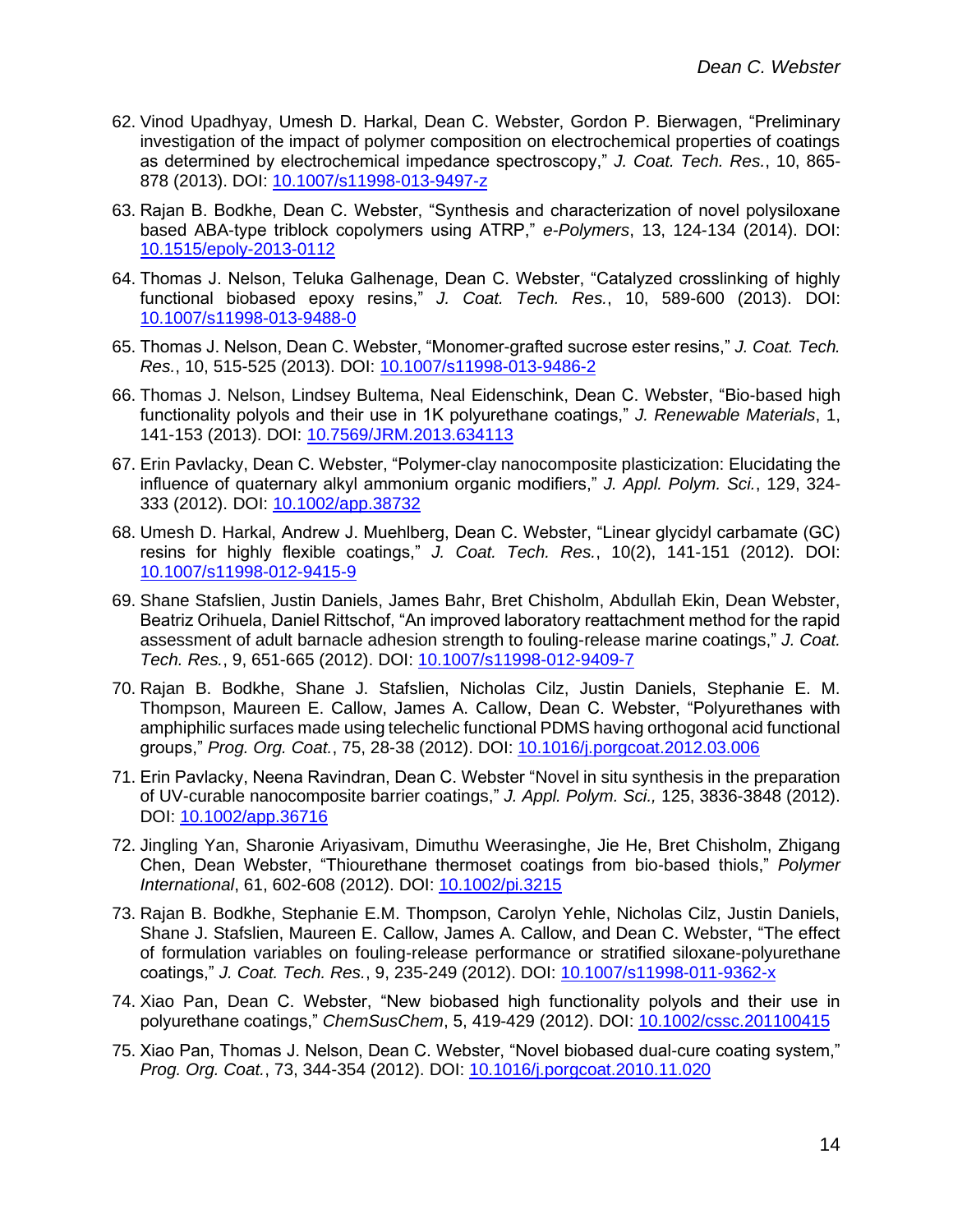- 76. Umesh D. Harkal, Andrew J. Muehlberg, Dean C. Webster, "UV curable glycidyl carbamate resins," *Prog. Org. Coat.*, 73, 19-25 (2012). DOI: [10.1016/j.porgcoat.2011.08.014](https://doi.org/10.1016/j.porgcoat.2011.08.014)
- 77. Umesh D. Harkal, Andrew J. Muehlberg, Peter A. Edwards and Dean C. Webster, "Novel Water Dispersible Glycidyl Carbamate (GC) Resins and Waterborne Amine-Cured Coatings," *J. Coat. Tech. Res.*, 8, 735-747 (2011). DOI: [10.1007/s11998-011-9356-8](https://doi.org/10.1007/s11998-011-9356-8)
- 78. Stacy A. Sommer, Joseph R. Byrom, Hanna D. Fischer, Rajan B. Bodkhe, Shane J. Stafslien, Justin Daniels, Carolyn Yehle, Dean C. Webster, "Effects of pigmentation on siloxanepolyurethane coatings and their performance as fouling-release marine coatings," *J. Coat. Tech. Res.*, 8, 661-670 (2011). DOI: [10.1007/s11998-011-9340-3](https://doi.org/10.1007/s11998-011-9340-3)
- 79. Jennifer F. Wu, Shashi Fernando, Dimuthu Weerasinghe, Zhigang Chen, Dean C. Webster, "Synthesis of Soybean Oil-based Thiol Oligomers," *ChemSusChem*, 4, 1135-1142 (2011). DOI: [10.1002/cssc.201100071](https://doi.org/10.1002/cssc.201100071)
- 80. Xiao Pan, Dean C. Webster, "Impact of Structure & Functionality of Core Polyol in Highly Functional Biobased Epoxy Resins," *Macro. Rapid Comm.*, 32, 1324-1330 (2011). DOI: [10.1002/marc.201100215](https://doi.org/10.1002/marc.201100215)
- 81. Xiao Pan, Partha Sengupta, Dean C. Webster, "High Biobased Content Epoxy-anhydride Thermosets from Epoxidized Sucrose Esters of Fatty Acids," *Biomacromolecules*, 12, 2416- 2428 (2011). DOI: [10.1021/bm200549c](https://doi.org/10.1021/bm200549c)
- 82. Xiao Pan, Partha Sengupta, Dean C. Webster, "Novel Biobased Epoxy Compounds: Epoxidized Sucrose Esters of Fatty Acids," *Green Chemistry*, 13, 965-975 (2011). DOI: [10.1039/C0GC00882F](https://doi.org/10.1039/C0GC00882F)
- 83. F. Sarwar, Z. Chen, J. Wu, D. C. Webster, V. R. Marinov, "Excimer laser ablation of high aspect ratio microvias using a novel sensitizer-enhanced photopolymer," *J. Microelec. and Electron. Packaging*, 8, 66-71 (2011). DOI: [10.4071/imaps.294](https://doi.org/10.4071/imaps.294)
- 84. Mohammed J. Nasrullah, Ankit Vora, Dean C. Webster, "Block copolymer synthesis via a combination of ATRP and RAFT using click chemistry," *Macromol. Chem. & Phys.* 212, 539- 549 (2011). DOI: [10.1002/macp.201000628](https://doi.org/10.1002/macp.201000628)
- 85. Samali Datta, Kristen Keller, Douglas L. Schulz, Dean C. Webster, "Conductive adhesives from low-VOC silver inks for advanced microelectronics applications," *IEEE Trans. Components, Packaging and Manufacturing Technology*, 1, 69-75 (2011). DOI: [10.1109/TCPMT.2010.2101390](https://doi.org/10.1109/TCPMT.2010.2101390)
- 86. Samali Datta, Dean C. Webster, "Cationic UV curable conductive composites from exfoliated graphite," *Macromol. Mater. & Engr.*, 296, 70-82 (2011). DOI: [10.1002/mame.201000240](https://doi.org/10.1002/mame.201000240)
- 87. Stacy Sommer, Abdullah Ekin, Dean C. Webster, Shane Stafslien, Justin Daniels, Lyndsi Vander Wal, Stephanie E.M. Thompson, Maureen E. Callow, James A. Callow, "A preliminary study on the properties and fouling-release performance of siloxane-polyurethane coatings prepared from PDMS macromers," *Biofouling*, 26, 961-972 (2010). DOI: [10.1080/08927014.2010.531272](https://doi.org/10.1080/08927014.2010.531272)
- 88. Umesh D. Harkal, Aaron J. Muehlberg, Jung Li, James T. Garrett, Dean C. Webster, "The influence of structural modification and composition of glycidyl carbamate (GC) resins on their viscosity and coating performance," *J. Coat. Tech. & Res.*, 7(5) 531-546 (2010). DOI: [10.1007/s11998-010-9262-5](https://doi.org/10.1007/s11998-010-9262-5)
- 89. Zhigang Chen, Bret J. Chisholm, Radhika Patani, Jennifer F. Wu, Shashi Fernando, Katie Jogodzinski, Dean C. Webster, "Soy-based UV curable thiol-ene coatings," *J. Coat. Tech. & Res.*, 7(5) 603-613 (2010). DOI: [10.1007/s11998-010-9241-x](https://doi.org/10.1007/s11998-010-9241-x)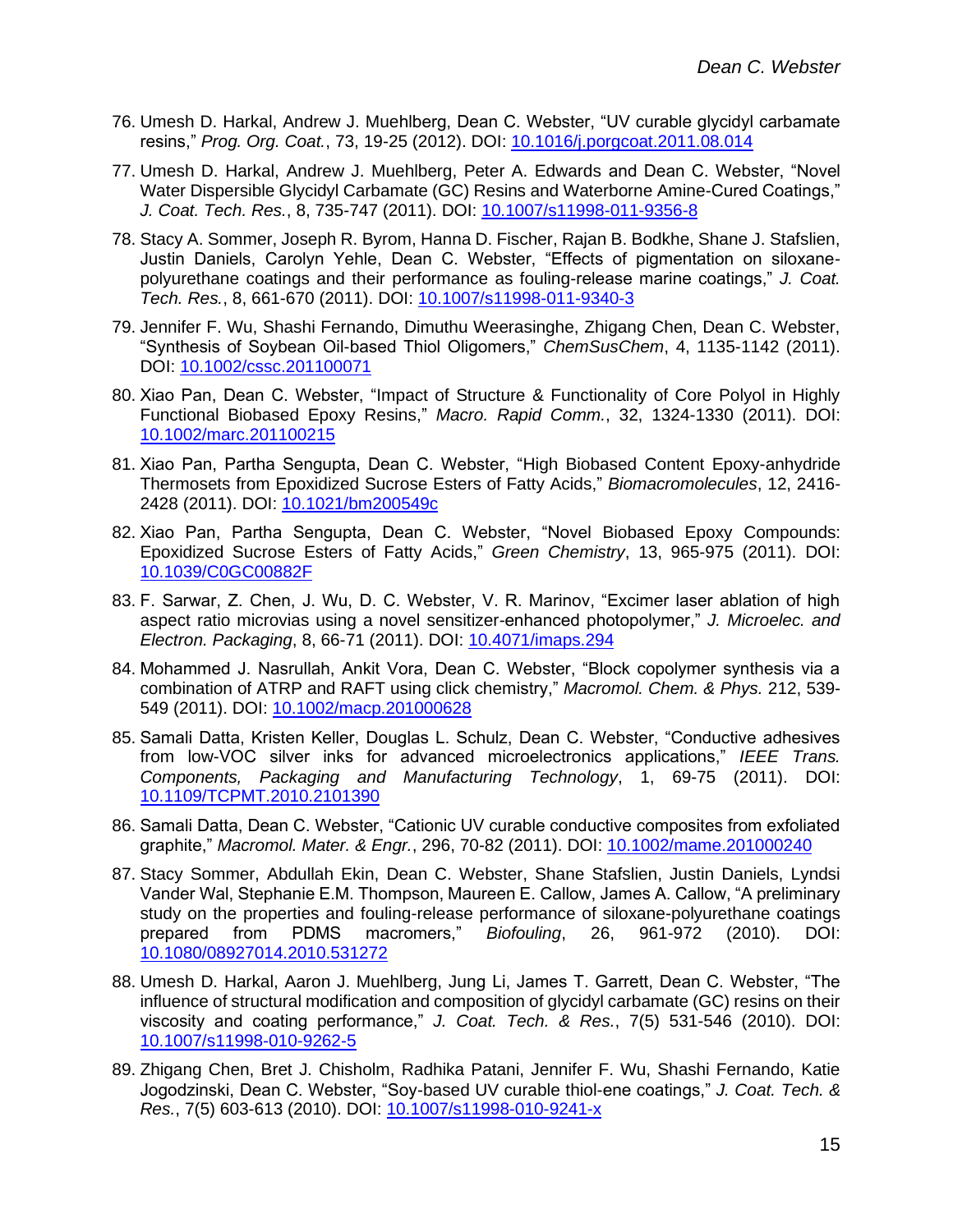- 90. Neena Ravindran, Dipak K. Chattopadhyay, Autumn Zakula, Dante Battocchi, Dean C. Webster, Gordon P. Bierwagen, "Thermal stability of magnesium-rich primers based on glycidyl carbamate resins," *Polym. Degr. and Stab.*, 95(7), 1160-1166 (2010). DOI: [10.1016/j.polymdegradstab.2010.04.015](https://doi.org/10.1016/j.polymdegradstab.2010.04.015)
- 91. Ankit Vora, Mohammed J. Nasrullah, Dean C. Webster, "Novel Tailor-Made Diols for Polyurethane Coatings Using a Combination of Controlled Radical Polymerization, Ring Opening Polymerization and Click Chemistry," *J. Coat. Tech. & Res.*, 7(4), 409-417 (2010). DOI: [10.1007/s11998-009-9210-4](https://doi.org/10.1007/s11998-009-9210-4)
- 92. D. K. Chattopadhyay, Dean C. Webster, "Thermal stability and flame retardancy of polyurethanes," *Progress in Polymer Science*, **34**(10), 1068-1133 (2009). DOI: [10.1016/j.progpolymsci.2009.06.002](https://doi.org/10.1016/j.progpolymsci.2009.06.002)
- 93. D. K. Chattopadhyay, Dean C. Webster, "Hybrid coatings from novel silane-modified glycidyl carbamate resins and amine crosslinkers," *Progress in Organic Coatings*, **66**(1), 73-85 (2009). DOI: [10.1016/j.porgcoat.2009.06.004](https://doi.org/10.1016/j.porgcoat.2009.06.004)
- 94. Ankit Vora, Kunal Singh, Dean C. Webster, "A new approach to 3-miktoarm star polymers using a combination of reversible addition-fragmentation chain transfer (RAFT) and ringopening polymerization (ROP) via "click" chemistry," *Polymer*, **50**(13), 2768-2774 (2009). DOI: [10.1016/j.polymer.2009.03.054](https://doi.org/10.1016/j.polymer.2009.03.054)
- 95. Zhigang Chen, Bret J. Chisholm, Dean C. Webster, Ying Zhang, Sandeep Patel, "Study of epoxidized-cardanol containing cationic UV curable materials," *Prog. Org. Coat.*, **65**(2), 246- 250 (2009). DOI: [10.1016/j.porgcoat.2008.11.008](https://doi.org/10.1016/j.porgcoat.2008.11.008)
- 96. Mohammed J. Nasrullah, Dean C. Webster, "Parallel synthesis of polymer libraries using atom transfer radical polymerization (ATRP)," *Macromol. Chem. Phys.,* **210**(8), 640-650 (2009). DOI: [10.1002/macp.200800578](https://doi.org/10.1002/macp.200800578)
- 97. Alex J. Kugel, Laura E. Jarabek, Justin W. Daniels, Lyndsi J. Vander Wal, Scott M. Ebert, Michael J. Jepperson, Shane J. Stafslien, Robert J. Pieper, Dean C. Webster, James Bahr, Bret J. Chisholm, "Combinatorial materials research applied to the development of new surface coatings XII: Novel, environmentally friendly antimicrobial coatings derived from biocide-functional acrylic polyols and isocyanates," *J. Coat. Tech & Res.,* **6**(1), 107-121 (2009). DOI: [10.1007/s11998-008-9124-6](https://doi.org/10.1007/s11998-008-9124-6)
- 98. D. K. Chattopadhyay, Autumn D. Zakula, Dean C. Webster, "Organic–inorganic hybrid coatings prepared from glycidyl carbamate resin, 3-aminopropyl trimethoxy silane and tetraethoxyorthosilicate," *Progress in Organic Coatings*, **64**(2-3) 128-137 (2009). DOI: [10.1016/j.porgcoat.2008.09.008](https://doi.org/10.1016/j.porgcoat.2008.09.008)
- 99. Bret J. Chisholm, Shane J. Stafslien, Partha Majumdar, Dean C. Webster, "Fast-moving solutions: automated processes speed up development of marine antifouling coatings," *European Coatings Journal*, (11), 32, 34, 36-37 (2008).
- 100. D. K. Chattopadhyay, Aaron J. Muehlberg, Dean C. Webster, "Organic-inorganic hybrid coatings prepared from glycidyl carbamate resins and amino-functional silanes," *Progress in Organic Coatings*, **63**(4) 405-415 (2008). DOI: [10.1016/j.porgcoat.2008.06.009](https://doi.org/10.1016/j.porgcoat.2008.06.009)
- 101. Mohammed J. Nasrullah, James A. Bahr, Christy Gallagher-Lein, Dean C. Webster, Richard R. Roesler, Peter Schmitt, "Automated parallel polyurethane dispersion synthesis and characterization," *J. Coat. Tech. & Res.*, **6**(1), 1-10 (2009). DOI: [10.1007/s11998-008-9102-z](https://doi.org/10.1007/s11998-008-9102-z)
- 102. Eraldo Ribeiro, Shane J. Stafslien, Franck Casse, James A. Callow, Maureen E. Callow, Robert J. Pieper, Justin W. Daniels, James A. Bahr, Dean C. Webster, "Automated image-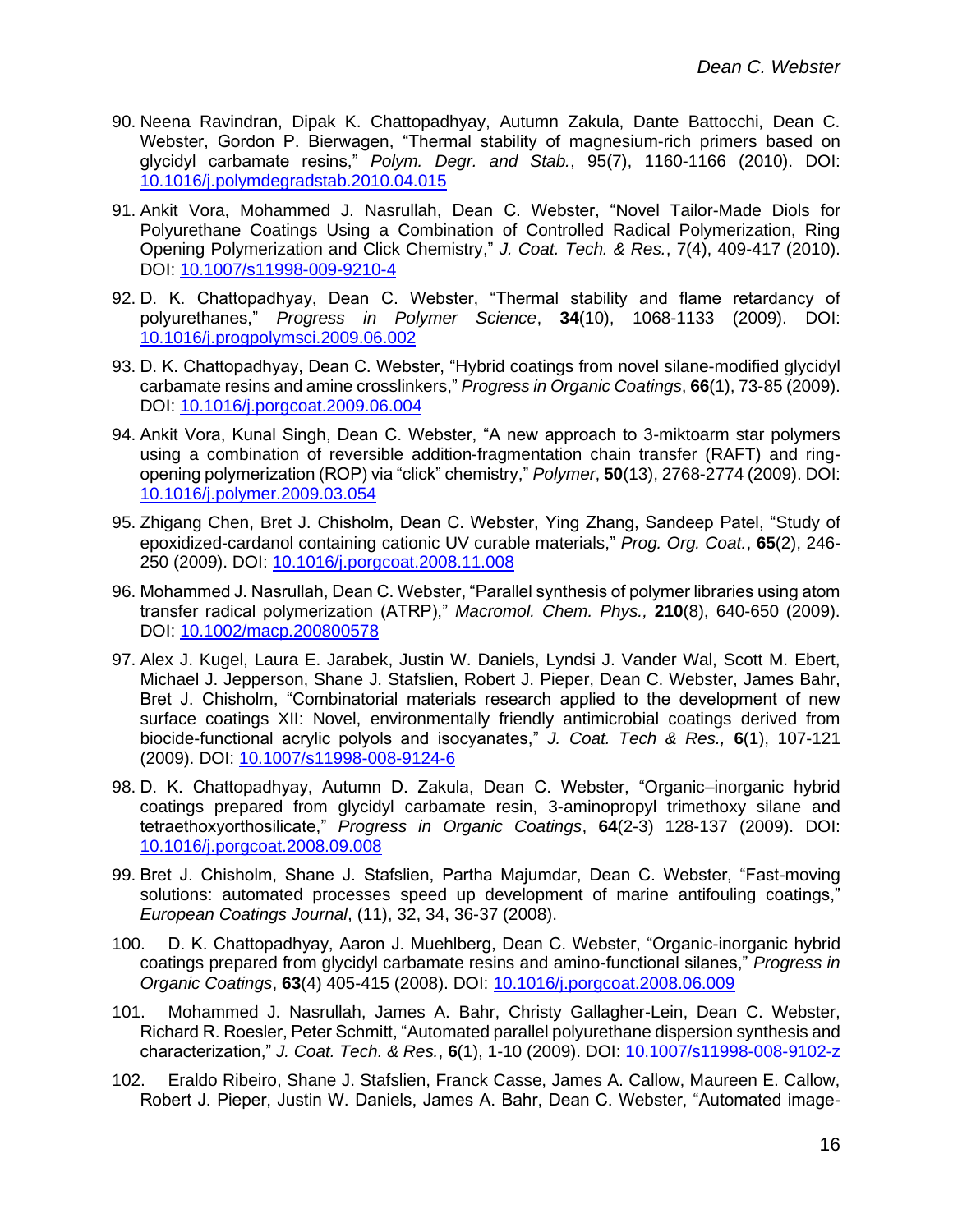based method for laboratory screening of coating libraries for adhesion of algae and bacterial biofilms," *J. Combi. Chem.*, **10**(4), 586-594 (2008). DOI: [10.1021/cc800047s](https://doi.org/10.1021/cc800047s)

- 103. Zhigang Chen, Ying Zhang, Bret J. Chisholm, Dean C. Webster, "A humidity blocker approach to overcoming the humidity interference with cationic photopolymerization," *J. Polym. Sci. Part A: Polym. Chem.*, **46**(13) 4434-4351 (2008). DOI: [10.1002/pola.22754](https://doi.org/10.1002/pola.22754)
- 104. Dean C. Webster, "Combinatorial and high throughput methods in macromolecular materials research and development," *Macromol. Chem. Phys.,* **209**(3), 237-246 (2008). Invited trend article. DOI: [10.1002/macp.200700558](https://doi.org/10.1002/macp.200700558)
- 105. Partha Majumdar and Dean C. Webster, "Surface Microtopography in Siloxane-Polyurethane Thermosets: The Influence of Siloxane and Extent of Reaction," *Polymer*, **48**(26), 7499-7509 (2007). DOI: [10.1016/j.polymer.2007.10.044](https://doi.org/10.1016/j.polymer.2007.10.044)
- 106. Ankit Vora, Mohammed Nasrullah, Dean C. Webster, "Synthesis and characterization of novel epoxy and oxetane functional reversible addition fragmentation transfer agents," *Macromolecules*, **40**(24), 8586-8592 (2007). DOI: [10.1021/ma071065q](https://doi.org/10.1021/ma071065q)
- 107. Somnath Singh, Dean C. Webster, Jagdish Singh, "Thermosensitive Polymers: Synthesis, characterization, and delivery of proteins," *International Journal of Pharmaceutics*, **341**, 68-77 (2007). DOI: [10.1016/j.ijpharm.2007.03.054](https://doi.org/10.1016/j.ijpharm.2007.03.054)
- 108. Robert J. Pieper, Abdullah Ekin, Dean C. Webster, Franck Casse, James A. Callow, Maureen E. Callow, "A Combinatorial Approach to Study the Effect of Acrylic Polyol Composition on the Properties of Crosslinked Siloxane-Polyurethane Fouling-Release Coatings," *J. Coatings Tech. & Res.*, 4(4), 453-461 (2007). DOI: [10.1007/s11998-007-9032-](https://doi.org/10.1007/s11998-007-9032-1) [1](https://doi.org/10.1007/s11998-007-9032-1)
- 109. Abdullah Ekin, Dean C. Webster, Justin W. Daniels, Shane J. Stafslien, Franck Casse, James A. Callow, Maureen E. Callow, "Synthesis, Formulation and Characterization of Siloxane-Polyurethane Coatings for Underwater Marine Applications Using Combinatorial High-Throughput Experimentation," *J. Coatings Tech. & Res.*, 4(4),435-451 (2007). DOI: [10.1007/s11998-007-9039-7](https://doi.org/10.1007/s11998-007-9039-7)
- 110. Dean C. Webster, Bret J. Chisholm, Shane J. Stafslien, "Mini-Review: Combinatorial approaches for the design of novel coatings systems," *Biofouling*, **23** (3/4), 179-192 (2007). DOI: [10.1080/08927010701250948](https://doi.org/10.1080/08927010701250948)
- 111. Bret J. Chisholm, Dean C. Webster, James W. Bennett, Melissa Berry, David A. Christianson, Jongsoo Kim, Bret Mayo, Nathan J. Gubbins, "Combinatorial Materials Research Applied to the Development of New Surface Coatings VII: An Automated System for Adhesion Testing," *Rev. Sci. Instr.*, 78, 072213 (2007). DOI: [10.1063/1.2755505](https://doi.org/10.1063/1.2755505)
- 112. Neena Ravindran, Ankit Vora, Dean C. Webster, "Properties of Nanocomposites based on Maleate-Vinyl Ether Donor-Acceptor UV-curable systems," *J. Appl. Polym. Sci.,* **105** (6), 3378-3390 (2007). DOI: [10.1002/app.25971](https://doi.org/10.1002/app.25971)
- 113. Franck Casse, Eraldo Ribeiro, Abdullah Ekin, Dean C. Webster, James A. Callow, Maureen E. Callow, "Laboratory Screening of Coating Libraries for Algal Adhesion," *Biofouling*, 23 (3/4), 267-276 (2007). DOI: [10.1080/08927010701288336](https://doi.org/10.1080/08927010701288336)
- 114. Partha Majumdar, Dean C. Webster, "High-throughput combinatorial characterization of thermosetting siloxane-urethane coatings having spontaneously formed microtopographical surfaces," *J. Coatings Tech. & Res.*, 4(2), 131-138 (2007). DOI: [10.1007/s11998-007-9015-](https://doi.org/10.1007/s11998-007-9015-2) [2](https://doi.org/10.1007/s11998-007-9015-2)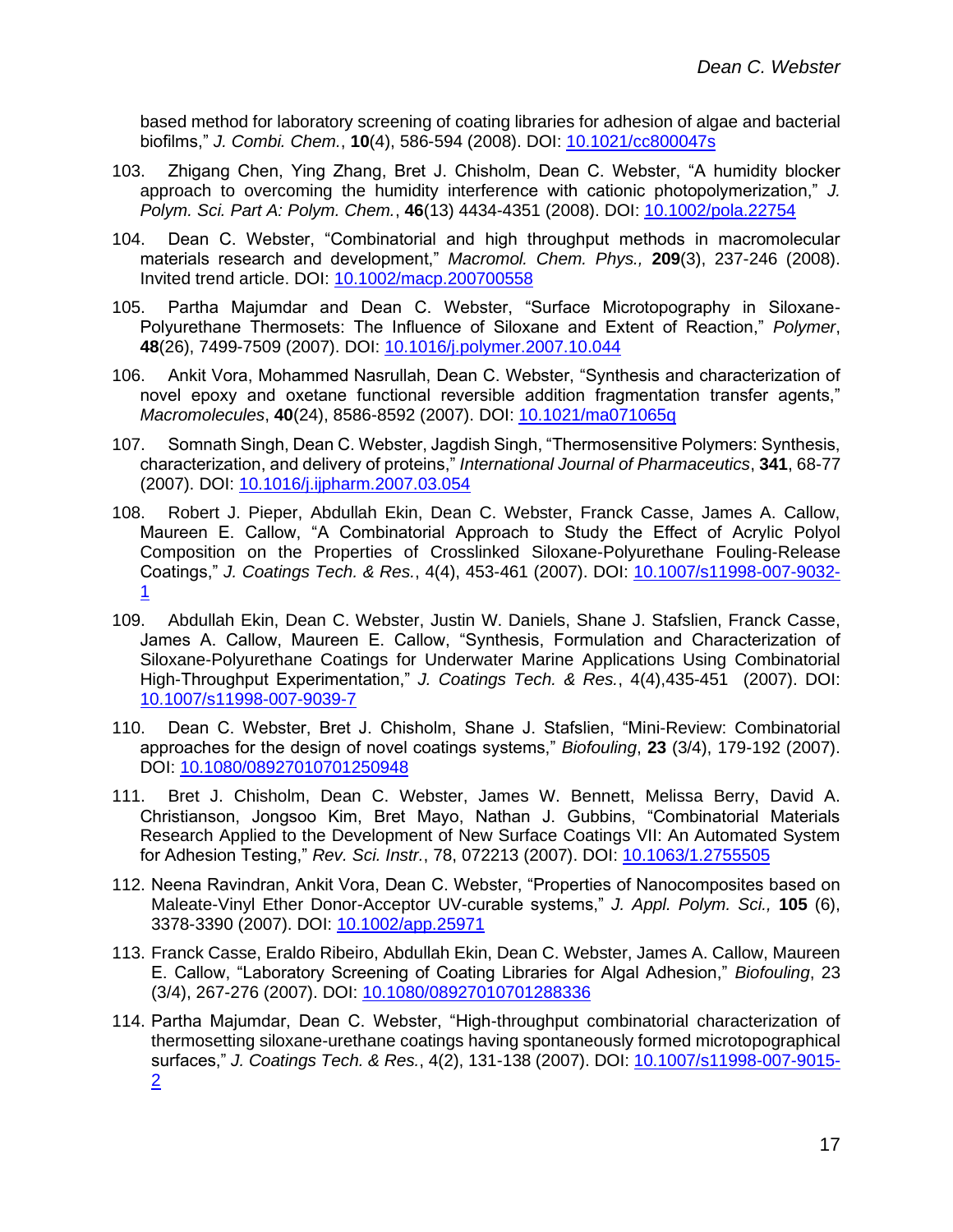- 115. Bret J. Chisholm, Dean C. Webster, "The development of coatings using combinatorial/high throughput methods: a review of the current status," *J. Coatings Tech. & Res.*, 4(1), 1-12 (2007). DOI: [10.1007/s11998-007-9000-9](https://doi.org/10.1007/s11998-007-9000-9)
- 116. Zhigang Chen, Dean C. Webster, "Study of the Effect of Hyperbranched Polyols on Cationic UV Curable Coating Properties," *Polym. Int*., 56(6), 754-763 (2007). DOI: [10.1002/pi.2202](https://doi.org/10.1002/pi.2202)
- 117. Shane J. Stafslien, Justin Daniels, Bret Mayo, David A. Christianson, Bret J. Chisholm, Abdullah Ekin, Dean C. Webster, Geoffrey Swain, "Combinatorial materials research applied to the development of new surface coatings. IV: A high-throughput bacterial retention and retraction assay for screening fouling-release performance of coatings." *Biofouling*, **23** (1), 45-54 (2007). DOI: [10.1080/08927010601137856](https://doi.org/10.1080/08927010601137856)
- *118.* Abdullah Ekin, Dean C. Webster, "Combinatorial and High-Throughput Screening of the Effect of Siloxane Composition on the Surface Properties of Crosslinked Siloxane-Polyurethane Coatings," *J. Combinatorial Chemistry,* **9**, 178-188 (2007). DOI: [10.1021/cc060115k](https://doi.org/10.1021/cc060115k)
- 119. Zhigang Chen, Dean C. Webster, "Carrier Gas UV Laser Ablation Sensitizers for Photopolymerized Thin Films," *J. Photochem. & Photobiol. A: Chemistry,* **185**, 115-126 (2007). DOI: [10.1016/j.jphotochem.2006.05.015](https://doi.org/10.1016/j.jphotochem.2006.05.015)
- 120.Abdullah Ekin, Dean C. Webster, "Synthesis and Characterization of Novel Hydroxyalkyl Carbamate and Dihydroxyalkyl Carbamate Terminated Poly(dimethylsiloxane) Oligomers and Their Block Copolymers with Poly(ε-caprolactone)," *Macromolecules,* **39**, 8659-8668 (2006). DOI: [10.1021/ma061629a](https://doi.org/10.1021/ma061629a)
- 121. Partha Majumdar, David A. Christianson, Dean C. Webster, "Automated Determination of Pot Life of Two-Component Reactive Coatings," *Prog. Org. Coat.,* **57**, 210-214 (2006). DOI: [10.1016/j.porgcoat.2006.08.012](https://doi.org/10.1016/j.porgcoat.2006.08.012)
- 122. Fawn M. Uhl, Dean C. Webster, Siva P. Davuluri, Shing-chung Wong, "UV Curable Epoxy Acrylate-Clay Nanocomposites," *Eur. Polym. J.,* **42**, 2596-2605 (2006). DOI: [10.1016/j.eurpolymj.2006.06.016](https://doi.org/10.1016/j.eurpolymj.2006.06.016)
- 123. Peter A. Edwards, Grant Striemer, Dean C. Webster, "Synthesis, Characterization And Self-Crosslinking Of Glycidyl Carbamate Functional Resins," *Prog. Org. Coat.,* **57**, 128-139 (2006). DOI: [10.1016/j.porgcoat.2006.08.002](https://doi.org/10.1016/j.porgcoat.2006.08.002)
- 124. Bret J. Chisholm, David A. Christianson, Dean C. Webster, "Combinatorial Materials Research Applied to the Development of Surface Coatings. II. Process Capability Analysis of the Coating Formulation Workflow," *Prog. Org. Coat.*, **57**, 115-122 (2006). DOI: [10.1016/j.porgcoat.2006.07.003](https://doi.org/10.1016/j.porgcoat.2006.07.003)
- 125. Abdullah Ekin, Dean C. Webster, "Library Synthesis and Characterization of 3-aminopropyl Terminated Poly(dimethylsiloxane)s and Poly(ε-caprolactone)-b-Poly(dimethylsiloxane)s," *J. Polym. Sci. Part A: Polym. Chem.,* **44**(16), 4880-4894 (2006). DOI: [10.1002/pola.21593](https://doi.org/10.1002/pola.21593)
- 126. Partha Majumdar, David A. Christianson, Richard R. Roesler, Dean C. Webster, "Optimization of coating film deposition when using an automated high-throughput coating application unit," *Prog. Organic Coat.*, **56**, 169-177 (2006). DOI: [10.1016/j.porgcoat.2006.03.006](https://doi.org/10.1016/j.porgcoat.2006.03.006)
- 127. Zhigang Chen, Dean C. Webster, "Synthesis and Study of Novel Polyol Bound Photosensitizers for Cationic UV Curable Systems," *J. Polym. Sci. Part A: Polym. Chem.*, **44**(15), 4435-4449 (2006). DOI: [10.1002/pola.21523](https://doi.org/10.1002/pola.21523)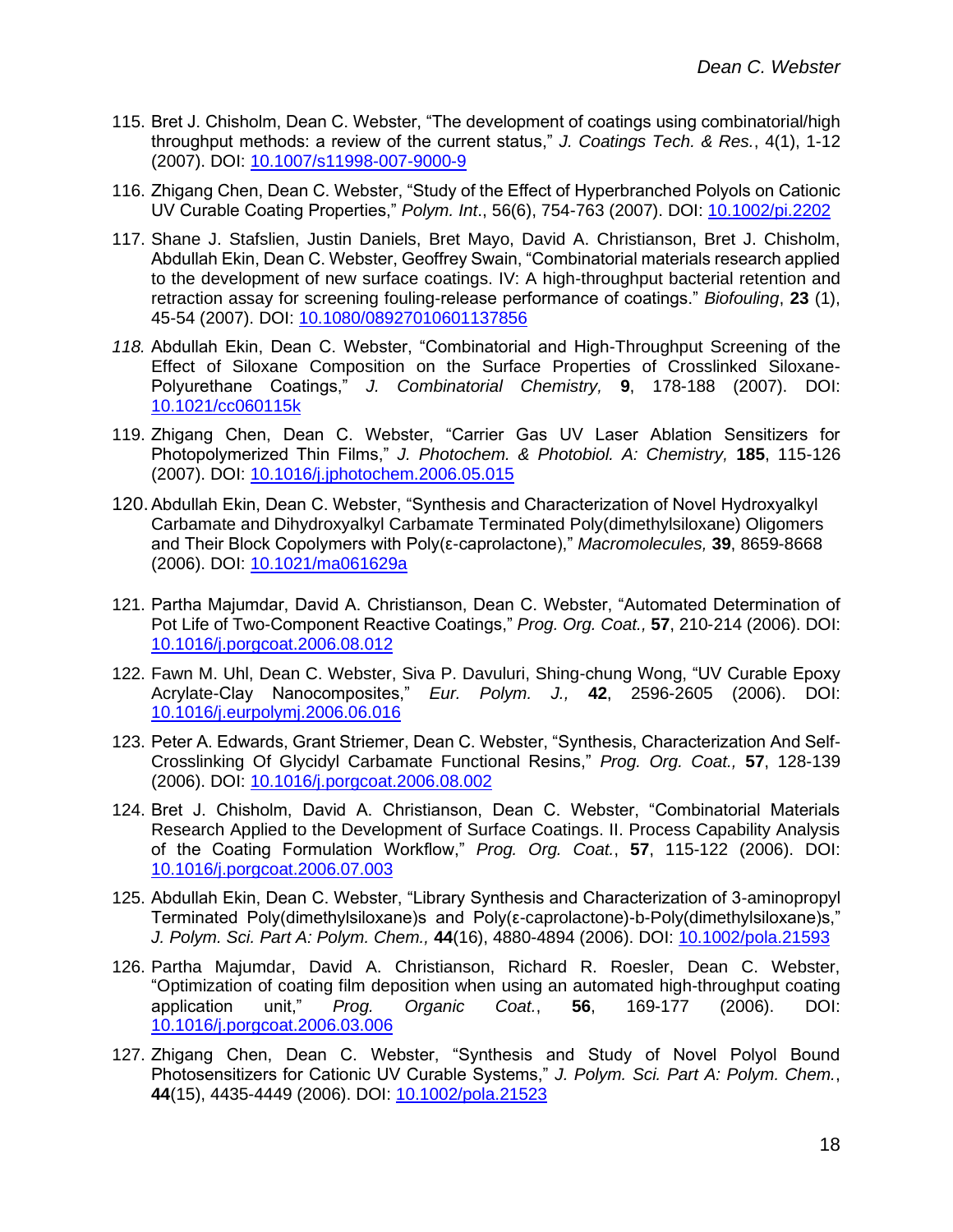- 128. Zhigang Chen, Dean C. Webster, "Study of cationic UV curing and UV laser ablation behavior of coatings sensitized by novel sensitizers," *Polymer*, **47**, 3715-3726 (2006). DOI: [10.1016/j.polymer.2006.03.091](https://doi.org/10.1016/j.polymer.2006.03.091)
- 129. Partha Majumdar, Dean C. Webster, "Influence of solvent composition and degree of reaction on the formation of surface microtopography in a thermoset siloxane–urethane system," *Polymer*, **47**, 4172-4181 (2006). DOI: [10.1016/j.polymer.2006.02.085](https://doi.org/10.1016/j.polymer.2006.02.085)
- 130. Neena Ravindran and Dean C. Webster, "Effect of polymer composition on performance properties of maleate-vinyl ether donor-acceptor UV-curable systems," *JCT Research,* 3(3), 213-219 (2006). DOI: [10.1007/BF02774510](https://doi.org/10.1007/BF02774510)
- 131. Partha Majumdar, Dean C. Webster, "Preparation of siloxane-urethane coatings having spontaneously formed biphasic microtopographical surfaces," *Macromolecules*, **38**, 5857- 5859 (2005). DOI: [10.1021/ma050967t](https://doi.org/10.1021/ma050967t)
- 132. Peter A. Edwards, Grant Striemer, Dean C. Webster, "Novel Polyurethane Coating Technology through Glycidyl Carbamate Chemistry," *JCT Research,* **2**(7), 517-528 (2005). DOI: [10.1007/s11998-005-0011-0](https://doi.org/10.1007/s11998-005-0011-0)
- 133. Dean C. Webster, "Radical Change in Research and Development: The Shift from Conventional Methods to High Throughput Methods," *JCT CoatingsTech,* **2**(15), 24-29 (2005).
- 134. Sibao Chen, Robert Pieper, Dean C. Webster, Jagdish Singh, "Triblock copolymers: synthesis, characterization, and delivery of a model protein." *International Journal of Pharmaceutics*, **288**, 207-218 (2005). DOI: [10.1016/j.ijpharm.2004.09.026](https://doi.org/10.1016/j.ijpharm.2004.09.026)
- 135. Fawn M. Uhl, Siva Prashanth Davuluri, Shing-Chung Wong, Dean C. Webster, "Organically modified montmorillonites in UV curable urethane acrylates," *Polymer*, **45**, 6175-6187 (2004). DOI: [10.1016/j.polymer.2004.07.001](https://doi.org/10.1016/j.polymer.2004.07.001)
- 136. Dean C. Webster, James W. Bennett, Sigrid C. Keubler, Mary Beth Kossuth, and Sigridur Jonasdottir, "High throughput workflow for the development of coatings," *JCT CoatingsTech,*  **1** (6), 34-39 (2004).
- 137. Heather A. Nash, Heidi J. Docktor, and Dean C. Webster, "Effect of composition on performance properties in cationic UV-curable coating systems," *JCT Research,* **1** (3), 153- 161 (2004). DOI: [10.1007/s11998-004-0010-6](https://doi.org/10.1007/s11998-004-0010-6)
- 138. Fawn M. Uhl, Prashanth Siva Davuluri, Shing-Chung Wong, Dean C. Webster, "Polymer Films Possessing Nanoreinforcements via Organically Modified Layered Silicate," *Chem. Mater.*, **16**(6), 1135-1142 (2004). DOI: [10.1021/cm035137d](https://doi.org/10.1021/cm035137d)
- 139. Dean C. Webster, "Cyclic Carbonate Functional Polymers and their Applications," *Prog. Org. Coatings,* **47**(1), 77-86 (2003). DOI: [10.1016/S0300-9440\(03\)00074-2](https://doi.org/10.1016/S0300-9440(03)00074-2)
- 140. Dean C. Webster and Allen L. Crain, "Synthesis of latexes containing diesters of 3-butene-1,2-diol," *Prog. Org. Coatings*, **45**(1), 43-48 (2002). DOI: [10.1016/S0300-9440\(02\)00099-1](https://doi.org/10.1016/S0300-9440(02)00099-1)
- 141. Dean C. Webster and Allen L. Crain, "Synthesis and applications of cyclic carbonate functional polymers in thermosetting coatings," *Prog. Org. Coatings*, **40**, 275-282 (2000). DOI: [10.1016/S0300-9440\(00\)00114-4](https://doi.org/10.1016/S0300-9440(00)00114-4)
- 142. Dean C. Webster, "Cyclic Carbonate Functional Polymers: Synthesis and Applications," *Polymer News*, **23**(6), 187-192 (1998). (Invited)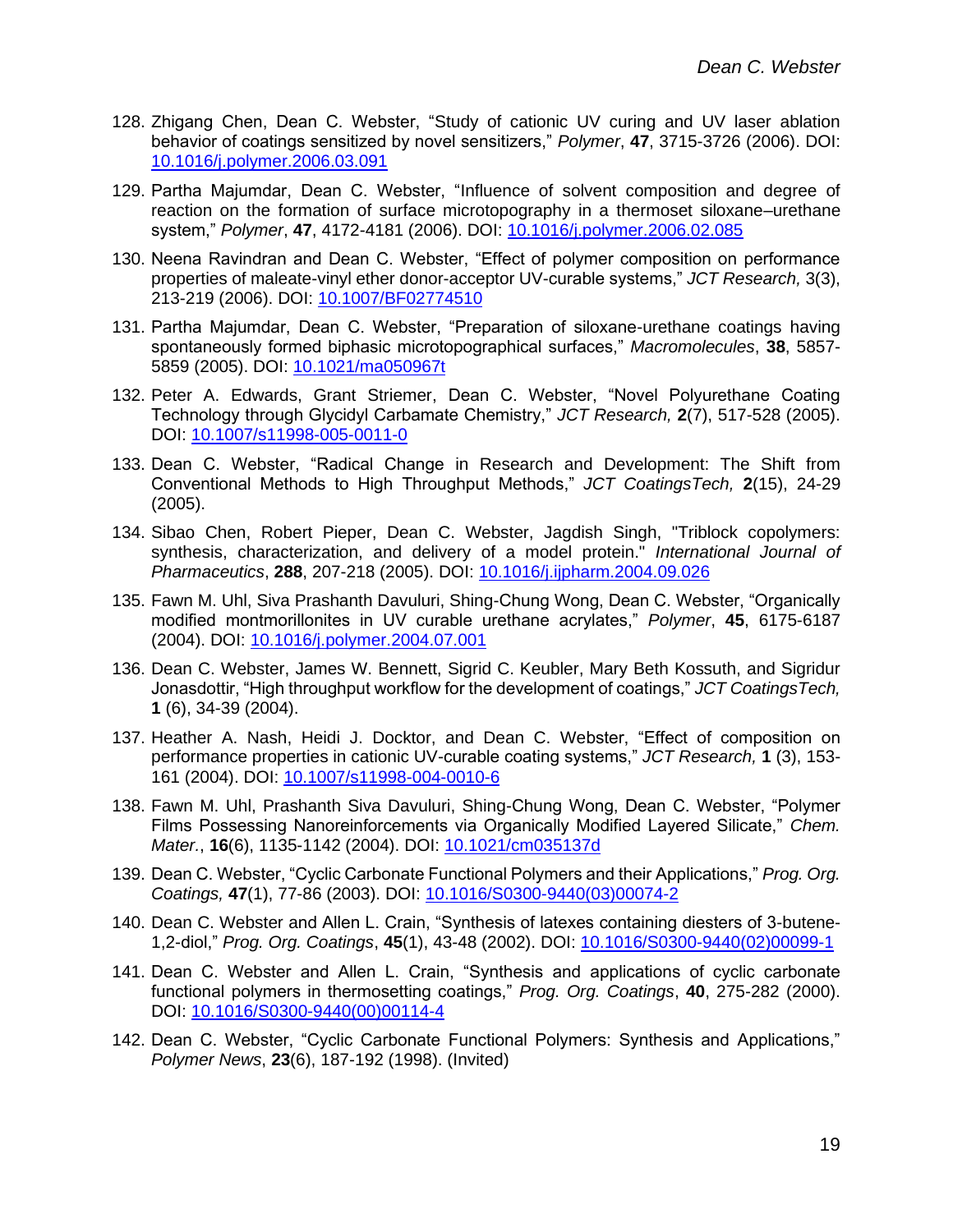- 143. Dean C. Webster, Allen L. Crain, "Synthesis of Cyclic Carbonate Functional Polymers," *ACS Symposium Series 704* (Functional Polymers), 303-320 (1998). DOI: [10.1021/bk-1998-](https://doi.org/10.1021/bk-1998-0704.ch021) [0704.ch021](https://doi.org/10.1021/bk-1998-0704.ch021)
- 144. James C. Scanlan, Dean C. Webster, Allen L. Crain, "Correlation Between Network Mechanical Properties and Physical Properties in Polyester-urethane Coatings," *ACS Symposium Series 648* (Film Formation in Waterborne Coatings), 222-234 (1996). DOI: [10.1021/bk-1996-0648.ch014](http://doi.org/10.1021/bk-1996-0648.ch014)
- 145. Niranjan M. Patel, David W. Dwight, James L. Hedrick, Dean C. Webster, and James E. McGrath, "Surface and Bulk Phase Separation in Block Copolymers and their Blends. Polysulfone/Polysiloxane," *Macromolecules*, **21**, 2689-2696 (1988). DOI: [10.1021/ma00187a007](http://doi.org/10.1021/ma00187a007)
- 146. D. Tyagi, J. L. Hedrick, D. C. Webster, J. E. McGrath, and G. L. Wilkes, "Structure-Property Relationships in Perfectly Alternating Segmented Polysulfone/Polydimethylsiloxane Copolymers," *Polymer*, **29**, 833-844 (1988). DOI: [10.1016/0032-3861\(88\)90142-5](https://doi.org/10.1016/0032-3861(88)90142-5)
- 147. P. J. Andolino Brandt, D. C. Webster, J. E. McGrath, "Multiple Damping Materials I. Polysiloxane-Polyarylester Block Copolymers: Synthesis and Characterization," *Natl. SAMPE Symp. Exhib.*, 30 (Adv. Technol. Mater. Processes), 959-970 (1985).
- 148. Dean C. Webster, James L. Hedrick, and James E. McGrath, "Engineering Homopolymer Block Copolymer Blends. I. Polysulfone with Polysulfone Dimethylsiloxane Block Copolymers," Natl. SAMPE Symp. Exhib., 29<sup>th</sup> (Technology Vectors), 1085-1094 (1984).
- 149. Dean C. Webster, "Instrument Automation using the Sinclair ZX-81," *American Laboratory*, February 1983.
- 150.Ajit K. Banthia, David Lunsford, Dean C. Webster, and J. E. McGrath, "Interfacial Synthesis Part I. Phase Transfer Catalyzed Synthesis of Polyhydroxyethers," *J. Macromol. Sci., - Chem.*, **A15**(5), 943-966 (1981). DOI: [10.1080/00222338108056777](https://doi.org/10.1080/00222338108056777)

## *Book Chapters*

- 1. Dean C. Webster, "Paints, Varnishes, and Related Products," Bailey's Industrial Oil and Fat Products (7th Edition), F. Shahidi, ed., John Wiley & Sons, in press (2020). <https://doi.org/10.1002/047167849X.bio076.pub2>
- 2. Madhura Pade, Dean C. Webster, "Self-stratified siloxane-polyurethane fouling-release marine coating strategies: A review," in Marine Coatings and Membranes, V. Mittal, ed., Central West Publishing, Australia, 1-36 (2019).
- 3. Ali Amiri, Victoria Burkart, Arvin Yu, Dean Webster, Chad Ulven, "13-The potential of natural composite materials in structural design," in Sustainable Composites for Aerospace Applications, Woodhead, 269-291 (2018). DOI: [10.1016/B978-0-08-102131-6.00013-X](https://doi.org/10.1016/B978-0-08-102131-6.00013-X)
- 4. D. K. Chattopadhyay, Dean C. Webster, "Nanomaterials for Coatings Applications," *Encyclopedia of Nanoscience and Nanotechnology*, H. S. Nalwa, ed., (2010).
- 5. Dean C. Webster, Michael A. R. Meier, "Polymer Libraries: Preparation and Application," *Advances in Polymer Science* (M.A.R. Meier and D. C. Webster, eds.,) 225, 1-15 (2010). DOI: [10.1007/12\\_2009\\_15](http://doi.org/10.1007/12_2009_15)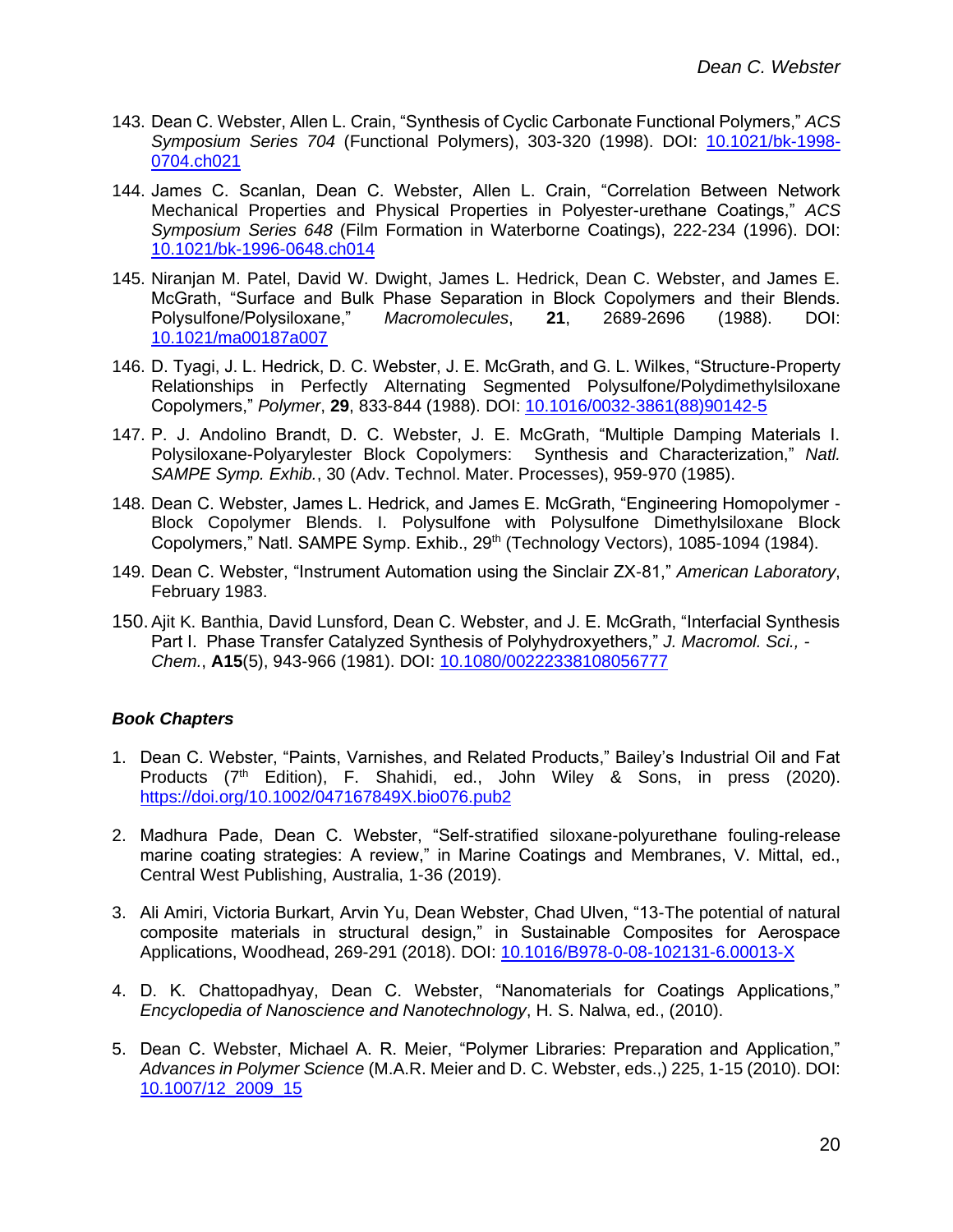- 6. Dean C. Webster, Bret J. Chisholm, Shane J. Stafslien, "High throughput methods for the design of fouling control coatings," in *Advances in Marine Antifouling Coatings and Technologies* (Claire Hellio and Diego Yebra, eds.) Woodhead Publishing Ltd (Cambridge, UK), 2009. DOI: [10.1533/9781845696313.2.365](https://doi.org/10.1533/9781845696313.2.365)
- 7. Dean C. Webster, Bret J. Chisholm, "New Directions in Antifouling Technology," in *Biofouling* (Simone Dürr and Jeremy Thomason, eds), Blackwell Publishing (Oxford, UK), 366-387, (2010). DOI: [10.1002/9781444315462.ch25](https://doi.org/10.1002/9781444315462.ch25)
- 8. Partha Majumdar, Abdullah Ekin, Dean C. Webster, "Thermoset Siloxane-Urethane Fouling Release Coatings," ACS Symposium Series 957 (Smart Coatings), 61-75, (2007). DOI: [10.1021/bk-2007-0957.ch005](http://doi.org/10.1021/bk-2007-0957.ch005)
- 9. Fawn M. Uhl, Christine M. Gallagher-Lein, David A. Christianson, James A. Bahr, Bret J. Chisholm, Nathan J. Gubbins and Dean C. Webster, "A combinatorial approach to rapid structure-property screening of UV-curable cycloaliphatic epoxies," *Combinatorial and High-Throughput Discovery and Optimization of Catalysts and Materials* (R. Potyrailo and W. F. Maier, eds.), CRC Press, 221-238 (2006).
- 10.J. M. Lambert, D. C. Webster, J. E. McGrath, "Synthesis of Segmented Poly(Arylene Ether Sulfone)-Poly(arylene Terephthalate) Copolymers," in "Advances in Polymer Synthesis" (B.M. Culbertson and J.E. McGrath, eds.), 93-112 (1985). DOI: [10.1007/978-1-4613-2121-7\\_4](https://doi.org/10.1007/978-1-4613-2121-7_4)
- 11. D. C. Webster and J. E. McGrath, "Poly(arylether)-Poly(arylate) Block Copolymers: I. Polysulfone - Bis-A Terephthalate Systems," in "Contemporary Topics in Polymer Science, Vol 4," W. J. Bailey and T. Tsuruta, eds., Plenum, NY, 1984, pp. 959-975. DOI: [10.1007/978-](https://doi.org/10.1007/978-1-4615-6743-1_61) [1-4615-6743-1\\_61](https://doi.org/10.1007/978-1-4615-6743-1_61)
- 12. J. E. McGrath, T. C. Ward, R. Viswanathan, and D. C. Webster, "Engineering Thermoplastic Block Copolymers," Natl. SAMPE Tech. Conf., 12<sup>th</sup> (Materials 80), 305-318 (1980).

## *Books*

Michael A. R. Meier and Dean C. Webster, eds., "Polymer Libraries," *Advances in Polymer Science*, vol. 225, (2010).

# **PATENTS**

- 1. Sivaguru Jayaraman, Akila Iyer, Mukund Sibi, Dean Webster, Saravana Kumar Rajendran, Ramya Raghunathan, Ravichandanath Singathi, Retheesh Krishnan, Anthony Clay, "Ecofriendly materials and methods for renewable and sustainable applications in material chemistry," U. S. Pat. No. 10,919,866 (2021).
- 2. Dean C. Webster, Partha P. Sengupta, Zhighang Chen, Xiao Pan, Adlina Paramarta, "Highly functional epoxidized resins and coatings," U. S. Pat. No. 10,907,008 (2021).
- 3. Dean C. Webster, Eric Krall, Kelly M. Sutko, "Acetoacetylated and (meth)acrylated lignin and thermosets therefrom," U. S. Pat. No. 10,851,244 (2020).
- 4. Dean C. Webster, Madhura Pade, "Non-isocyanate siloxane-modified glycidyl carbamate resins and coatings containing them," U. S. Pat. No. 10,759,950 (2020).
- 5. Dean C. Webster, Songqi Ma, "Bio-based thermosets," U. S. Pat. No. 10,730,998 (2020).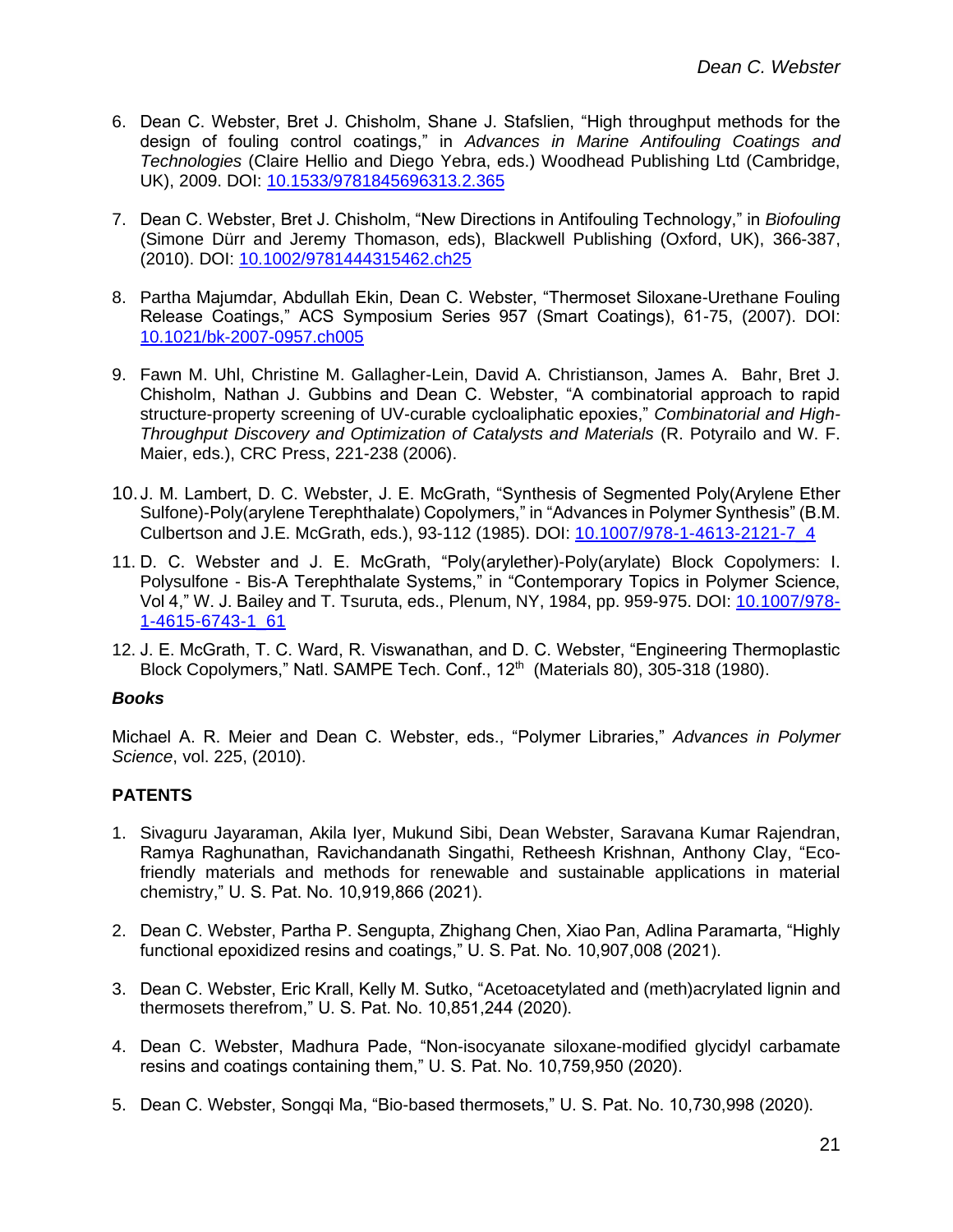- 6. Dean C. Webster, Teluka Galhenage, "Amphiphilic siloxane-polyurethane fouling-release coatings and uses thereof," U. S. Pat. No. 10,647,878 (2020).
- 7. Dean C. Webster, Partha P. Sengupta, Zhighang Chen, Xiao Pan, Adlina Paramarta, "Highly functional epoxidized resins and coatings," U. S. Pat. No. 10,329,377 (2019).
- 8. Dean C. Webster, Lindsey Bultema, Jingling Yan, "Bio-based resins with high content of ethylenically unsaturated functional groups and thermosets thereof," U. S. Pat. No. 10,323,119 (2019).
- 9. Dean C. Webster, James A. Docken, Jr., Satyabrata Samanta, James A. Bahr, "Biobased cyclic carbonate functional resins and polyurethane thermosets therefrom," U. S. Pat. No 10,072,178 (2018).
- 10. Dean C. Webster, Arvin Yu, "Biobased highly functional oligomers and thermosets therefrom," U. S. Pat. No. 9,765,233 (2017).
- 11. Jayaraman Sivaguru, Mukund P. Sibi, Dean C. Webster, Sarvana Kumar Rajendran, Ramya Raghunathan, "Programmed degradation of polymers derived from biomass," U. S. Pat. No. 9,738,753 (2017).
- 12. Dean C. Webster, Erin Pavlacky, Curtiss Kovash, Jr., "Blocked bio-based carboxylic acids and their use in thermosetting materials," U. S. Pat. No. 9,718,987 (2017).
- 13. Umesh D. Harkal, Andrew J. Muehlberg, Peter A. Edwards, Dean C. Webster, "Water dispersible epoxy urethane compounds and coating compositions," U. S. Pat. No. 9,676,895 (2017).
- 14. Dean C. Webster, Umesh Harkal, James Garrett, "Modified glycidyl carbamate resins," U. S. Pat. No. 9,593,258 (2017).
- 15. Dean C. Webster, Thomas J. Nelson, Xiao Pan, "Acetoacetoxy and enamine compounds and coatings therefrom," U. S. Pat. No. 9,567,422 (2017).
- 16. Dean C. Webster, Rajan B. Bodkhe, "Functionalized silicones with polyalkylene oxide side chains," U. S. Pat. No. 9,169,359 (2015).
- 17. Dean C. Webster, Partha P. Sengupta, Zhigang Chen, Xiao Pan, Adlina Paramarta, "Highly functionalized epoxidized resins and coatings," U. S. Pat. No. 9,096,773 (2015).
- 18. Dean C. Webster, Umesh Harkal, James Garrett, "Modified glycidyl carbamate resins," U. S. Pat. No. 9,051,413 (2015).
- 19. Dean C. Webster, Roopashree Suryanarayana, "Glycidyl carbamate coatings having improved corrosion resistance," U. S. Pat. No. 8,852,458 (2014).
- 20. Dean C. Webster, Zhigang Chen, "Polyol photosensitizers, carrier gas UV laser ablation sensitizers and other additives and methods for making and using same," U. S. Pat. No. 8,704,348 (2014).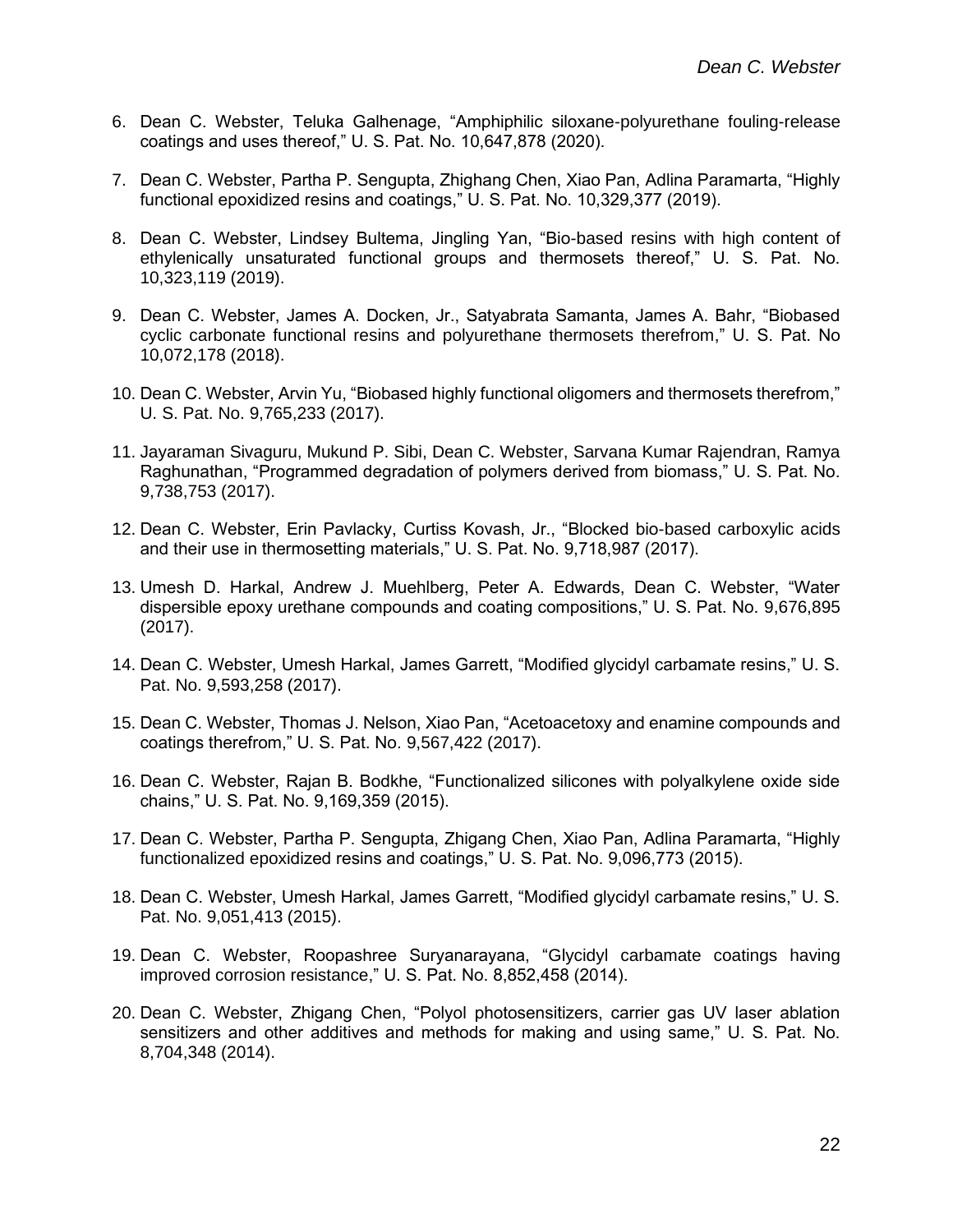- 21. Dean C. Webster, Neena Ravindran, Ankit Vora, "UV-curable low surface energy coatings," U. S. Pat. No. 8,703,838 (2014).
- 22. Dean C. Webster, Robert J. Pieper, Mohammed J. Nasrullah, "Zwitterionic/amphiphilic pentablock copolymers and coatings therefrom," U. S. Pat. No. 8,629,210 (2014).
- 23. Dean C. Webster, Abdullah Ekin, Stacy Sommer, "Anchored polysiloxane-polyurethane coatings and uses thereof," U. S. Pat. No. 8,604,152 (2013).
- 24. Dean C. Webster, Zhigang Chen, "Polyol photosensitizers, carrier gas UV laser ablation sensitizers, and other additives and methods for making and using same," U.S. Pat. No. 8,445,174 (2013).
- 25. Dean C. Webster, Abdullah Ekin, Stacy Sommer, "Anchored polysiloxane-polyurethane coatings and uses thereof," U. S. Pat. No. 8,299,200 (2012).
- 26. Dean C. Webster, Zhigang Chen, "Polyol photosensitizers, carrier gas UV laser ablation sensitizers, and other additives and methods for making and using same," U. S. Pat. No. 8,114,567 (2012).
- 27. Dean C. Webster, Dipak Chattopadhyay, "Hybrid coatings prepared from glycidyl carbamate resins," U. S. Pat. No. 8,097,741 (2012).
- 28. Dean C. Webster, Partha S. Majumdar, "Polymeric material with surface microdomains," U. S. Pat. No. 8,062,729 (2011).
- 29. Dean C. Webster, Zhigang Chen, Neena Ravindran, "Radiation curable polymer films having improved laser ablation properties and radiation curable sensitizers therefor," U. S. Pat. No. 8,017,795 (2011).
- 30. Dean C. Webster, Robert J. Pieper, Abdullah Ekin, "Thermoset siloxane-urethane fouling release coatings," U. S. Pat. No. 7,989,074 (2011).
- 31. Dean C. Webster, Abdullah Ekin, "Functionalized polysiloxane polymers," U. S. Pat. No. 7,799,434 (2010).
- 32. Dean C. Webster, Peter A. Edwards, "Water dispersible epoxy urethane compounds and coating compositions," U. S. Patent No. 7,776,956 (2010).
- 33. Kevin W. McCreight, Dean C. Webster, Lisa K. Kemp, "Aqueous dispersions of carboxylated cellulose esters, and methods of making them," U. S. Patent No. 7,052,540 (2006).
- 34. Dean C. Webster, Allen L. Crain, "Carbamate functional oligomers and coatings therefrom," U. S. Patent No. 6,465,679 (2002).
- 35. Dean C. Webster, Allen L. Crain, Chadwick E. Marlow, "Polymers of 3-butene esters, their preparation and use," U. S. Patent No. 6,348,623 (2002).
- 36. Dean C. Webster, "Powder coatings from cyclic carbonate functional polymers and amine carbamate salts," U. S. Patent No. 6,339,129 (2002).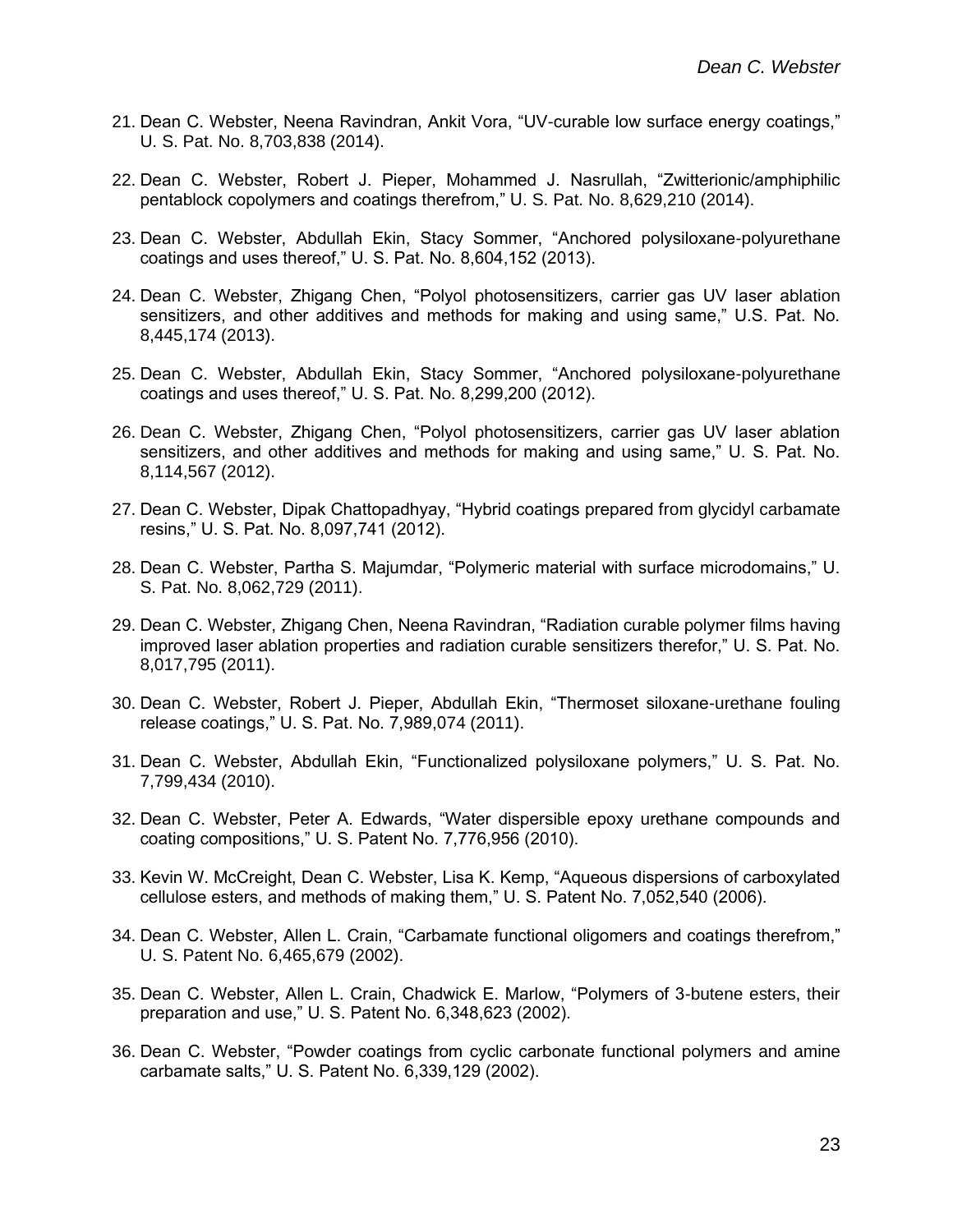- 37. Dean C. Webster, Allen L. Crain, Chadwick E. Marlow, "Polymers of 3-butene esters, their preparation and use," U. S. Patent No. 6,228,949 (2001).
- 38. Dean C. Webster, Allen L. Crain, Chadwick E. Marlow, "Polymers of 3-butene esters, their preparation and use," U. S. Patent No. 6,160,157 (2000).
- 39. Dean C. Webster, Allen L. Crain, Chadwick E. Marlow, "Polymers of 3-butene esters, their preparation and use," U. S. Patent No. 6,121,400 (2000).
- 40. Dean C. Webster, Allen L. Crain, Chadwick E. Marlow, "Polymers of 3-butene esters, their preparation and use," U. S. Patent No. 6,121,399 (2000).
- 41. Dean C. Webster, Chih-Herng James Su, Charles H. Foster, "Coating Compositions Containing Acrylic Copolymers having 1,3-Dioxolane-2-one-4-yl Groups," U. S. Pat. No. 5,567,527 (1996).

#### **PUBLISHED PATENT APPLICATIONS (not up to date)**

- 1. Dean C. Webster, Rajan B. Bodkhe, "Functionalized silicones with polyalkylene oxide side chains," U. S. Pat. Appl. Pub. 20140221549 (2014).
- 2. Dean C. Webster, Zhigang Chen, "Polyol photosensitizers, carrier gas UV laser ablation sensisizers, and other additives and methods for making and using same," U.S. Pat. Appl. Pub. 20140061905 (2014).
- 3. Tara J. Shedlosky, Gordon P. Bierwagen, Dean C. Webster, Andrew, M. Huovinen, "Protective Coating," U.S. Pat. Appl. Pub. 20130302628 (2013).
- 4. Dean C. Webster, Mohammed J. Nasrullah, Richard R. Roesler, Scott, D. Allen, "Aqueous polyurethane dispersions," PCT Int. Appl. WO 2011163250 (2011).
- 5. Dean C. Webster, Thomas J. Nelson, "Monomer-grafted alkyd resin compositions and coatings," PCT Int. Appl. WO 2011159909 (2011).
- 6. Umesh D. Harkal, Andrew J. Muehlberg, Peter A. Edwards, Dean C. Webster, "Water dispersible epoxy urethane compounds and coating compositions," U.S. Pat. Appl. Pub. 20110263753 (2011).
- 7. Dean C. Webster, Thomas J. Nelson, Xiao Pan, "Acetoactoxy and enamine compounds and coatings therefrom," PCT Int. Appl. WO 2011097512 (2011).
- 8. Dean C. Webster, Partha Sengupta, Zhigang Chen, Xiao Pan, Adlina Paramarta, "Highly functional epoxidized resins and coatings," PCT Int. Appl. WO 2011097484 (2011).
- 9. Bret J. Chisholm, Dean C. Webster, Alexander J. Kugel, "Antimicrobial compositions comprising biocides bound to polyurethanes for medical and other surfaces," PCT Int. Appl. WO 2010042395 (2010).
- 10. Dean C. Webster, Robert J. Pieper, Mohammed J. Nasrullah, "Zwitterionic/amphiphilic pentablock copolymer used in antifouling marine coatings," PCT Intl. Appl. WO 2010042804 (2010).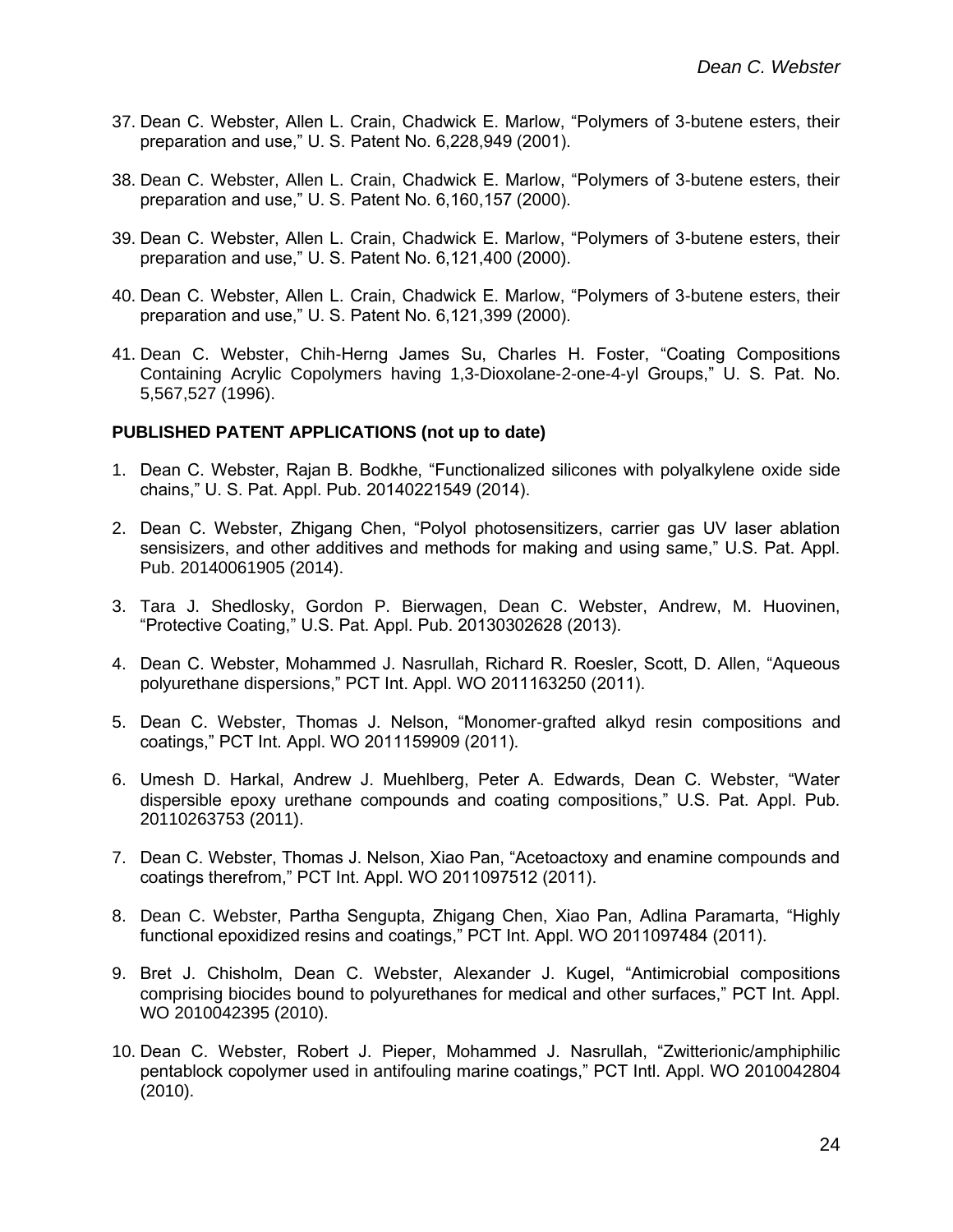- 11. Dean C. Webster, Neena Ravindran, Ankit Vora, "UV curable low surface energy coatings," PCT Int. Appl. WO 2009105625 (2009).
- 12. Dean C. Webster, Roopashree Suryanarayana, "Glycidyl carbamate coatings having improved corrosion resistance," PCT Int. Appl. WO 2009076609 (2009).
- 13. Dean C. Webster, Umesh Harkal, James Garrett, "Modified glycidyl carbamate resins," PCT Int. Appl. WO 2009042999 (2009).
- 14. Dean C. Webster, Abdullah Ekin, Stacy Sommer, "Anchored polysiloxane-modified polyurethane coatings and uses thereof," PCT Int. Appl. WO 2009025924 (2009).
- 15. Dean C. Webster, Partha S. Majumdar, "Block polysiloxane-polyurethane material with surface microdomains," U.S. Pat. Appl. 20090017288 (2009).
- 16. Dean C. Webster, Dipak Chattopadhyay, "Hybrid coatings prepared from glycidyl carbamate resins," PCT Int. Appl. WO 2008150568 (2008).
- 17. Dean C. Webster, Robert J. Pieper, Abdullah Ekin, "Thermoset siloxane-urethane fouling release coatings," US Pat. Appl. 2008213599 (2008).
- 18. Dean C. Webster, Abdullah Ekin, "Polysiloxane polymers terminated with one or more hydroxy functional carbamate groups," PCT Int. Appl. WO 2008008077 (2008).
- 19. Dean C. Webster, Zhigang Chen, "Polyol photosensitizers, carrier gas uv laser ablation sensitizers, and other additives and methods for making and using same," PCT Int. Appl. WO 2007124073 (2007).
- 20. Dean C. Webster, Samali Datta, Douglas L. Schulz, "Conductive ink compositions containing thermoplastics and conductive particles," PCT Int. Appl. WO 2007062131 (2007).
- 21. Dean C. Webster, Zhigang Chen, Neena Ravindran, "Radiation curable polymer films having improved laser ablation properties and radiation curable sensitizers therefor," PCT Int. Appl. WO 2006116032 (2006).
- 22. Dean C. Webster, Partha Majumdar, "Crosslinked polysiloxane-polyurethane materials capable of forming surface microdomains," PCT Int. Appl. WO 2006086092 (2006).
- 23. Tara J. Shedlosky, Gordon P. Bierwagen, Dean C. Webster, Andrew M. Houvinen, "Protective coatings with good removability for metals," PCT Int. Appl. WO 2005123275 (2005).
- 24. Dean C. Webster, Allen L. Crain, "Beta-hydroxyl butenyl carbamate, functional oligomers and coatings therefrom," PCT Int. Appl. WO0149658 (2001).
- 25. Dean C. Webster, Allen L. Crain, "Carbamate functional polymers and coatings thereof," PCT Int. Appl. WO0149749 (2001).
- 26. Douglas W. Carico, Jr., Dean C. Webster, William R. Darnell, Sara S. Wells, David L. Murray, Allan S. Jones, "Modified condensation polymer with good impact strength," Can. Pat. Appl. CA 2298047 (2001).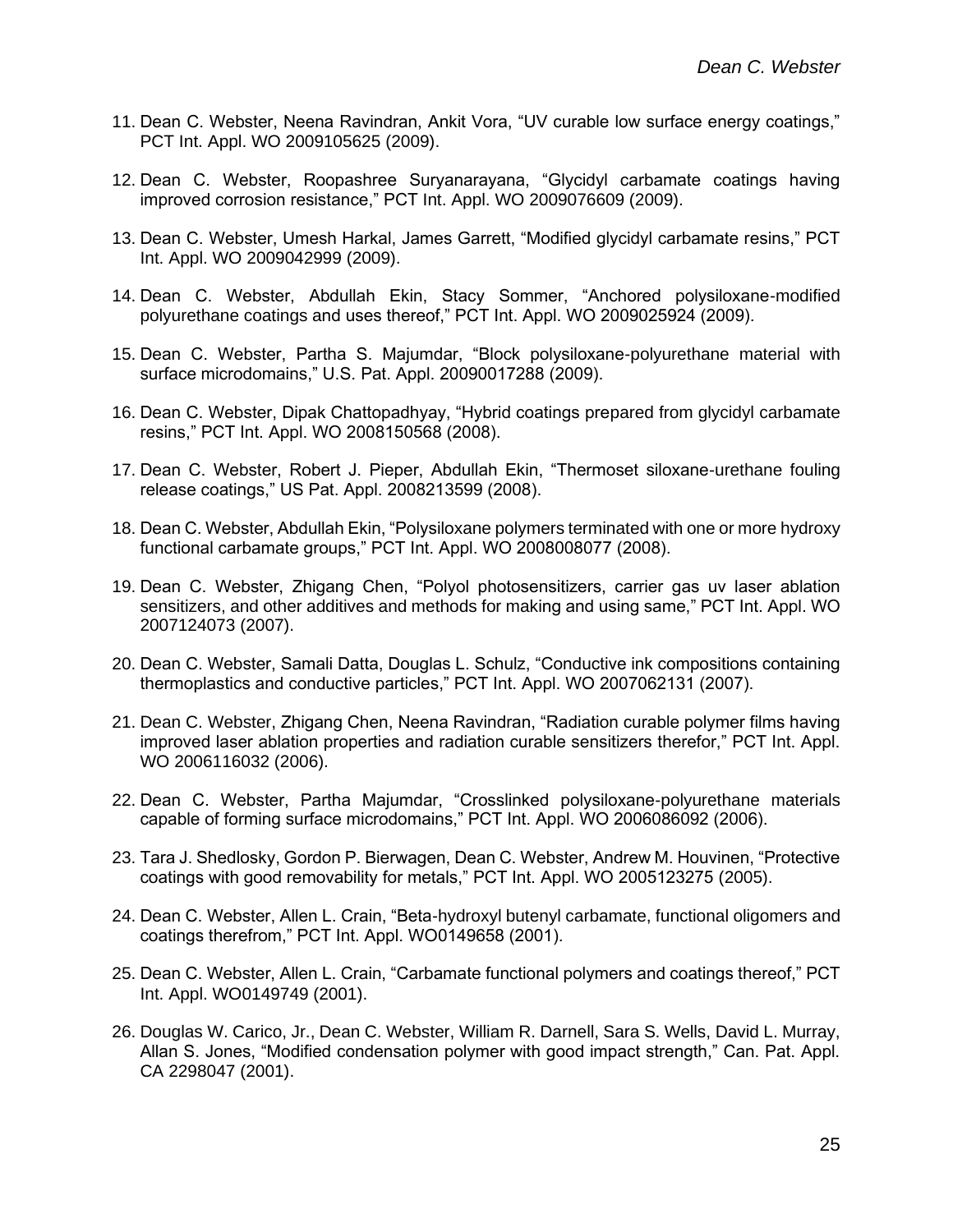- 27. Dean C. Webster, "Soluble cyclic carbonate functional polymers for coatings applications," PCT Int. Appl. WO 0035972 A1 (2000).
- 28. David L. Murray, Allan S. Jones, Sara S. Wells, Douglas W. Carico Jr., William R. Darnell, Dean C. Webster, "Modified condensation polymers and their manufacture," PCT Int. Appl. WO 9910398 A2 (1999).

## **INVITED PRESENTATIONS**

- 1. "Use of agricultural and forestry products in thermosetting polymers," ARPA-E Carbon Negative Building Materials Workshop, virtual, March 23, 25, 2021.
- 2. "High modulus thermosets from highly functionalized biobased resins," NICE conference (Nature Inspires Creativity Engineers), Nice, France, (virtual presentation) October 12-14, 2020.
- 3. "Exploration of surface modifying amphiphilic additives in polyurethane coatings to mitigate bioadhesion of marine fouling organisms," National Meeting of the American Chemical Society (Virtual), August 17-20, 2020.
- 4. "High performance bio-based thermosets from high functionality resins," 43<sup>rd</sup> Annual Meeting of the Adhesion Society, Charleston, South Carolina, February 23-26, 2020.
- 5. "Toward sustainability in coatings technology: Progress, Opportunities, Barriers," The Waterborne Symposium, New Orleans, Louisiana, February 16 – 21, 2020. Plenary Lecture.
- 6. "Approaches to functional and high-performance bio-based materials," Seminar at Sherwin-Williams, Minneapolis, Minnesota, November 7, 2019.
- 7. "Thermosets from highly functionalized bio-based resins," The 9th ACS-PMSE/CCS-PD Joint Symposium on Polymers and Workshop, Xi'an, China, October 16-19, 2019.
- 8. "Approaches to non-isocyanate polyurethane coatings," The 9th ACS-PMSE/CCS-PD Joint Symposium on Polymers and Workshop, Xi'an, China, October 16-19, 2019.
- 9. "Thermosets from highly functionalized bio-based resins," Joint meeting of Northeast Tennessee Section of the American Chemical Society and American Institute of Chemical Engineering, September 17, 2019.
- 10. "Designing durable coatings with low surface adhesion for mitigation of fouling and ice adhesion," National Meeting of the American Chemical Society, San Diego, CA, August 25- 29, 2019.
- 11. "Thermosets from highly functionalized bio-based resins," Seminar at Jiangnan University, Wuxi, China, July 22, 2019.
- 12. "Designing coatings to have low adhesion surfaces through self-stratification," Seminar at Jiangnan University, Wuxi, China, July 17, 2019.
- 13. "Highly functional bio-based resins for use in thermosets for coatings and composites," Seminar at KTH Royal Institute of Technology, Stockholm, Sweden, May 28, 2019.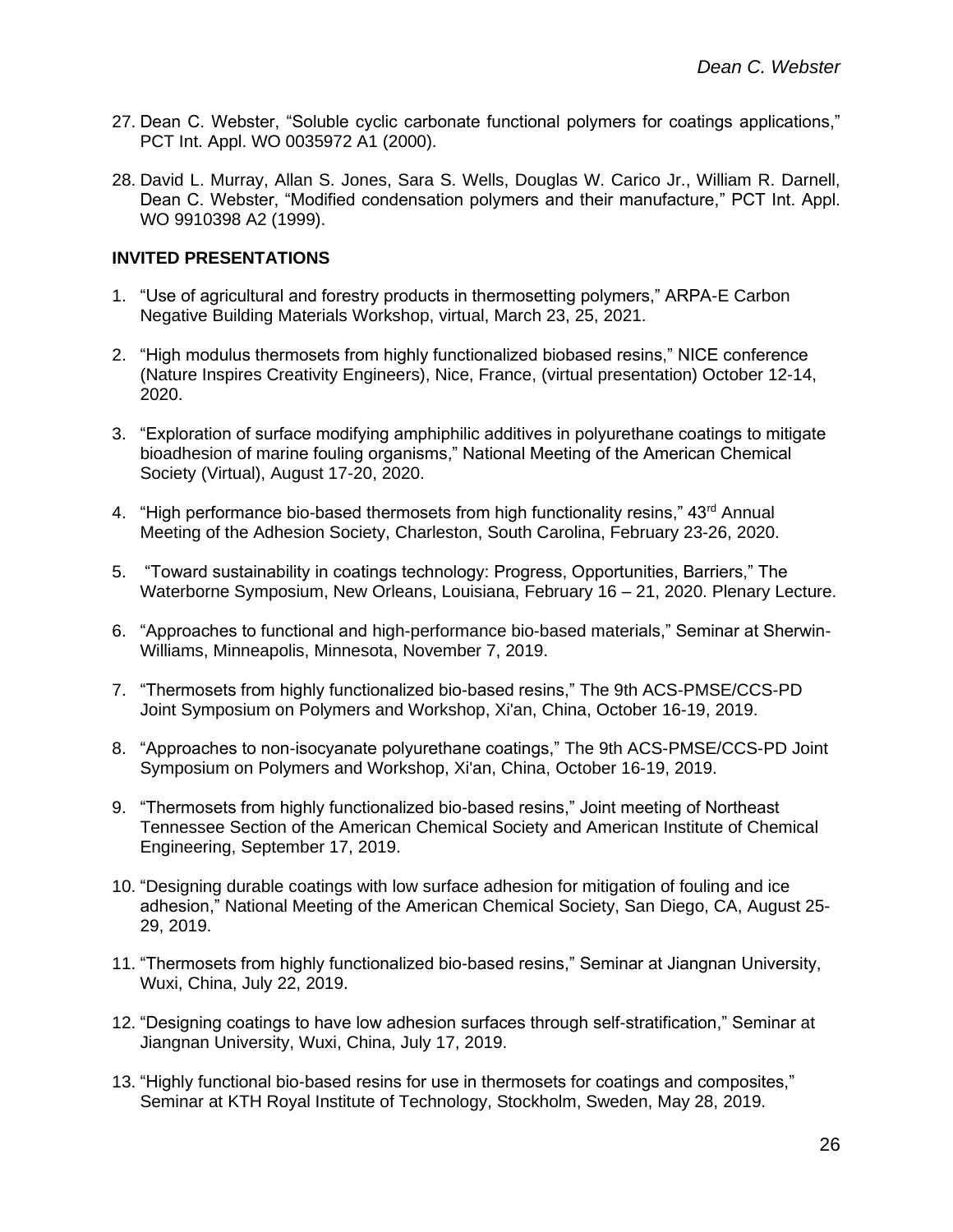- 14. "Combinatorial and High Throughput Methods to accelerate the development of coatings systems, National Meeting of the American Chemical Society, Washington, DC March 31 – April 4, 2019.
- 15. "Epoxidized sucrose esters as a platform technology for high performance thermosets,"  $10<sup>th</sup>$ Workshop on Fats and Oils as Renewable Feedstock for the Chemical Industry, Karlsruhe Institute of Technology, Germany, March 17-19, 2019.
- 16. "Approaches to functional and high performance bio-based materials," Dow Chemical Company, Collegeville, Pa., March 7, 2019.
- 17. "Amphiphilic siloxane-polyurethane self-stratified coatings for low fouling and ice adhesion," Silicon-containing Polymers and Composites, San Diego, Ca., December 16-19, 2018.
- 18. "Designing coatings to have low adhesion surfaces through self-stratification," 4<sup>th</sup> KU-NDSU Joint Symposium on Biotechnology, Nanomaterials and Polymers, Kagoshima, Japan, October 31 – November 1, 2018.
- 19. "Thermosets from highly functionalized bio-based resins," N.I.C.E. Conference 2018, Nice, France, October 15-17, 2018.
- 20. "Designing coatings to have low adhesion surfaces through self-stratification, Harvard University, Cambridge, Mass., August 21, 2018.
- 21. "Designing coatings to have low adhesion surfaces through self-stratification," European Technical Coatings Congress, Amsterdam, Netherlands, June 26-29, 2018.
- 22. "Amphiphilic siloxane-polyurethane coatings for low fouling and ice adhesion,"  $19<sup>th</sup>$ International Congress on Marine Corrosion and Fouling, Melbourne, Fl., June 24-29, 2018.
- 23. "Epoxidized sucrose ester systems as a platform for sustainable thermosets," Polymers and Organic Chemistry Conference, Palavas Les Flots, France, June 3-7, 2018.
- 24. "Sustainable thermosets from highly functional bio-based resins," The Waterborne Symposium, New Orleans, LA, February 4-9, 2018.
- 25. "Highly functional bio-based resins for high performance thermosets," The Fiber Society 2017 Fall Meeting and Technical Conference and International Symposium on Materials from Renewables, Athens, GA, November 8-10, 2017.
- 26. "Coatings with amphiphilic surfaces via self-stratification for marine fouling-release applications," AVS International Symposium and Exhibition, Tampa, FL, October 31- November 3, 2017.
- 27. "Polymers and Coatings from Plants: Replacing petrochemicals with renewables," College of St. Benedict-St. John's University, St. Joseph, MN, October 24, 2017.
- 28. "Coming Full Circle: From linseed oil to alkyds to petrochemical resins and back again, National Meeting of the American Chemical Society, Washington, DC August 20-24, 2017.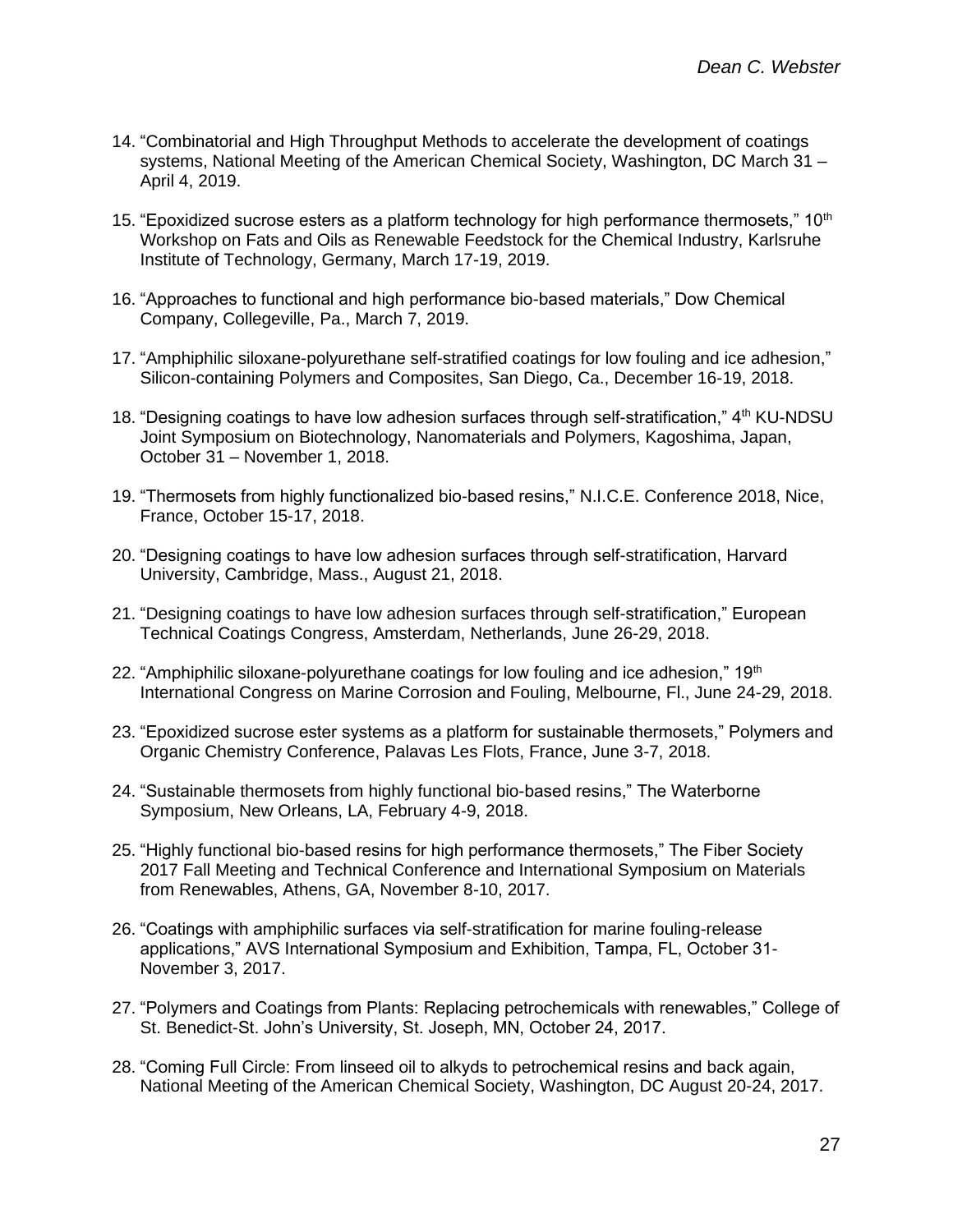- 29. "Impact of reactive group functionality on the properties of thermosets derived from vegetable oils," National Meeting of the American Chemical Society, Philadelphia, Pa., August 21-25, 2016.
- 30. "Optimizing surface properties of coatings through self-stratification," Forum for Future Coatings Science and Technology in memory of Professor Zeno Wicks, Nanchang, China, July 12-14, 2017.
- 31. "New approaches to bio-based polymer systems," Forum for Future Coatings Science and Technology in memory of Professor Zeno Wicks, Nanchang, China, July 12-14, 2017.
- 32. "Bio-based thermosets from star-like highly functional reactive resins," 3<sup>rd</sup> International Conference and Exhibition on Biopolymers & Bioplastics, San Antonio, Texas, September 12-14, 2016. Keynote talk.
- 33. "High performance, high bio-content thermosets for composites and coatings,"  $3<sup>rd</sup>$ International Conference and Exhibition on Biopolymers & Bioplastics, San Antonio, Texas, September 12-14, 2016. Workshop talk.
- 34. "Coatings from renewables: achieving performance," Coatings Science International 2016, Noordwijk, Netherlands, June 27 – July 1, 2016.
- 35. "Tough and durable amphiphilic fouling-release coatings,"  $18<sup>th</sup>$  International Congress on Marine Corrosion and Fouling, Toulon, France, June 19-24, 2016.
- 36. "Approaches to tough coatings that resist adhesion by marine fouling organisms," Keynote lecture, 39<sup>th</sup> Annual Meeting, The Adhesion Society, San Antonio, Texas, February 21-24, 2016.
- 37. "Tough and cleanable fouling-release marine coatings via self-stratification," Pacific Polymer Conference 14, Kawai, Hawaii, December 9 – 13, 2015.
- 38. "High-value bioproducts," NSF Food-Energy-Water Nexus Workshop, Rapid City, SD, October 19-20, 2015.
- 39. "High performance bio-based thermosets from highly functional reactive resins," NDSU-KU Joint Symposium on Biotechnology, Nanomaterials and Polymers, Fargo, ND, October 15- 16, 2015.
- 40. "Glycidyl carbamate functional resins: polyurethanes through epoxy chemistry," National meeting of the American Chemical Society, Boston, Ma., August 16-20, 2015.
- 41. "So we made all these polymers (materials), now what do we do with the data?", National meeting of the American Chemical Society, Boston, Ma., August 16-20, 2015.
- 42. "Lignin as a source of aromatic building blocks for materials Synthesis," ACS Green Chemistry and Engineering Conference, Bethesda, Md., July 14-16, 2015.
- 43. "High performance bio-based materials," Seminar at Jiangnan University, Wuxi, China, May 12, 2015.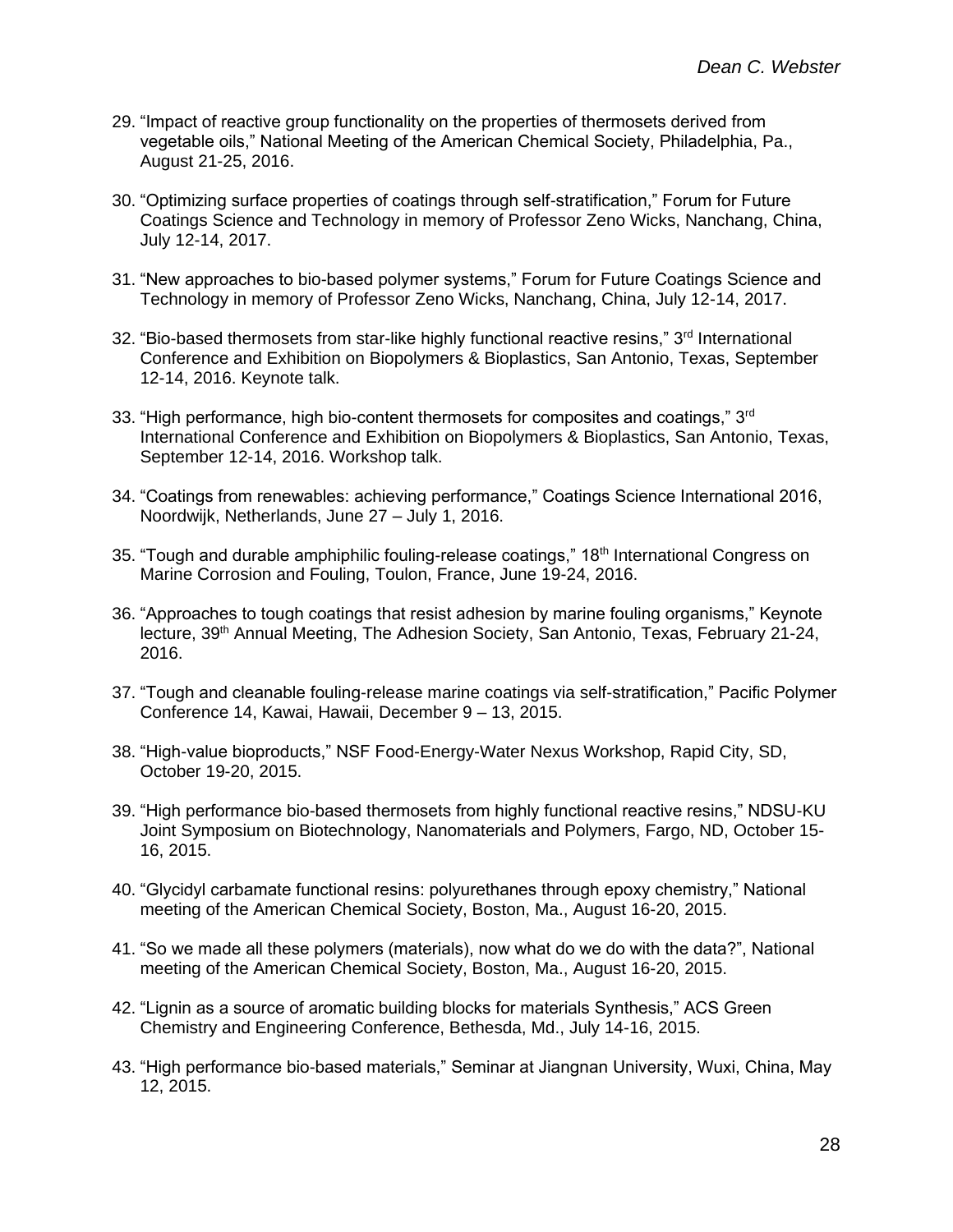- 44. "Marine Coatings," "Self-stratified Polyurethanes," "Non-isocyanate polyurethanes," Weg Paints, Brazil, February 24, 2015.
- 45. "Coatings Technology Short Course," Eastman Chemical Company, Kingsport, Tenn., January 19-21, 2015.
- 46. "Polymers from Plants: Replacing petrochemicals with renewables," Department of Chemistry Seminar, South Dakota State University, Brookings, South Dakota, February 18, 2015.
- 47. "Designing high performance biobased resin systems," Plenary Lecture at 3<sup>rd</sup> National Coatings Science and Technology Conference, Nanchang, China, October 26-28, 2014.
- 48. "Towards 100% Biobased Thermosets," Nice Conference on Bioinspired and Biobased polymers, Nice, France, October 15-17, 2014.
- 49. "Polymers and thermosets from renewable resources," CNRS, Charles Gerhardt Institute, University of Montpellier, Montpellier, France, October 13, 2014.
- 50. "Polymers and thermosets from renewable resources," Eastman Chemical Company, July 30, 2014.
- 51. "High modulus, high performance thermosets from renewable resources," From Anionic Polymerization to Aerospace Materials to Membranes workshop, June 29-July 2, 2014, Cetraro, Italy.
- 52. "Coatings Technology Short Course", Benjamin Moore Paints, May 19-23, 2014.
- 53. "High modulus thermosets from highly functional vegetable oil resins," Center for Sustainable Polymers Annual Meeting, University of Minnesota, Minneapolis, Minn., April 22, 2014.
- 54. "High functionality reactive resins based on vegetable oils," The 3<sup>rd</sup> International Symposium of Green MAP Institute and Life 3D-Printing Innovation Center, Yamagata University, Yonezawa, Japan, January 24-25, 2014.
- 55. "Improving the sustainability of thermosets using renewables, Thermoset Resin Formulators Associating, 2013 Annual Meeting, Newport, Rhode Island, September 29-October 1, 2013.
- 56. "High performance, high biocontent thermosets for composites and coatings," Green Chemistry and Engineering, Bethesda, Maryland, June 18-20, 2013.
- 57. "Fouling-release marine coatings via self-stratification," ANZPAC Workshop, Melbourne, Australia, May 6-9, 2013.
- 58. "Coatings based on renewables: the promise, potential, and pitfalls," CoatingsTech, Rosemont, Ill., March 12-13, 2013. Mattiello Memorial Lecture.
- 59. "High crosslink density biobased thermosets for coatings and composites," National meeting of the American Chemical Society, Philadelphia, Pa., August 19-23, 2012.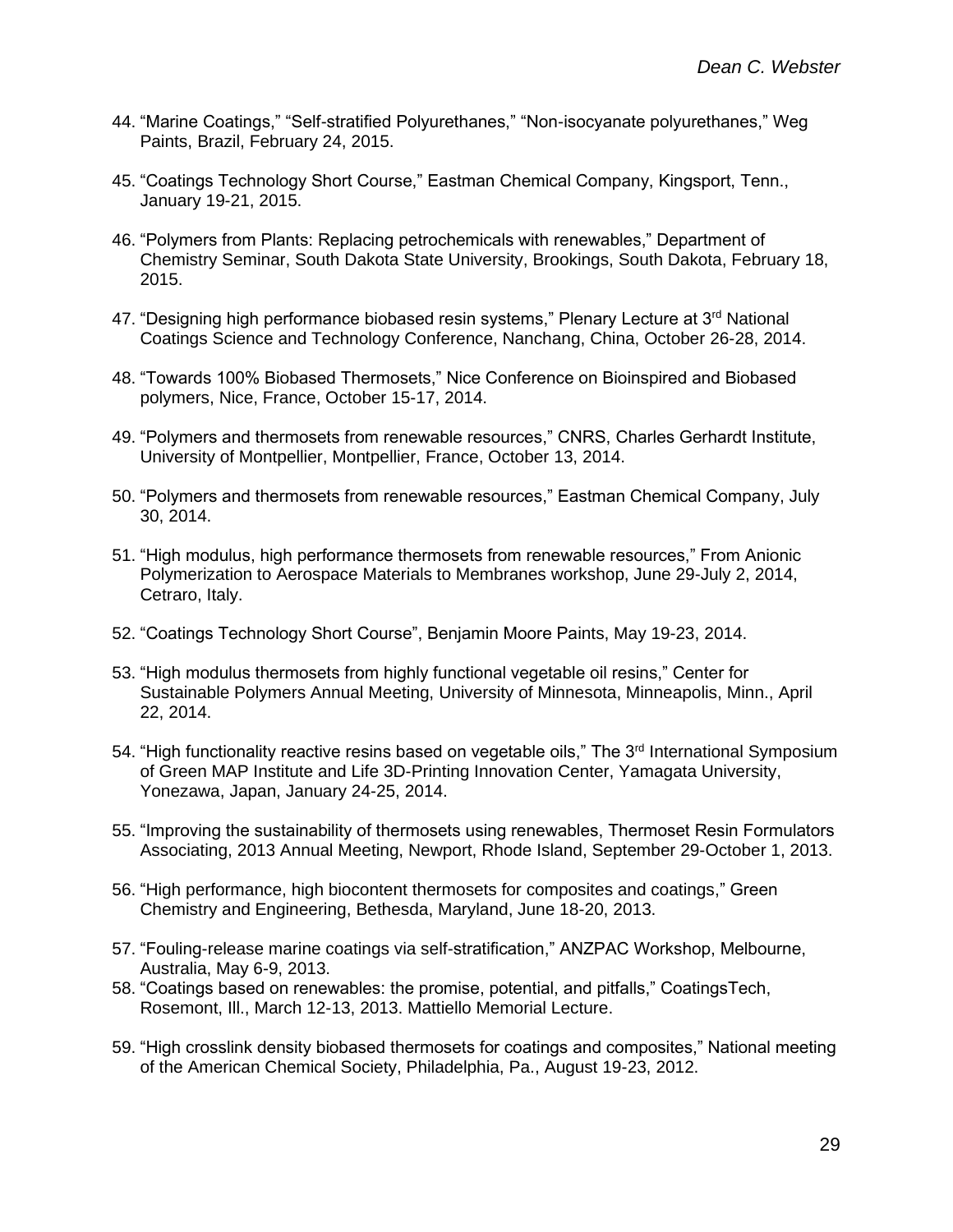- 60. "Towards tough fouling-release coatings with tailorable surface composition," Plenary Lecture, International Congress on Marine Corrosion and Fouling, Seattle, Wa., June 24-28, 2012.
- 61. "Marine Coatings," Tutorial Lecture, American Coatings Conference, Indianapolis, In, May 7- 9, 2012.
- 62. "Biobased high performance resins," American Coatings Conference, Indianapolis, In, May 7-9, 2012.
- 63. "Surface modification of coatings through self-stratification," Marine Coatings Conference, Berlin, Germany, February 28-29, 2012.
- 64. "Design and optimization of complex functional coatings systems," Evonik, Essen Germany, March 1, 2012.
- 65. "Novel biobased epoxy compounds: Epoxidized sucrose esters of fatty acid," Webinar for Akzo-Nobel, January 25, 2012.
- 66. "Novel approaches to protective and functional coatings systems," Evonik meets Science, Pittsburgh, Pa., December 8, 2011.
- 67. "Approaches to robust coatings with amphiphilic surfaces via self-stratification," National meeting of the American Chemical Society, Denver, Co., August 28 – September 1, 2011.
- 68. "Coatings Technology Short Course," Eastman Chemical Company, Kingsport, Tenn., October 17-20, 2011.
- 69. "Alkyd Resins," Webinar for Bayer MaterialScience, July 2011.
- 70. "Design and optimization of complex functional coating systems," FreeSlate Forum, San Francisco, Ca., April 2011.
- 71. "Epoxidized sucrose ester resins: a new highly functional biobased epoxy resin for thermosets," 4<sup>th</sup> Workshop on Fats and Oils as Renewable Feedstock for the Chemical Industry, Karlsruhe Institute of Technology, Germany, March 20-22, 2011.
- 72. "Correlation between lab assays and field testing results for siloxane-polyurethane foulingrelease coatings," International Congress on Marine Corrosion and Fouling, Newcastle-Gateshead, UK, July 25-29, 2010.
- 73. "Tough fouling-release coatings based on self-stratification," International Congress on Marine Corrosion and Fouling, Newcastle-Gateshead, UK, July 25-29, 2010.
- 74. "Control over polymer structure, morphology and surface properties," American Coatings Conference, Charlotte, N.C., April 12-14-, 2010.
- 75. "Reducing the environmental impact of protective and functional coatings," American Chemical Society National Meeting, San Francisco, Ca., March 21-25, 2010.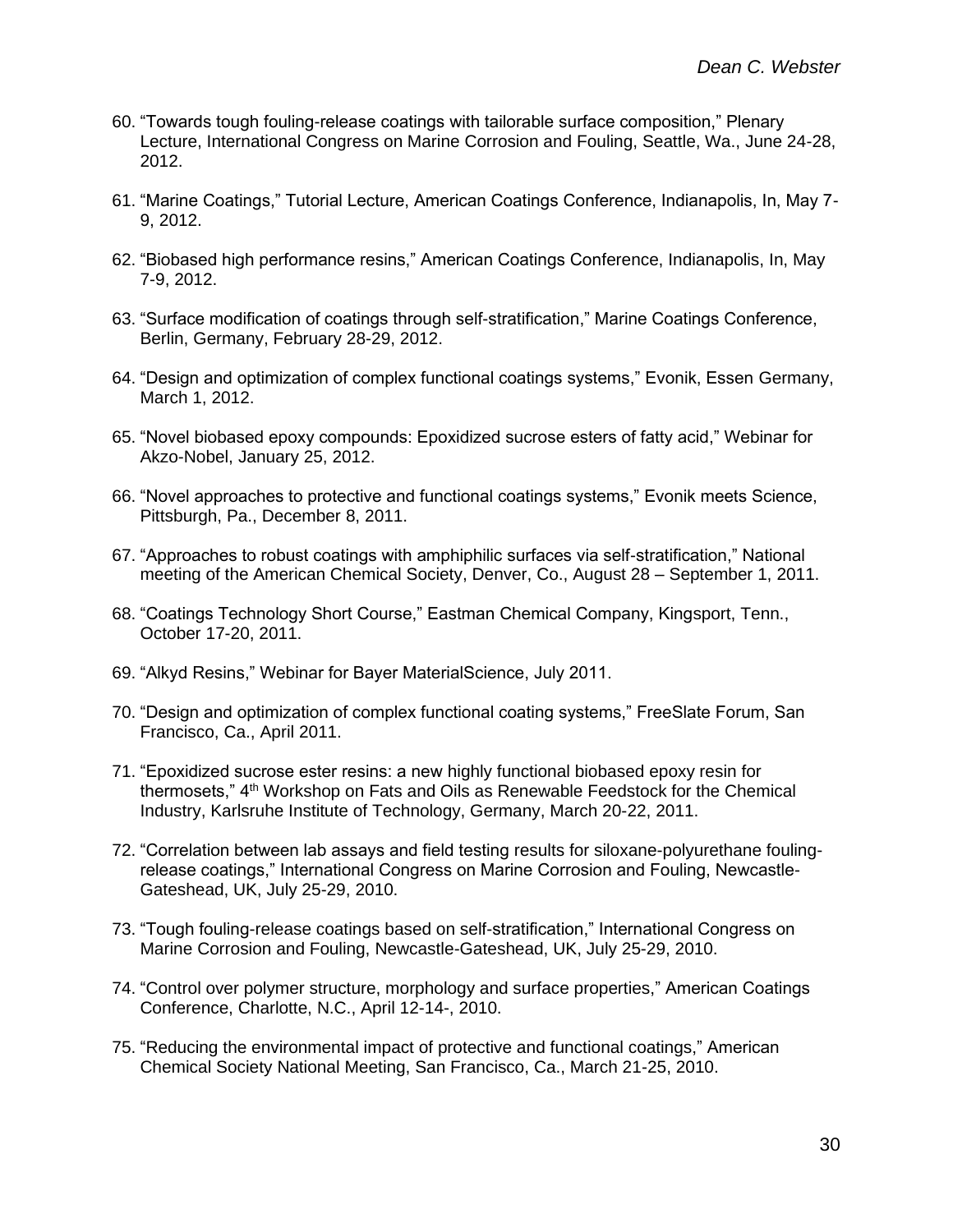- 76. "Tailoring the surface properties of coatings through self-stratification," American Chemical Society National Meeting, San Francisco, Ca., March 21-25, 2010.
- 77. "Self-stratified fouling-release coatings," European Coatings Conference Marine Coatings II, Berlin, Germany, February 9-10, 2010.
- 78. "The use of glycidyl carbamate chemistry in coatings and other applications," 2009 Baekeland Symposium, Antalya, Turkey, November 22-25, 2009.
- 79. "Marine Coatings," Virtual Learning Conference, Federation of Societies for Coatings Technology, April 2, 2009.
- 80. "Accelerating the pace of research: The potential and challenges of high throughput experimentation in polymer science," The University of Iowa, February 26, 2009.
- 81. "Combinatorial and high throughput methods for the development of polymers and formulations," Procter & Gamble, Cincinnati, Oh., February 23, 2009.
- 82. "Approaches to Environmentally-Friendly Underwater Marine Coatings," Kyoto University, Kyoto, Japan, July 2008.
- 83. "Combinatorial and High Throughput Methods for the Development of Protective Coating Materials," Dow Corning Corporation, Midland, Mich., July 2008.
- 84. "The High-Throughput Approach to Designing New Functional Coating Systems," Symyx Global Symposium, Prague, Czech Republic, May 2008.
- 85. "Generation of experimental polymer structure-property data using combinatorial and high throughput methods," SPE Annual Technical Meeting, Milwaukee, Wis., May 2008.
- 86. "Coating Formulation Libraries," NIST NCMC Workshop, Gaithersburg, Md., April, 2008.
- 87. "Incorporation of Nanoparticles into Photopolymerized Polymer Films," NDSU Nanodays, Fargo, N.D., April 2008.
- 88. "Combinatorial and High Throughput Methods for the Development of Protective Coating Materials," Lord Corporation, Cary, N. C., March 2008.
- 89. "Chemistry with Robots: A new paradigm for research," Red River Valley Section of the American Chemical Society, Grand Forks, N. D., February 2008.
- 90. "Combinatorial and High Throughput Methods for the Development of Protective Coating Materials," L'Oreal, Paris, France, February 2008.
- 91. "High Performance, Low Surface Energy Polyurethanes for Underwater Marine Coatings," European Coatings Conference on Polyurethanes, Berlin, Germany, February 2008.
- 92. "High Throughput Methods for the Discovery and Optimization of Marine Coatings Systems," Bayer MaterialScience, Pittsburgh, Penn., October 2007.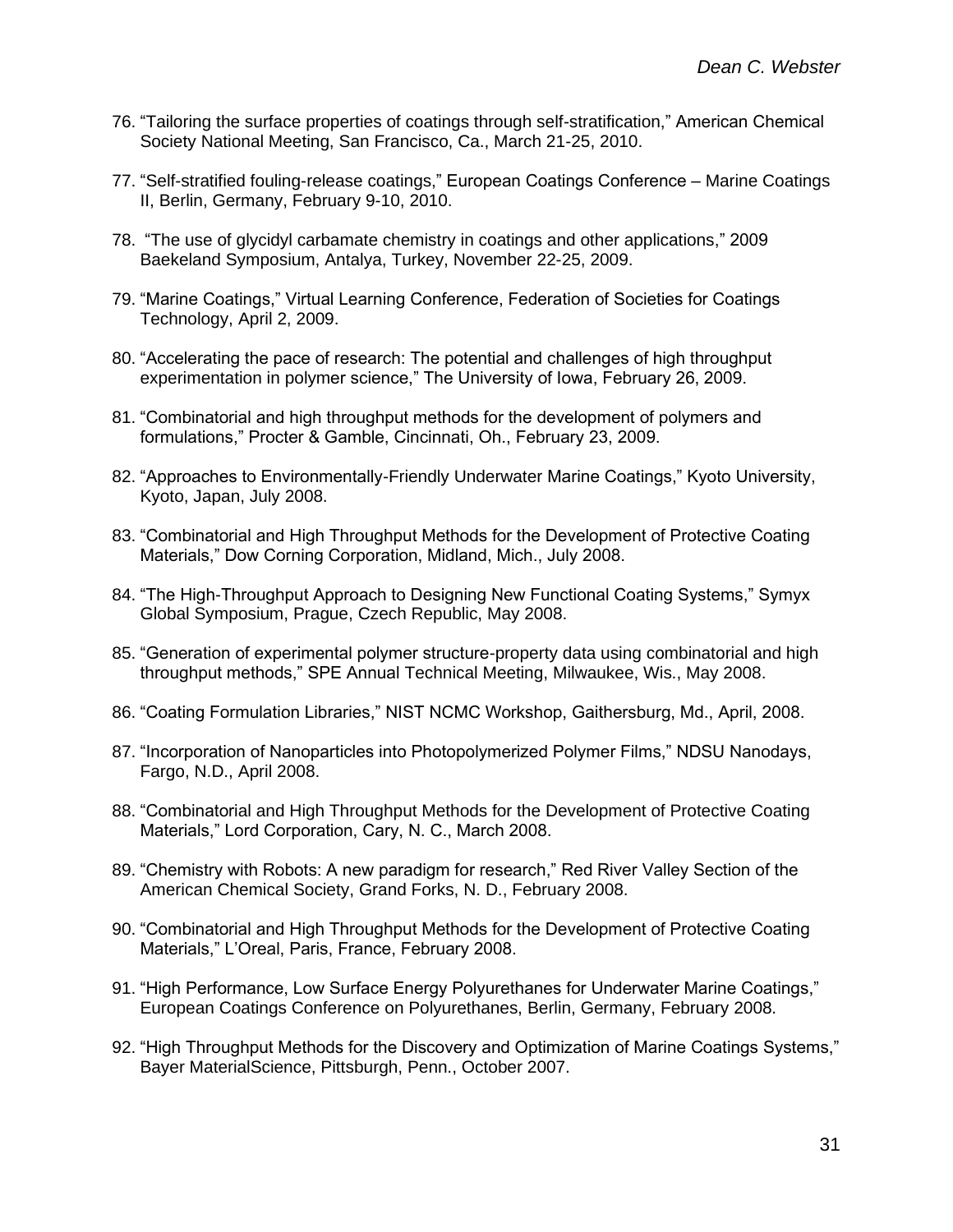- 93. "High Throughput Methods for the Discovery and Optimization of Marine Coatings Systems," Flanders Materials Science Center (FLAMAC) Workshop, Ghent, Belgium, September 2007.
- 94. "High Throughput Methods for the Discovery and Optimization of Marine Coatings Systems," BASF, Ludwigshafen, Germany, September 2007.
- 95. "Combinatorial and High Throughput Methods for the Development of Protective Coating Materials," Naval Research Laboratory, Washington, D.C., August 2007.
- 96. "Combinatorial and High Throughput Methods for the Development of Protective Coating Materials," IBM Almaden Research Labs, June 2007.
- 97. "Approaches to Environmentally-Friendly Underwater Marine Coatings," IUMACRO-07 Macromolecules for a Safe, Sustainable, and Healthy World, Brooklyn, NY, June 2007.
- 98. "Combinatorial and High Throughput Methods for the Development of Protective Coating Systems," Sherwin-Williams Company, Cleveland, Ohio, May 2007.
- 99. "Design of laser ablatable photopolymerizable polymer films," Materials Research Society Annual Meeting, San Francisco, Ca., April 2007.
- 100. "High throughput screening of compositional variables in a siloxane-urethane coatings systems for marine applications," Polymer Division, American Chemical Society Annual Meeting, Chicago, Illinois, March 2007.
- 101. "High Throughput Methods for Discovery and Optimization of Protective Coatings Systems," abc Technologies 2007, Basel, Switzerland, January 2007.
- 102. "New Developments in Anti-Fouling Marine Coatings," Polycondensation 2006, ACS Division of Polymer Chemistry, Koc University, Istanbul, Turkey, August 2006.
- 103. "Development Of Siloxane-Urethane Fouling-Release Coatings: Initial Screening Studies," 13th International Congress on Marine Corrosion and Fouling, Rio de Janeiro, Brazil, July 25, 2006.
- 104. "High Throughput Workflow For Developing New Antifouling And Fouling-Release Coating Systems," 13<sup>th</sup> International Congress on Marine Corrosion and Fouling, Rio de Janeiro, Brazil, July 24, 2006.
- 105. "The use of High Throughput Methods for the Development of Marine Coatings," 5<sup>th</sup> DPI Workshop on Combinatorial and High Throughput Approaches in Polymer Science, Technical University of Eindhoven, Eindhoven, Netherlands, June 27, 2006.
- 106. "High throughput experimentation in an academic environment," Symyx Symposium, Baltimore, Md., June 20, 2006.
- 107. "Non-Isocyanate Polyurethane Coatings Via Glycidyl Carbamate Chemistry," European Coatings Conference on Polyurethanes, Berlin, Germany, March 24, 2006.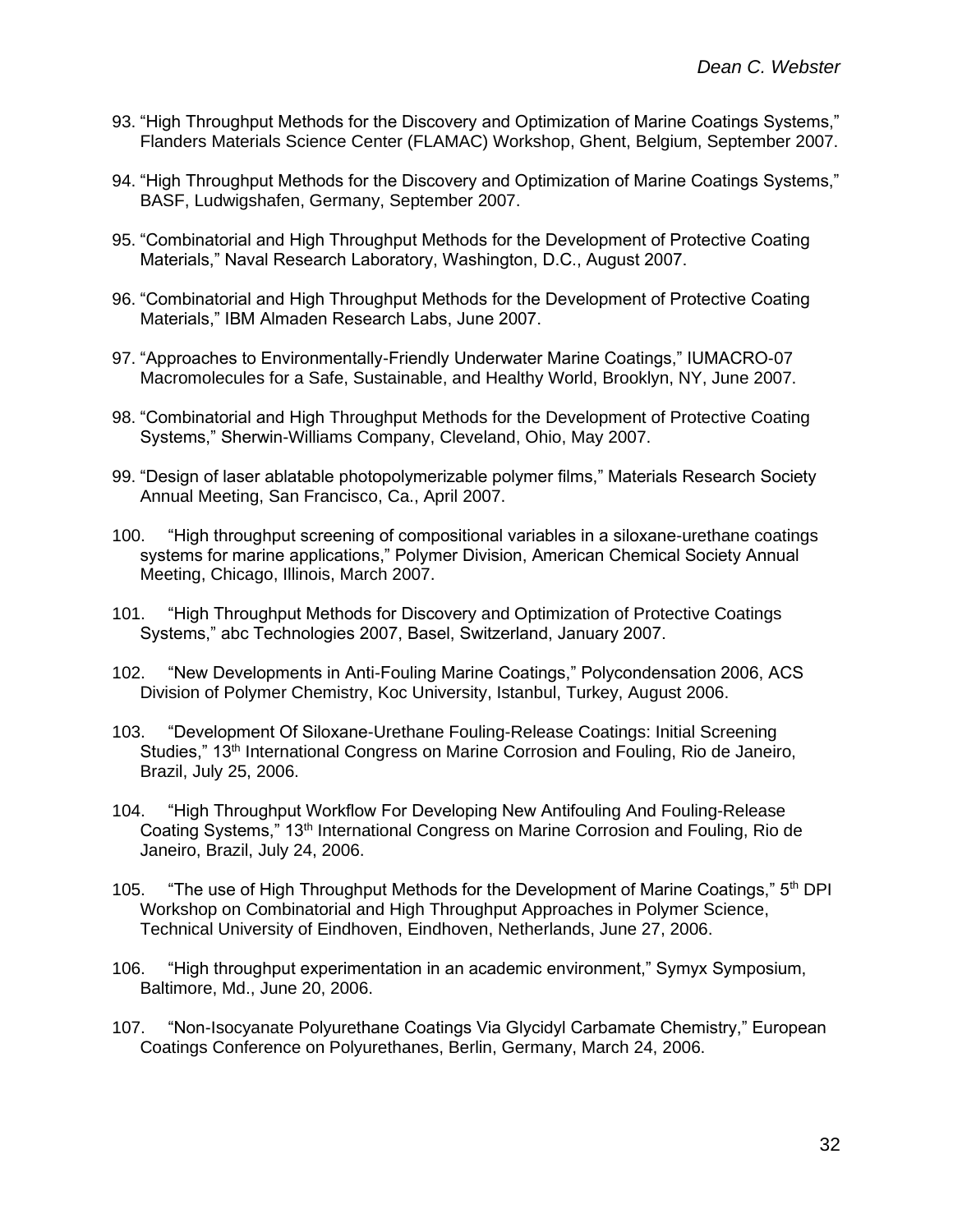- 108. "The Use Of High Throughput Methods To Design Fouling-Release Siloxane Urethane Coatings," NACE International (National Association of Corrosion Engineers), San Diego, Ca., March 13, 2006.
- 109. "High Throughput Synthesis and Screening Methods for the Design of Complex Coating Systems for Marine Applications," Materials Research Society Fall Meeting, Boston, Mass., November 29, 2005.
- 110. "Alternative Crosslinking Chemistry" and "High Throughput Methods in Coatings Science," YTC America, Camarillo, Ca., November 15, 2005.
- 111. "Increased R&D Productivity through High Throughput Methods," Virtual (Internet) Lecture, Federation of Societies of Coatings Technology, September 29, 2005.
- 112. "Performance of UV-Curable Nanocomposite Films from Organomodified Clays and Donor-Acceptor Matrix Resins," Gordon Research Conference on Coatings and Films, New London, New Hampshire, July 10-15, 2005.
- 113. "Use of High Throughput Methods in the Design of Coatings Having Minimally Adhesive Surfaces," Coatings Science International, Nordwijk, Netherlands, June 27-July1, 2005.
- 114. "High Throughput System for the Development of Novel Marine Coatings," Research Methods for the 21<sup>st</sup> Century, New Orleans, May 18-20, 2005.
- 115. "Combinatorial and High Throughput Methods for the Development of Marine Coatings," General Electric, Niskayuna, New York, December 15, 2004.
- 116. "Combinatorial and High Throughput Approaches to Coatings and Polymers," ExxonMobil, Baytown, Texas, December 2, 2004.
- 117. "Advanced Polymer Chemistry for Coatings," REPORT 2004, sponsored by the Sociedad Argentina de Technólogos en Recubrimientos (SATER), Buenos Aries, Argentina, September 3, 2004.
- 118. "Combinatorial and High Throughput Approaches for Marine Coating Discovery," BASF, Ludwigschafen, Germany, May 24, 2004.
- 119. "Combinatorial and High Throughput Approaches to Polymer Materials and Formulations," Eastman Chemical Company, February 16, 2004.
- 120. "Property Enhancement through Incorporation of Organomodified Clays in UV-Cured Polymers," *Polymers for Advanced Technologies,* Fort Lauderdale, FL, September 2003.
- 121. "High Throughput Workflow in Coatings Development," Rohm and Haas, Spring House, Pa., July 21, 2003.
- 122. "Preparation and characterization of UV-curable clay nanocomposites," Northwestern Coatings Society Technical Symposium, Minneapolis, March 2003.
- 123. "Development of UV-curable polymer systems for flexible electronic devices," University of Southern Mississippi, February 2003.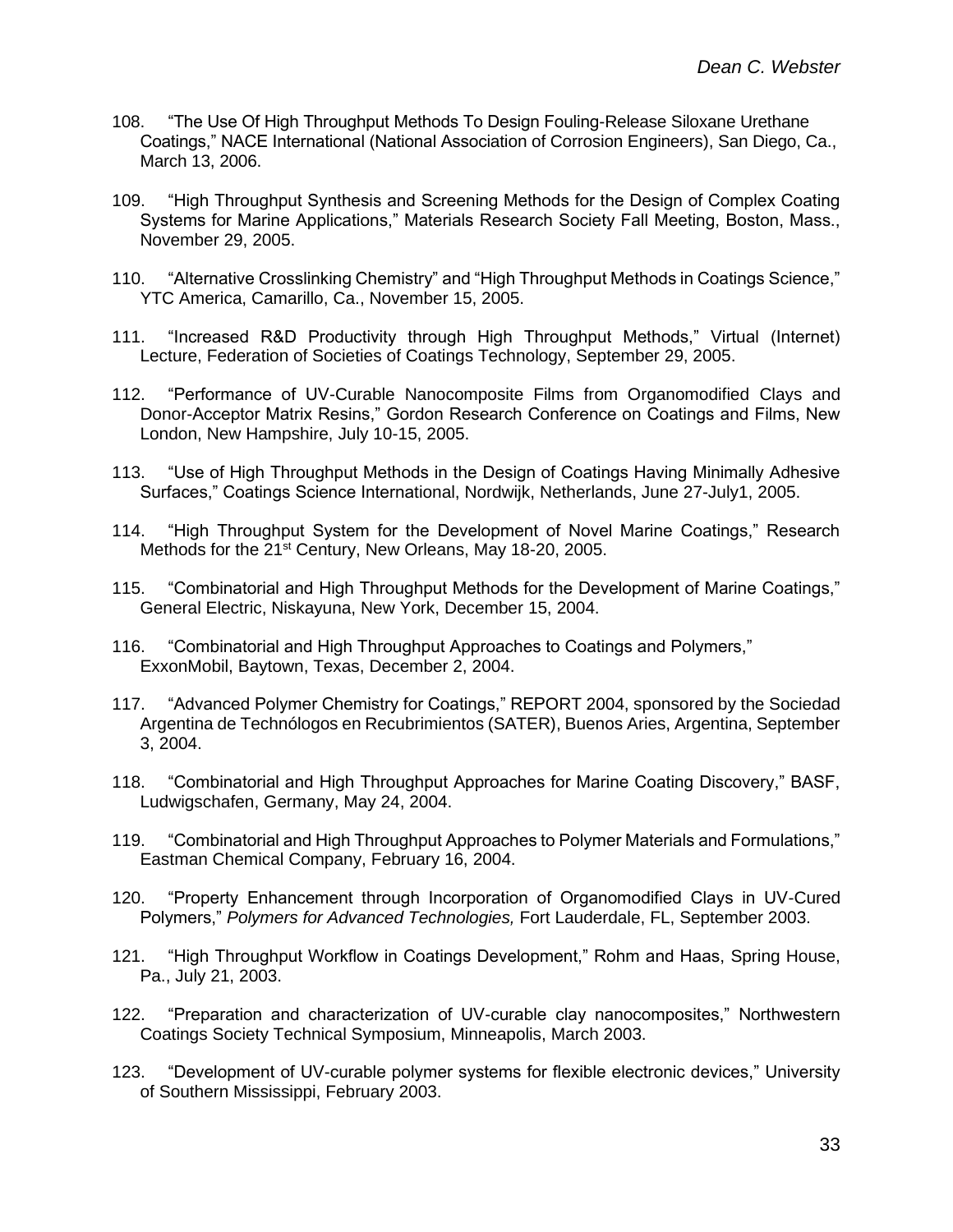- 124. "Evolution of Paint Technologies," PolyMillenial 2000, ACS Division of Polymer Chemistry, Waikoloa, Hawaii, December 2000.
- 125. "Applications of epoxybutene derivatives in polymers and coatings," J. E. McGrath Symposium, Virginia Tech, Blacksburg, Virginia, September 1999.
- 126. "Synthesis and applications of cyclic carbonate functional polymers in thermosetting coatings," XXVI International Conference on Coatings, Athens, Greece, July 1999.

#### **CONTRIBUTED PRESENTATIONS/POSTERS (Exclusive of Preprints)**

- 1. Olena Shafranska, Ryan Burgett, Dean C. Webster, "Soybean oil as a plasticizer for micronized recycled crumb rubber," 196<sup>th</sup> Technical Meeting of the ACS Rubber Division, Cleveland, Ohio, October 8-10, 2019. Oral Presentation.
- 2. Jackson Benda, Dean C. Webster, "Effect of surface modifying amphiphilic additives (SMAAs) on siloxane-polyurethane (SiPU) Fouling-release coatings," NDSU-KU Joint Symposium on Biotechnology, Nanomaterials, and Polymers, October 3-5, 2019. Poster presentation.
- 3. Raul A. Setien, Dean C. Webster, "Epoxidation of soybean oil utilizing dioxirane intermediates generated from oxone," NDSU-KU Joint Symposium on Biotechnology, Nanomaterials, and Polymers, October 3-5, 2019. Poster presentation.
- 4. AliReza Rahimi, Dean C. Webster, "Design of surface modifying amphiphilic polymeric additives to tune properties of a hydrophobic marine paint against biofouling," NDSU-KU Joint Symposium on Biotechnology, Nanomaterials, and Polymers, October 3-5, 2019. Poster presentation.
- 5. Jackson Benda, Dean C. Webster, "Novel surface modifying amphiphilic additives (SMAAs) with varying architecture: Effect on fouling-release properties of siloxane-polyurethane (SiPU) fouling-release coatings," American Chemical Society National Meeting, San Diego, Ca., August 25-29, 2019. Oral Presentation.
- 6. AliReza Rahimi, Dean C. Webster, "Design of surface-modifying polymeric additives to improve performance of fouling-release marine coatings to combat biofouling," American Chemical Society National Meeting, San Diego, Ca., August 25-29, 2019. Oral Presentation.
- 7. Raul Setien, Dean C. Webster, "Epoxidation of Soybean Oil Utilizing Dioxirane Intermediates Generated from Oxone," American Chemical Society National Meeting, San Diego, Ca., August 25-29, 2019. Poster presentation.
- 8. Dean C. Webster, "Glycidyl carbamate functional polymers: a non-isocyanate polyurethane," American Chemical Society National Meeting, Orlando, FL, March 31-April 4, 2019. Oral Presentation.
- 9. Samantha D. Silbert, Eric M. Serum, Mukund P. Sibi, Dean C. Webster, "Ambiently cured, bio-based, non-isocyanate polyurethane produced from polycarbamate-dialdehyde crosslinking," American Chemical Society National Meeting, Orlando, FL, March 31-April 4, 2019. Oral Presentation.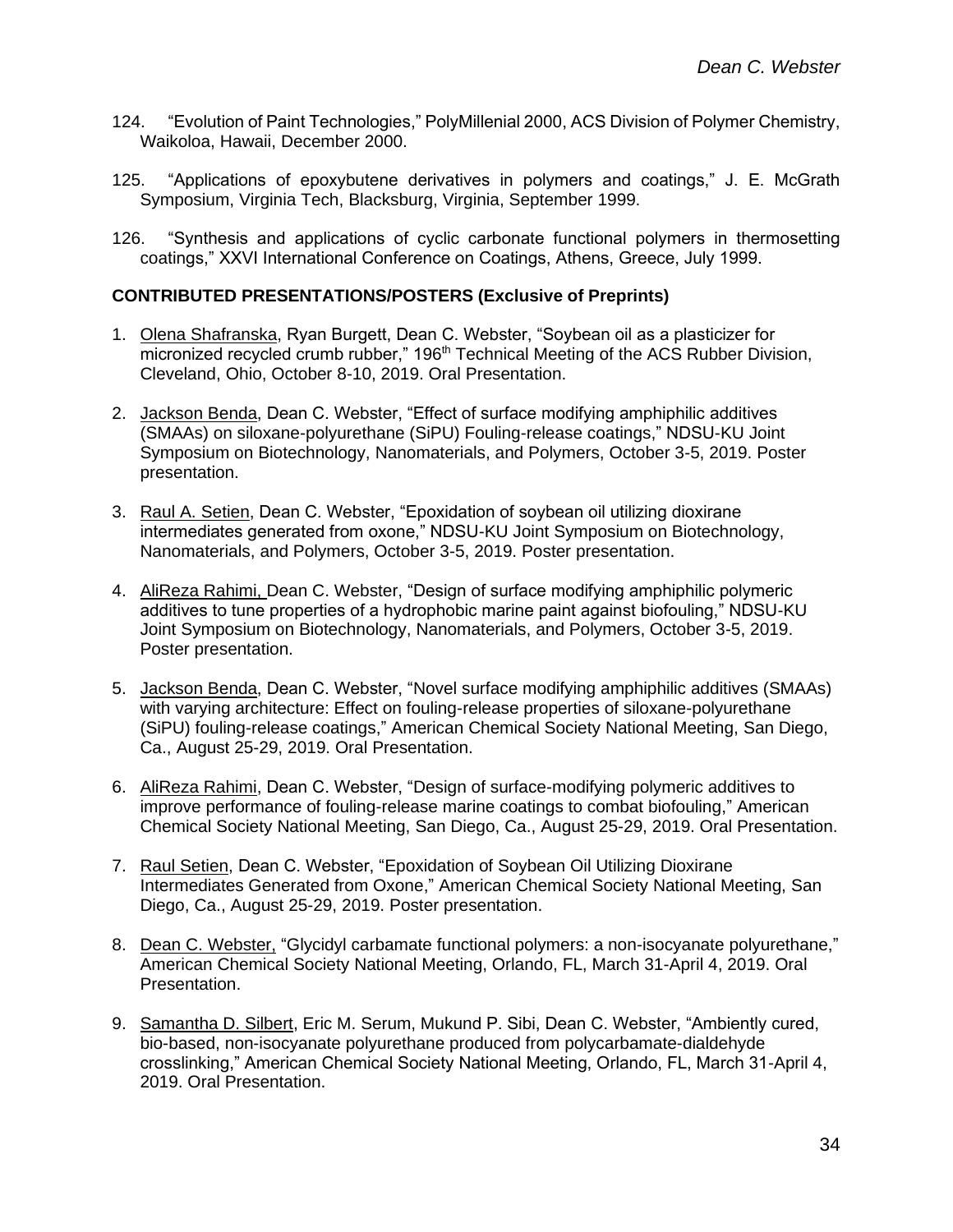- 10. Samantha D. Silbert, Eric M. Serum, Mukund P. Sibi, Dean C. Webster, "Ambiently cured, bio-based, non-isocyanate polyurethane produced from polycarbamate-dialdehyde crosslinking," Red River Valley ACS Young Investigator Award Competition, Mayville State University, Fargo, ND, February 2, 2019. Oral Presentation Received Excellent Presentation Award.
- 11. Jackson Benda, Dean C. Webster, "The effect of surface modifying additives (SMAAs) on siloxane-polyurethane fouling-release coatings," 4<sup>th</sup> KU-NDSU Joint Symposium on Biotechnology, Nanomaterials and Polymers, Kagoshima, Japan, October 31 – November 1, 2018. Poster.
- 12. Eric Krall, Mitchell Maw, Dean C. Webster, "Novel synthesis of acetoacetate resin derived from kraft lignin," 4<sup>th</sup> KU-NDSU Joint Symposium on Biotechnology, Nanomaterials and Polymers, Kagoshima, Japan, October 31 – November 1, 2018. Poster.
- 13. Alison Rohly, Mary Striegel, Jason Church, Dean Webster, "Alkoxysilane sol-gel consolidants for calcareous stone," 4<sup>th</sup> KU-NDSU Joint Symposium on Biotechnology, Nanomaterials and Polymers, Kagoshima, Japan, October 31 – November 1, 2018. Poster.
- 14. Olena Shafranska, Ryan Burgett, Lyndsi Vanderwal, Dean C. Webster, "High oleic soybean oil as a plasticizer for recycled crumb rubber," Third International Symposium on Materials from Renewables, Fargo, ND, July 17-18, 2018. Poster.
- 15. Eric Krall, Mitchell Maw, Dean C. Webster, "Novel synthesis of Acetoacetate Resins Derived from Kraft Lignin." Third International Symposium on Materials from Renewables, Fargo, ND. July 17-18, 2018. Poster.
- 16. Raul Setien, Dean C. Webster, "Synthesis of Acrylated and Methacrylated Resins from Epoxidized Sucrose Soyate" Third International Symposium on Materials from Renewables, Fargo, ND, July 17-18, 2018. Poster.
- 17. Jackson Benda, Dean C. Webster, "The effect of surface modifying additives on the foulingrelease properties of siloxane-polyurethane coatings, 19<sup>th</sup> International Congress on Marine Corrosion and Fouling, Melbourne, Florida, June 24-29, 2018. Poster.
- 18. Eric Krall, Dean C. Webster, "Coatings composites and foams: A novel approach to creating functionalized kraft lignin resins," 22<sup>nd</sup> Annual Green Chemistry and Engineering Conference, Portland, Oregon, June 18-20, 2018. Poster.
- 19. Eric M. Serum, Eric Krall, Dean C. Webster, Mukund P. Sibi, "Structural elucidation of valorized lignin: Acetoacetylation of simple model compounds and lignin,"  $22<sup>nd</sup>$  Annual Green Chemistry and Engineering Conference, Portland, Oregon, June 18-20, 2018. Poster.
- 20. Alison Rohly, Dean C. Webster, "Alkoxysilane sol-gel consolidants for calcareous stones," American Institute for Conservation of Historic and Artistic Works (AIC) 46<sup>th</sup> Annual Meeting, Houston, Texas, May 29-June 3, 2018. Oral.
- 21. Ruvimbo Chitemere, Dean Webster, Mohiuddin Quadir, "Soy-based nanoparticles for customized molecule transport," North Dakota EPSCoR State Conference, Grand Forks, ND, April 17, 2018. Poster.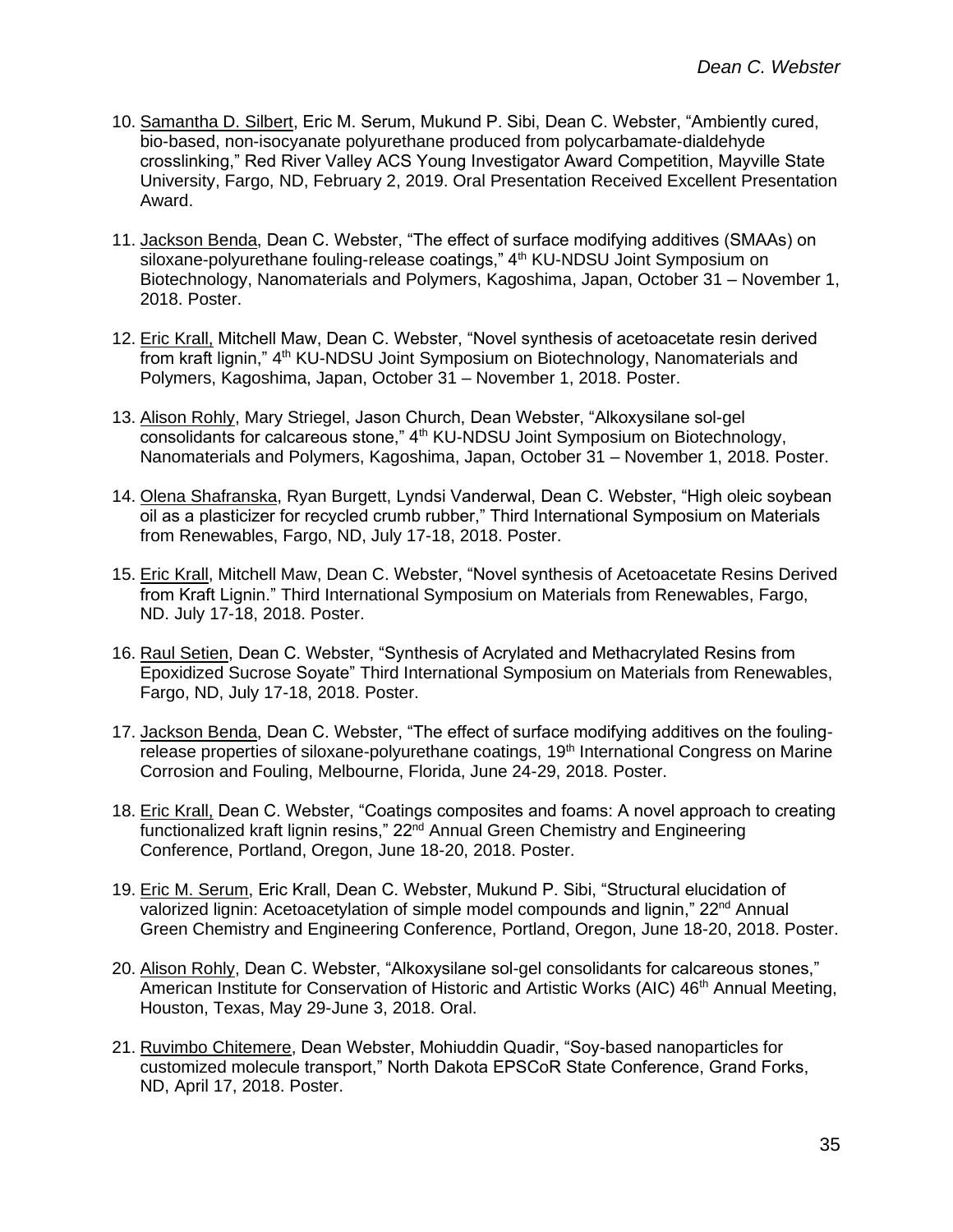- 22. Eric Krall, Mitchell Maw, Dean Webster, "Novel synthesis of acetoacetate resin derived from kraft lignin," North Dakota EPSCoR State Conference, Grand Forks, ND, April 17, 2018. Poster.
- 23. Raul Setien, Zhihan Wang, Zijun Wang, Qianli Chu, Dean Webster, "Comparison of polymeric properties of phthalic acid and CBDA-2 as a monomer for utilization in polyester synthesis and as curing agents," North Dakota EPSCoR State Conference, Grand Forks, ND, April 17, 2018. Poster.
- 24. Jackson Benda, Dean C. Webster, "The effect of surface modifying additives in foulingrelease siloxane-polyurethane coatings," American Coatings Conference, Indianapolis, In., April 9-11, 2018. Poster.
- 25. Ivan Hevus, Dean C. Webster, "Biobased carboxylic acids as components of sustainable coating systems," National Meeting of the American Chemical Society, New Orleans, La., March 17-22, 2018. Oral.
- 26. Dean C. Webster, Arvin Yu, Songqi Ma, Adlina Paramarta, "High performance bio-based thermosets from highly functional vegetable oil-based resins," ECO-BIO 2018, Dublin, Ireland, March 4-7, 2018. Oral.
- 27. Eric Krall, Dean C. Webster, "Development and polymerization of methacrylate functionalized kraft lignin resin," The Fiber Society 2017 Fall Meeting and Technical Conference and International Symposium on Materials from Renewables, Athens, GA, November 8-10, 2017. Poster.
- 28. Arvin Yu, Raul Setien, James Docken, Jr., Dean C. Webster, "Catalyzed non-isocyanate polyurethane (NIPU) coatings from bio-based cyclic carbonates," The Fiber Society 2017 Fall Meeting and Technical Conference and International Symposium on Materials from Renewables, Athens, GA, November 8-10, 2017. Poster.
- 29. Eric Krall, Kelly Sutko, Dean C. Webster, "Development of methacrylate functionalized resin derived from kraft lignin," National Meeting of the American Chemical Society, Washington, DC, August 20-24, 2017. Poster.
- 30. Eric Krall, Dean C. Webster, "Novel development of bio-based resin derived from kraft lignin," Great Lakes Regional Meeting 2017, Fargo, ND, June 27-30, 2017. Poster.
- 31. Samantha Silbert, Dean C. Webster, "Investigating the improvement of metal adhesion of cationic, UV-curable, bio-based epoxy coatings," Great Lakes Regional Meeting 2017, Fargo, ND, June 27-30, 2017. Poster.
- 32. Anthony Clay, Dean Webster, Mukund Sibi, Jayaraman Sivaguru, "Biomass derived photoinitiators," Great Lakes Regional Meeting 2017, Fargo, ND, June 27-30, 2017.
- 33. Ruvimbo, Chitemere, Mohiuddin Quadir, Dean Webster, "Soy-based soft matrices for customizable cargo delivery," Great Lakes Regional Meeting 2017, Fargo, ND, June 27-30, 2017.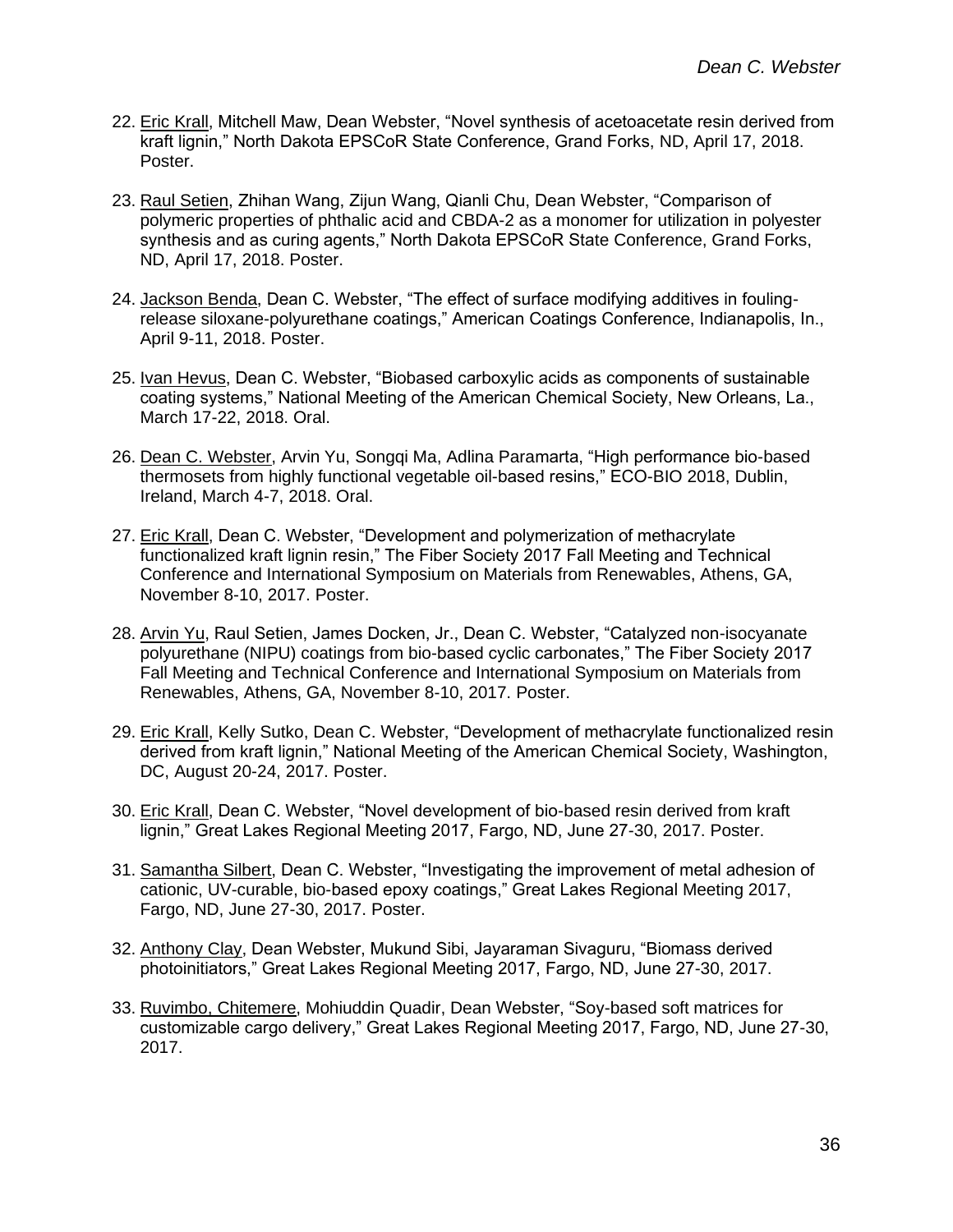- 34. Olena Shafranska, Bret Chisholm, Dean Webster, "Polystyrene modified soybean oil for SBR-based rubber processing," Great Lakes Regional Meeting 2017, Fargo, ND, June 27- 30, 2017.
- 35. Arvin Yu, Dean Webster, "Organocatalyzed non-isocyanate polyurethane (NIPU) coatings from bio-based cyclic carbonates," Great Lakes Regional Meeting 2017, Fargo, ND, June 27-30, 2017.
- 36. Arvin Yu, Raul Setien, James Docken, Jr., Dean C. Webster, "Catalyzed non-isocyanate polyurethane (NIPU) coatings from bio-based cyclic carbonates," 21<sup>st</sup> Annual Green Chemistry & Engineering Conference, Reston, VA, June 13-15, 2017.
- 37. Dean C. Webster, Teluka Galhenage, Augusto M.S. Moreira, Ryan Burgett, Shane J. Stafslien, Lyndsi Vanderwal, John A. Finlay, Sofia Franco, Tony Clare, "Non-toxic amphiphilic fouling-release coatings via self-stratification," 21<sup>st</sup> Annual Green Chemistry & Engineering Conference, Reston, VA, June 13-15, 2017.
- 38. Dean C. Webster, Adlina Paramarta, Songqi Ma, "High performance bio-based thermosets from highly functional resin systems," 21<sup>st</sup> Annual Green Chemistry & Engineering Conference, Reston, VA, June 13-15, 2017.
- 39. Arvin Yu and Dean C. Webster, "Optimization studies on viscosity and thermomechanical properties of highly methacrylated bio-based resins,"  $9<sup>th</sup>$  Workshop on Fats and Oils as Renewable Feedstock for the Chemical Industry, Karlsruhe, Germany, March 19-21, 2017.
- 40. Arvin Yu, Raul Setien, James Docken, Dean C. Webster, "Catalyzed non-isocyanate polyurethane (NIPU) coatings from bio-based cyclic carbonates," 9<sup>th</sup> Workshop on Fats and Oils as Renewable Feedstock for the Chemical Industry, Karlsruhe, Germany, March 19-21, 2017.
- 41. Samantha Silbert, Dean C. Webster, "Investigating the improvement of metal adhesion of cationic, UV-curable, bio-based epoxy coatings," The Society of Protective Coatings Conference Student Poster Competition, Tampa, FL, January 30-February 2, 2017. Poster. Awarded 1st Place.
- 42. Kelly Sutko, Eric Krall, Dean C. Webster, "Bio-based thermosets from novel methacrylated lignin resin," 51st Midwest Regional Meeting of the American Chemical Society, Manhattan, Kansas, October 26-28, 2016.
- 43. Ivan Hevus, Dean C. Webster, "Bio-based cationic UV-curable resins for waterborne printing inks," 1<sup>st</sup> International Symposium on Materials from Renewables, Fargo, N.D. July 19-20, 2016. Poster.
- 44. Eric Krall, Dean C. Webster, "Development of acetoacetate functionalized resins derived from Kraft lignin," 1<sup>st</sup> International Symposium on Materials from Renewables, Fargo, N.D. July 19-20, 2016. Poster.
- 45. Adlina Paramarta, Dean C. Webster, "High performance ambient cure coatings derived from soybean-oil based acrylic resin," 1<sup>st</sup> International Symposium on Materials from Renewables, Fargo, N.D. July 19-20, 2016. Poster.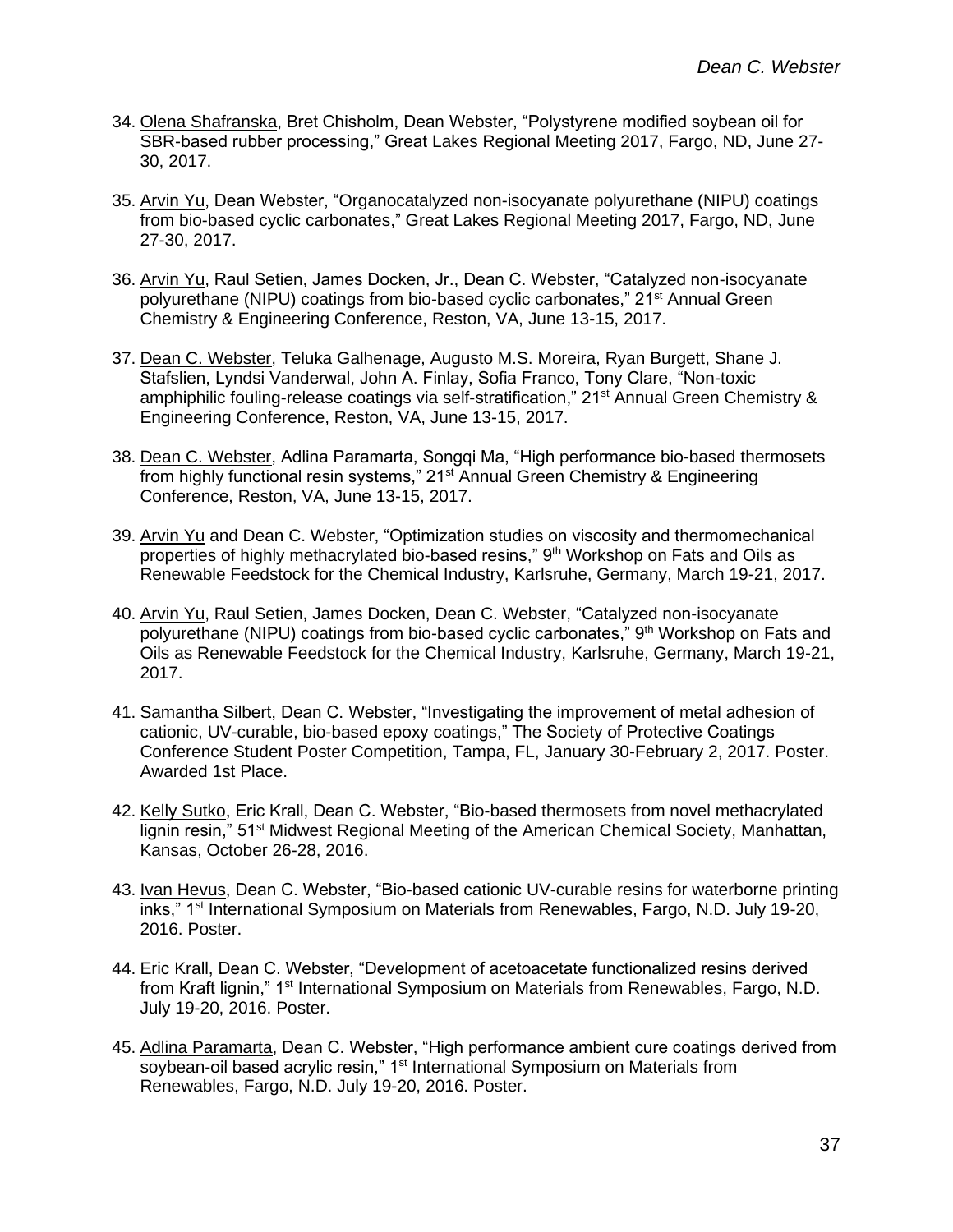- 46. Alison Rohly, Dean C. Webster, "Vanillin: a biobased crosslinker for melamine-formaldehyde coatings," 1st International Symposium on Materials from Renewables, Fargo, N.D. July 19- 20, 2016. Poster.
- 47. Samantha Silbert, Dean C. Webster, "UV-curable bio-based epoxy coatings," 1st International Symposium on Materials from Renewables, Fargo, N.D. July 19-20, 2016. Poster.
- 48. Arvin Yu, Dean C. Webster, "Novel bio-based highly functional dual methacrylated epoxidized sucrose soyate (DMESS)", 1<sup>st</sup> International Symposium on Materials from Renewables, Fargo, N.D. July 19-20, 2016. Poster.
- 49. Madhura Pade, Jackson Benda, Dean Webster, Shane Stafslien, Lyndsi Vanderwal, "Nontoxic isocyanate-free fouling-release coatings," 12<sup>th</sup> National Graduate Research Polymer Conference, Akron, Ohio, June 19-22, 2016. Oral.
- 50. Arvin Z. Yu, Jonas M. Sahouani, Dean C. Webster, "Structure-property relationships of dual methacrylated epoxidized sucrose soyate (DMESS)," 12<sup>th</sup> National Graduate Research Polymer Conference, Akron, Ohio, June 19-22, 2016. Poster.
- 51. Alison Rohly, Dean C. Webster, "Vanillin: A biobased crosslinker for melamineformaldehyde coatings," 12<sup>th</sup> National Graduate Research Polymer Conference, Akron, Ohio, June 19-22, 2016. Poster.
- 52. Eric M. Krall, Dean C. Webster, "Model compound study to characterize the development of acetoacetate functionalized resin derived from Kraft lignin," 12<sup>th</sup> National Graduate Research Polymer Conference, Akron, Ohio, June 19-22, 2016. Poster
- 53. Jonas M. Sahouani, Arvin Z. Yu, Dean C. Webster, "Highly functional methacrylated biobased resin system for UV-curable coatings," 12<sup>th</sup> National Graduate Research Polymer Conference, Akron, Ohio, June 19-22, 2016. Poster.
- 54. Joshua R. Bernier, Alison Rohly, Dean C. Webster, "Study of vanillin-amine systems for potential uses in coatings," North Dakota EPSCoR State Conference, Grand Forks, ND, April 19, 2016. Poster
- 55. Arvin Yu, Jonas Sahouani, Dean C. Webster, "Structure-property relationships of dual methacrylated epoxidied sucrose soyate (DMESS)," North Dakota EPSCoR State Conference, Grand Forks, ND, April 19, 2016. Poster
- 56. Jonas Sahouani, Arvin Yu, Dean C. Webster, "Highly functional methacrylated bio-based resin system for UV curable coatings," North Dakota EPSCoR State Conference, Grand Forks, ND, April 19, 2016. Poster
- 57. Alison Rohly, Dean C. Webster, "Vanillin: A biobased crosslinker for melamine formaldehyde coatings," North Dakota EPSCoR State Conference, Grand Forks, ND, April 19, 2016. Poster
- 58. Eric Krall, Taysir Bader, Eric Serum, Dean Webster, Mukund Sibi, "Model Compound Study to Characterize the Development of Acetoacetate Functionalized Resin Derived from Kraft Lignin," North Dakota EPSCoR State Conference, Grand Forks, ND, April 19, 2016. Poster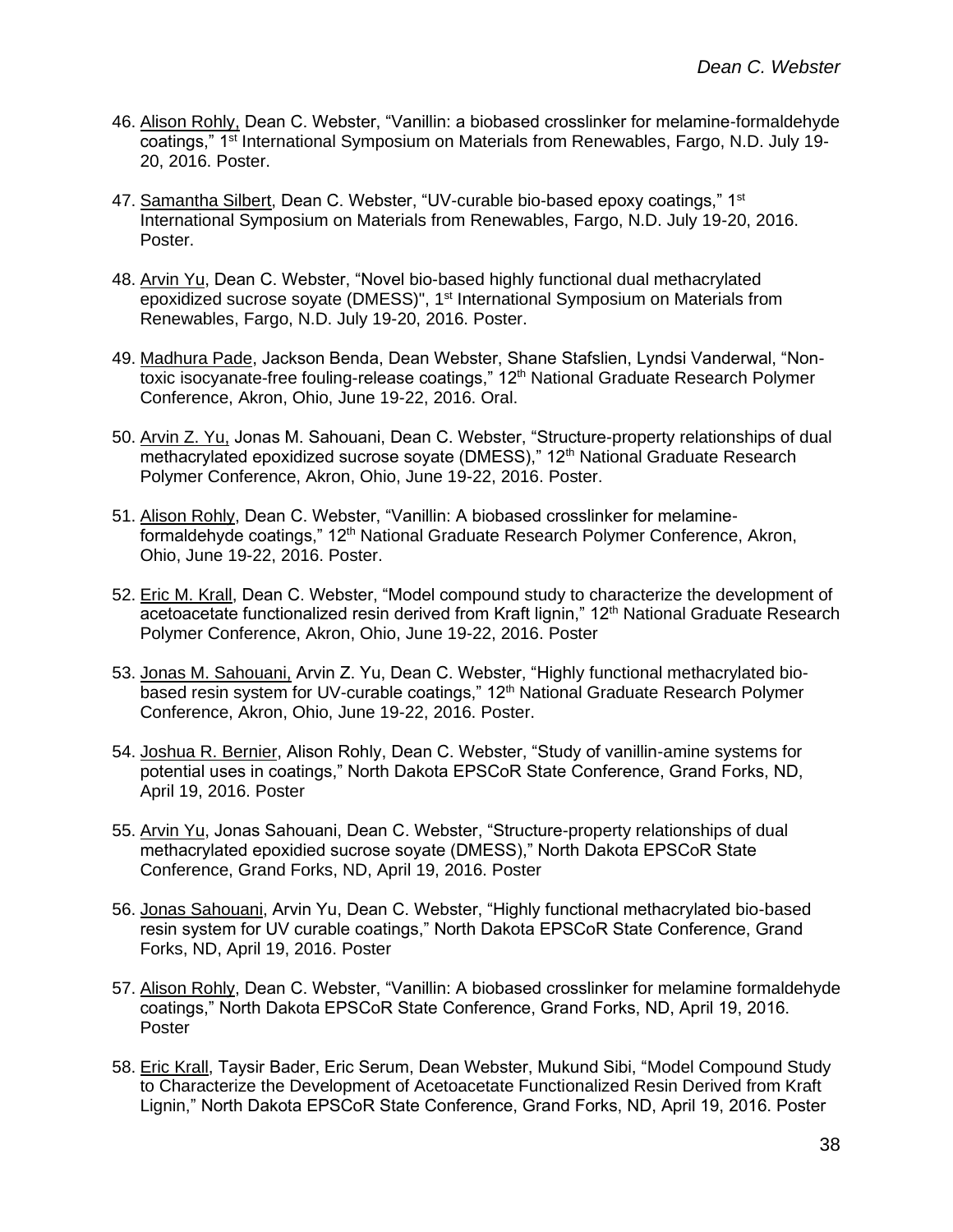- 59. Adlina Paramarta, Dean C. Webster, "Ambient-cured Coatings derived from Acrylated Epoxidized Soybean Oil," North Dakota EPSCoR State Conference, Grand Forks, ND, April 19, 2016. Poster
- 60. Ivan Hevus, Dean C. Webster, "Sustainable UV-curable cationic resins from sucrose soyate," North Dakota EPSCoR State Conference, Grand Forks, ND, April 19, 2016. Poster.
- 61. Alison Rohly, Dean C. Webster, "Vanillin: A biobased crosslinker for melamineformaldehyde coatings," American Coatings Conference, Indianapolis, Indiana, April 11-13, 2016. Poster.
- 62. Madhura Pade, Jackson Benda, Dean C. Webster, "Novel non-isocyanate siloxanepolyurethane coatings," American Coatings Conference, Indianapolis, Indiana, April 11-13, 2016. Oral.
- 63. Teluka Galhenage, Dean C. Webster, Augusto Moreira, Ryan J. Burgett, Shane J. Stafslien, Lyndsi Vanderwal, John A. Finlay, Sofia C. Franco, Anthony S. Clare, "Poly(ethylene glycol) modified amphiphilic siloxane polyurethane coatings and their performance," American Coatings Conference, Indianapolis, Indiana, April 11-13, 2016. Oral. Winner of the 1<sup>st</sup> Place Roon Award.
- 64. Dean C. Webster, Songqi Ma, Curtiss Kovash, "Effects of solvents on the curing and properties of fully biobased thermosets for coatings," American Coatings Conference, Indianapolis, Indiana, April 11-13, 2016. Oral.
- 65. Songqi Ma, Dean C. Webster, "Sustainable thermosets from epoxidized sucrose soyate and carboxylic acids with the assistance of solvents," ACS National Meeting, San Diego, Ca., March 13-17, 2016. Oral
- 66. Eric Krall, Dean Webster, Taysir Bader, "Model compound study to characterize the development of acetoacetate functionalized resin derived from kraft lignin," ACS National Meeting, San Diego, Ca., March 13-17, 2016. Poster
- 67. Madhura Pade, Jackson Benda, Dean Webster, Shane Stafslien, Lyndsi VanderWal, "Nonisocyanate approach for the synthesis of polyurethane fouling-release coatings," ACS National Meeting, San Diego, Ca., March 13-17, 2016. Poster
- 68. Arvin Yu, Dean Webster, "Effect of degree of functionality on properties of methacrylated bio-based resins and thermosets," ACS National Meeting, San Diego, Ca., March 13-17, 2016. Oral
- 69. Ivan Hevus, Dean Webster, "Highly functional cationic biobased resins for sustainable UVcurable coatings," ACS National Meeting, San Diego, Ca., March 13-17, 2016. Oral
- 70. Alison Rohly, Dean Webster, "Vanillin: A biobased crosslinker for melamine-formaldehyde coatings," ACS National Meeting, San Diego, Ca., March 13-17, 2016. Poster
- 71. Joshua Bernier, Alison Rohly, Dean Webster, "Study of vanillin-amine systems for potential uses in coatings," ACS National Meeting, San Diego, Ca., March 13-17, 2016. Poster. Winner of second place award in Undergraduate Research in Polymer Science Symposium.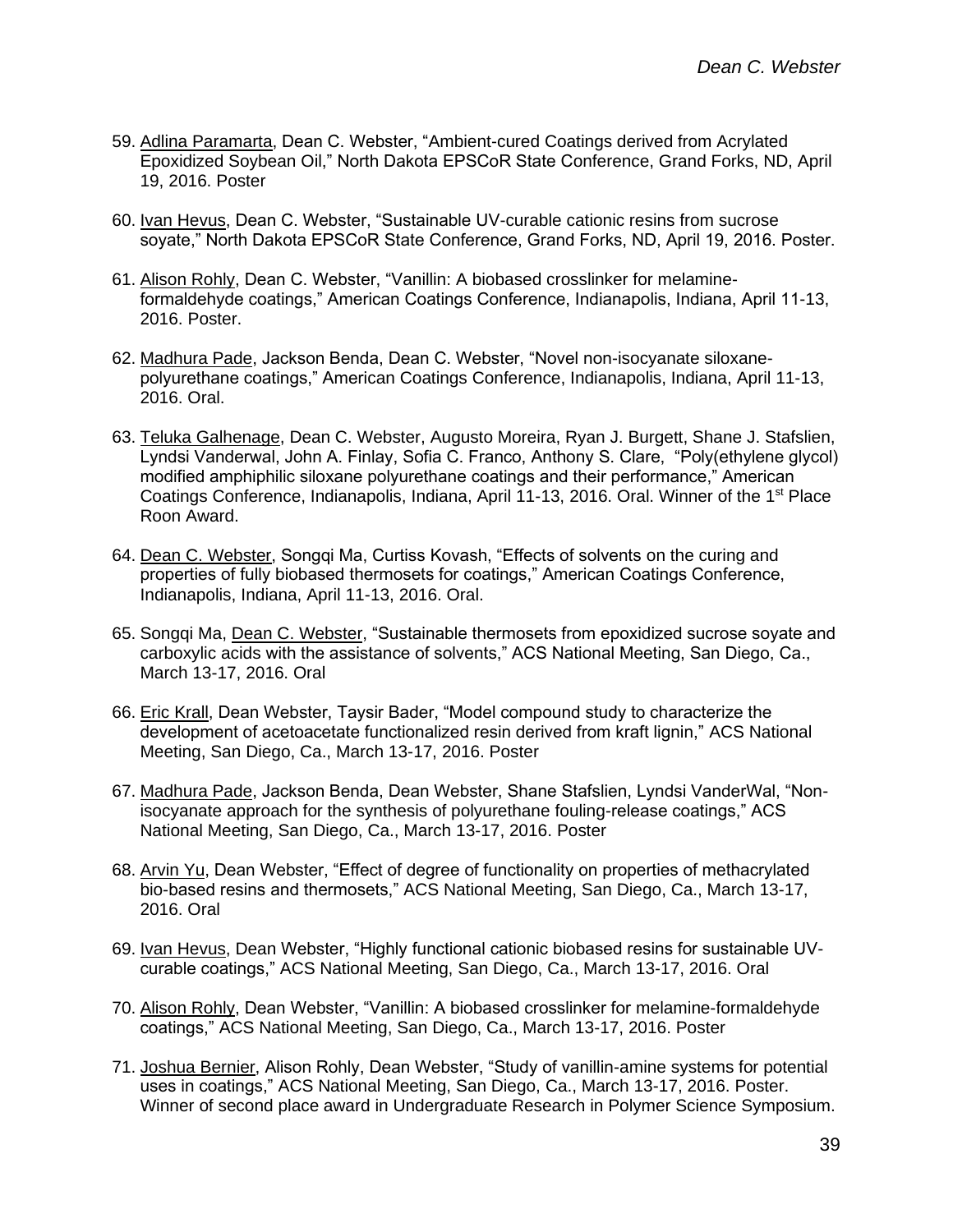- 72. Teluka Galhenage, Dean Webster, Augusto Moreira, Shane Stafslien, Lyndsi VanderWal, John Finlay, Sofia Franco, Tony Clare, "Poly(ethylene glycol) modified amphiphilic siloxane polyurethane coatings and their performance as effective fouling release surfaces," ACS National Meeting, San Diego, Ca., March 13-17, 2016.
- 73. Madhura Pade, Dean C. Webster, "Water dispersible glycidyl carbamate coatings for fouling-release applications," Pacific Polymer Conference 14, Kawai, Hawaii, December 9- 13, 2015.
- 74. Songqi Ma, Dean C. Webster, "Naturally-occurring acids as crosslinkers to yield VOC-free, high-performance fully bio-based, degradable thermosets," NDSU-KU Joint Symposium on Biotechnology, Nanomaterials and Polymers, Fargo, ND, October 15-16, 2015.
- 75. Arvin Z. Yu, Dean C. Webster, "Synthesis and characterization of biobased thermosets from dual methacrylated epoxidized sucrose soyate (DMESS)," NDSU-KU Joint Symposium on Biotechnology, Nanomaterials and Polymers, Fargo, ND, October 15-16, 2015.
- 76. Adlina Paramarta, Dean C. Webster, "Finding the optimum accelerator for anhydride-cured epoxidized sucrose soyate thermoset," NDSU-KU Joint Symposium on Biotechnology, Nanomaterials and Polymers, Fargo, ND, October 15-16, 2015.
- 77. Teluka Galhenage, Dean C. Webster, Shane Stafslien, Justin Daniels, John Finlay, "Fouling-release performance of silicone oil modified siloxane-polyurethane coatings," ACS National Meeting, Boston, Ma., August 16-20, 2015.
- 78. Teluka Galhenage, Dean Webster, Dylan Hoffman, Samantha Silbert, Shane Stafslien, Lyndsi Vanderwal, John Finlay, Sofia Franco, "Fouling-release performance of siloxanepolyurethane marine coatings: Comparison of laboratory biological assays and field immersion studies in the marine environment," ACS National Meeting, Boston, Ma., August 16-20, 2015.
- 79. Arvin Yu, Dean C. Webster, "Synthesis and characterization of biobased thermosets from dual methacrylated epoxidized sucrose soyate," ACS Green Chemistry and Engineering Conference, Bethesda, Md., July 14-16, 2015.
- 80. James A. Docken, Jr., Dean C. Webster, "Novel biobased resins for use in non-isocyanate polyurethane coatings," ACS Green Chemistry and Engineering Conference, Bethesda, Md., July 14-16, 2015.
- 81. Allison Rohly, Dean C. Webster, "Vanillin: A biobased crosslinker for thermoset coatings, ACS Green Chemistry and Engineering Conference, Bethesda, Md., July 14-16, 2015.
- 82. Eric Krall, Dean C. Webster, "Development of Acetoacetate functionalized resin derived from Kraft lignin," ACS Green Chemistry and Engineering Conference, Bethesda, Md., July 14- 16, 2015.
- 83. Teluka Galhenage, Dean C. Webster, Dylan Hoffman, Kunyu Zheng, Shane J. Stafslien, Justin Daniels, John A. Finlay, Maureen E. Callow, James, E. Callow, "Amphiphilic Acid Functional Siloxane Polyurethane Coatings," International Congress on Marine Corrosion and Fouling, Singapore, July 6 – 10, 2014.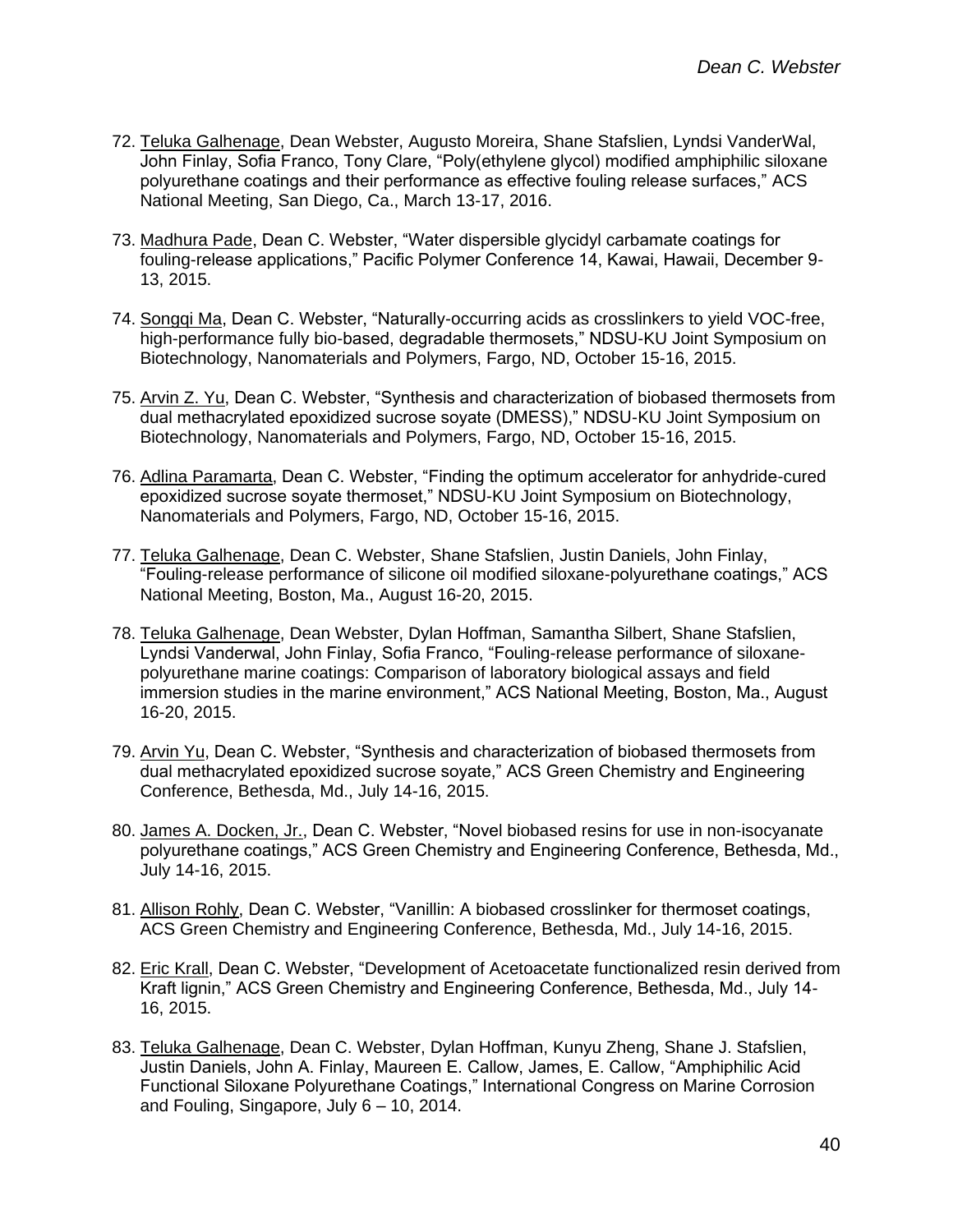- 84. Adlina Paramarta, Dean C. Webster, "Curing kinetics of bio-based epoxy-anhydride thermosets," American Coatings Conference, Atlanta, Georgia, April 8-10, 2014.
- 85. Alison Rohly, Dean C. Webster, "Is the silanol-isocyanate reaction suitable for forming stable siloxane-polyurethane block copolymers?" ACS National Meeting, Dallas, Texas, March 16- 20, 2014.
- 86. Madhura Pade, Dean C. Webster, James Bahr, Shane Stafslien, Justin Daniels, "PU-PDMS fouling release coatings: Effect of surface damage," ACS National Meeting, Dallas, Texas, March 16-20, 2014.
- 87. Adlina Paramarta, Dean C. Webster, Chris Taylor, Chad Ulven, "Biobased epoxy-anhydride thermosets for structural composites: The effect of composition variables," 247<sup>th</sup> National Meeting of the American Chemical Society, Dallas, Texas, March 16-20, 2014.
- 88. Dean C. Webster, Thomas J. Nelson, Adlina Paramarta, Jimmy Docken, "Understanding the performance of novel biobased polymer systems used in coatings and composites,"  $246<sup>th</sup>$ National Meeting of the American Chemical Society, Indianapolis, Indiana, September 8-12, 2013.
- 89. Curtiss Kovash, Erin Pavlacky, Dean C. Webster, "Vinyl ether blocked carboxylic acid compounds for use in biobased epoxy-acid thermosets,"  $245<sup>th</sup>$  National Meeting of the American Chemical Society, New Orleans, La., April 7-11, 2013.
- 90. Adlina Paramarta, Dean Webster, Chris Taylor, Chad Ulven, "Biobased epoxy-anhydride thermosets for biocomposite matrix resin systems," 245<sup>th</sup> National Meeting of the American Chemical Society, New Orleans, La., April 7-11, 2013.
- 91. Curtiss Kovash, Erin Pavlacky, Dean C. Webster, "Blocked biobased acids as crosslinkers for biobased epoxy resins," CoatingsTech, Rosemont, Ill., March 12-13, 2013.
- 92. Dean C. Webster, "Novel high performance vegetable-oil based thermosets," International Conference on Biobased Polymers and Composites, Siofok, Hungary, May 27-31, 2012.
- 93. Thomas J. Nelson, Dean C. Webster, "Catalyzed Crosslinking of highly functional biobased resins," American Coatings Conference, Indianapolis, In, May 7-9, 2012.
- 94. Thomas J. Nelson, Dean C. Webster, "Highly functional biobased polyols and their use in melamine-formaldehyde systems," Poster presented at American Coatings Conference, Indianapolis, In, May 7-9, 2012.
- 95. Adlina Paramarta, Dean C. Webster, "Soybean-based epoxy-anhydride thermoset coatings," Poster presented at American Coatings Conference, Indianapolis, In, May 7-9, 2012.
- 96. Thomas J. Nelson, Dean C. Webster, "Impact of functionality on properties of vegetable oil based thermosetting coatings," 5<sup>th</sup> Workshop on Fats and Oils as Renewable Feedstocks for the Chemicals Industry, Karlsruhe, Germany, March 18-20, 2012.
- 97. Rajan B. Bodkhe, Dean C. Webster, "Novel amphiphilic siloxane-polyurethane fouling release coatings using ring-opening equilibration polymerization and click chemistry,"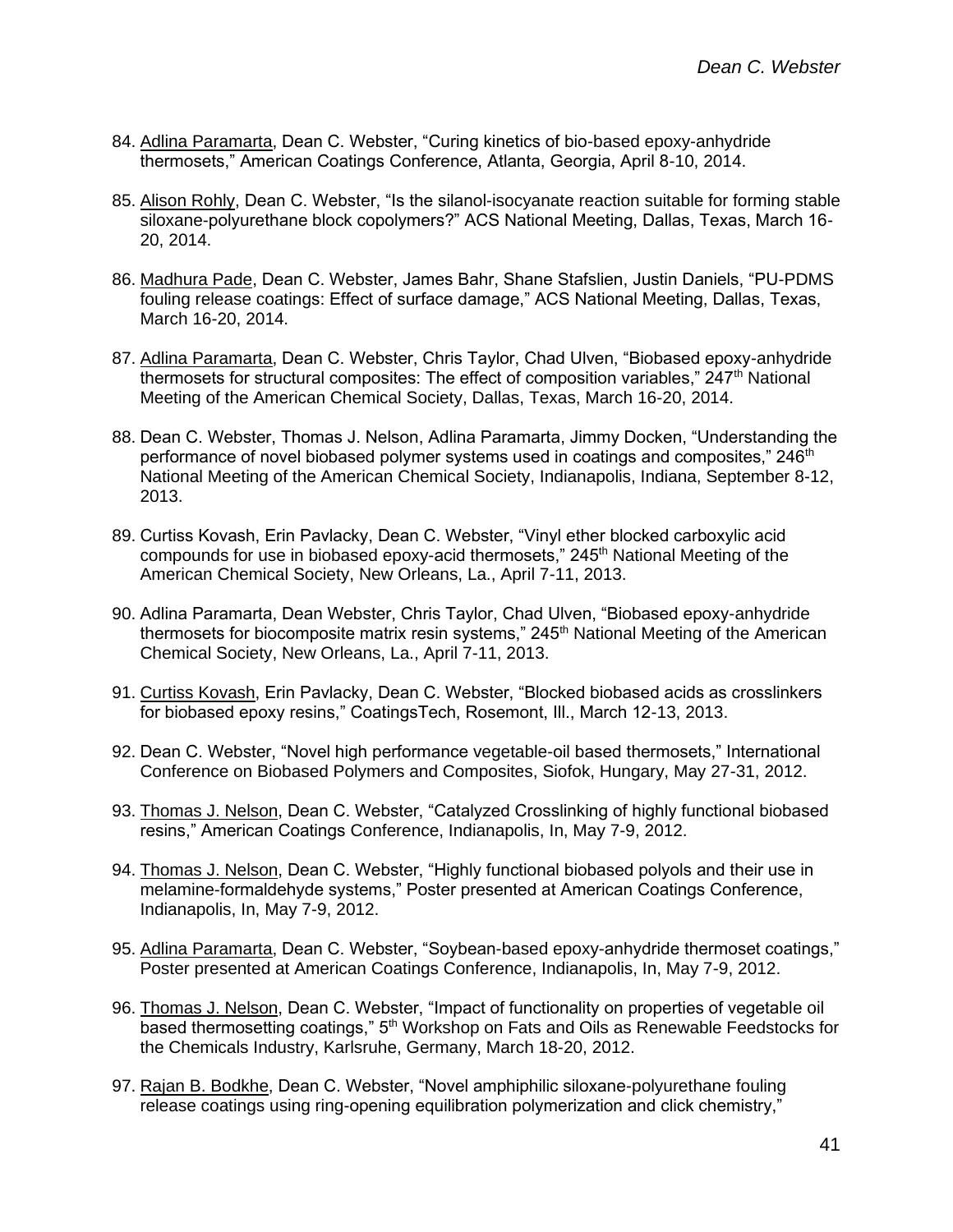CoatingsTech Conference, American Coatings Association, Rosemont, Illinois, March 14-16, 2011.

- 98. Stacy Sommer, Justin Daniels, Dean C. Webster, "Correlation of fouling-release field testing and laboratory biological analysis of siloxane-polyurethane coatings based on PDMS macromers," CoatingsTech Conference, American Coatings Association, Rosemont, Illinois, March 14-16, 2011.
- 99. Xiao Pan, Partha Sengupta, Dean C. Webster, "High biocontent thermosetting coatings from epoxidized sucrose ester of fatty acids," CoatingsTech Conference, American Coatings Association, Rosemont, Illinois, March 14-16, 2011.
- 100. Thomas J. Nelson, Dean C. Webster, "Waterborne monomer-grafted sucrose ester resins," CoatingsTech Conference, American Coatings Association, Rosemont, Illinois, March 14-16, 2011.
- 101. Erin Saville, Neena Ravindran, Dean C. Webster, "Novel in-situ synthesis in the preparation of UV curable nanocomposite barrier coatings," CoatingsTech Conference, American Coatings Association, Rosemont, Illinois, March 14-16, 2011.
- 102. Stacy Sommer, Abdullah Ekin, Rajan Bodkhe, Robert Pieper, Justin Daniels, Shane Stafslien, Dean C. Webster, Fouling-release field testing of siloxane-urethane coatings based on PDMS macromers," International Marine and Offshore Coatings Conference, Virginia Beach, Va., May 19-21, 2010.
- 103. Dean C. Webster, Abdullah Ekin, Robert Pieper, Stacy Sommer, Rajan Bodhke, and Shane Stafslien, Maureen Callow and Stephanie Thompson, "Design and Optimization of Self-stratified Underwater Marine Coatings," International Marine and Offshore Coatings Conference, Virginia Beach, Va., May 18-20, 2009.
- 104. Mohammed J. Nasrullah, Dean C. Webster, "Using an automated reactor system to explore process and compositional variations in aqueous polyurethane dispersions," oral presentation, Materials Research Society Spring Meeting, San Francisco, Ca., April 13-17, 2009.
- 105. Robert J. Pieper, Scott M. Ennis, Mohammed J. Nasrullah, Dean C. Webster, "Exploration of process variables using automated parallel reactors for the semi-batch synthesis of acrylic polyols," oral presentation, Materials Research Society Spring Meeting, San Francisco, Ca., April 13-17, 2009.
- 106. Dean C. Webster, Abdullah Ekin, Robert Pieper, Rajan Bodkhe, Stacy Sommer, Justin Daniels, Shane Stafslien, "High throughput screening of non-toxic marine coatings: correlation of lab assays with field test results," oral presentation, Materials Research Society Spring Meeting, San Francisco, Ca., April 13-17, 2009.
- 107. Mohammed J. Nasrullah, Dean C. Webster, Vishal V. Sonalkar, Thanusha Koralage, "Evaluation of the effect of inhibitors on conventional and controlled free radical polymerization using a high throughput approach," poster presentation, Materials Research Society Spring Meeting, San Francisco, Ca., April 13-17, 2009.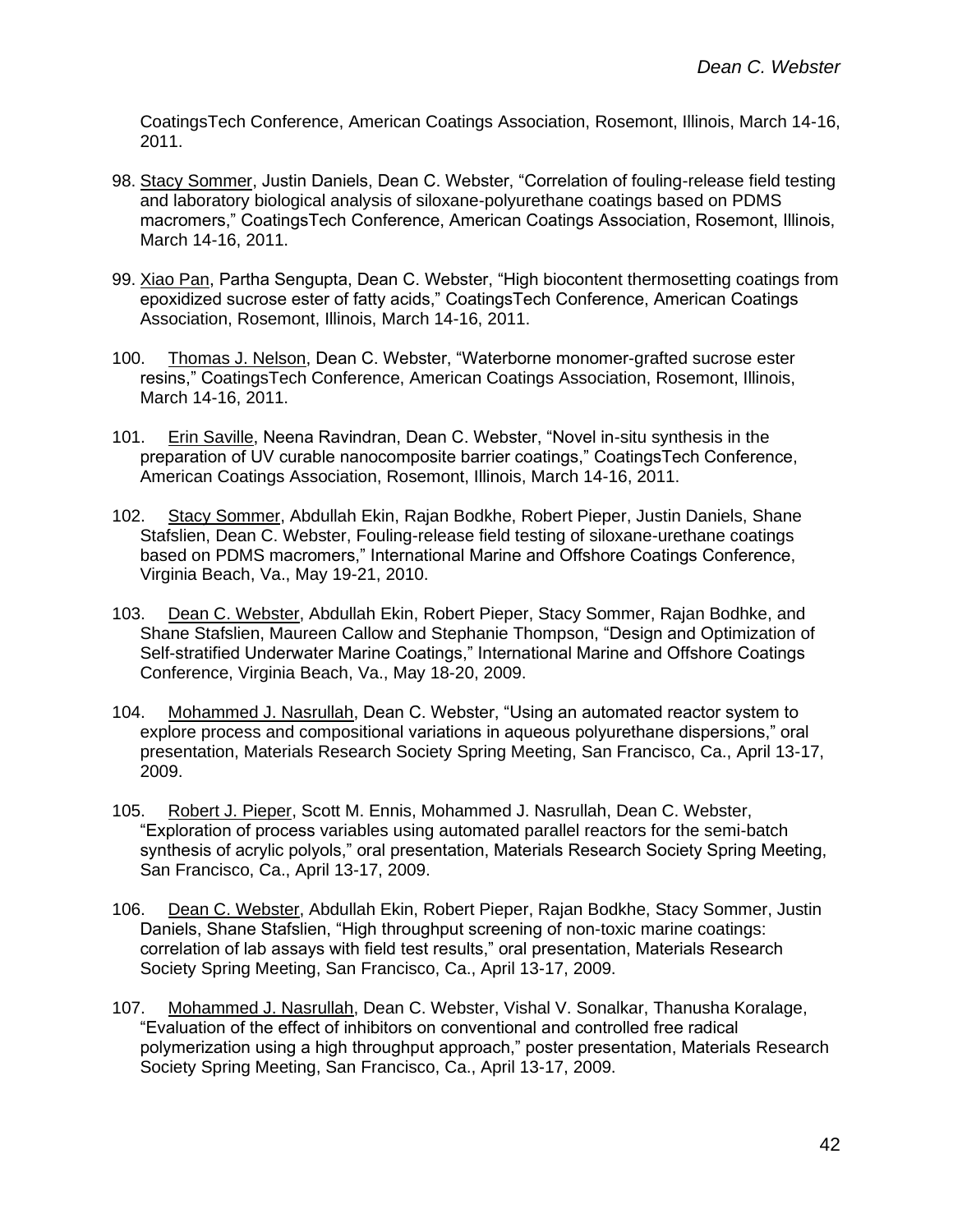- 108. Rajan B. Bodkhe, Dean C. Webster, Maureen E. Callow, Stephanie Thompson, "Fouling-release performance of siloxane-polyurethane coatings using combinatorial high throughput methods," poster presentation, Materials Research Society Spring Meeting, San Francisco, Ca., April 13-17, 2009.
- 109. Chavanin Siripirom, James Bahr, Dean C. Webster, "An automated instrument for high throughput screening of polymer toughness," poster presentation, Materials Research Society Spring Meeting, San Francisco, Ca., April 13-17, 2009.
- 110. Samali Datta, Muang Htet, Dean C. Webster, "Novel All Carbon-Based, UV-Curable Conductive Composites for Printed Microelectronics Applications," Materials Research Society Fall Meeting, Boston, Ma. December 1-5, 2009.
- 111. Mohammed J. Nasrullah, Thanusha Koralage, Vishal V. Sonalkar and Dean C. Webster, " US Penny - A Source of Copper Catalyst for Atom Transfer Radical Polymerization (ATRP)," Poster presented at ASBMB Undergraduate Affiliate Network and ACS Regional Meeting, October 17 & 18, 2008, MSUM, Moorhead, MN.
- 112. Kugel, Alex J.; Jarabek, Laura E.; Daniels, Justin W. ; Vander Wal, Lyndsi J.; Ebert, Scott M.; Jepperson, Michael J.; Stafslien, Shane J.; Pieper, Robert J.; Webster, Dean C.; Bahr, James and Chisholm,Bret J. Combinatorial materials applied to the development of new surface coatings XII: Novel environmentally friendly antimicrobial coatings derived from biocide-functional acrylic polyols and isocyanates," paper presented at FutureCoat! Chicago, Illinois, October 14-16, 2008. (Roon Foundation Award winner.)
- 113. Mohammed J. Nasrullah and Dean C. Webster, "Silicone resins containing polystyrene and poly(*t*-butyl acrylate) grafts as foul release coatings for marine applications, paper presented at FutureCoat! Chicago, Illinois, October 14-16, 2008.
- 114. Partha Sengupta, Xiao Pan, Dean C. Webster, "Waterborne long oil alkyd for coating wood," poster presentation at FutureCoat! Chicago, Illinois, October 14-16, 2008.
- 115. Robert J. Pieper, Scott M. Ennis, Mohammed J. Nasrullah, Shane J. Stafslien, Justin W. Daniels, and Dean C. Webster, "Novel Zwitterionic/Amphiphilic Penta-block Copolymer Acrylic-Urethane Coatings for the Application of Fouling-Release Marine Coatings," poster presentation at FutureCoat! Chicago, Illinois, October 14-16, 2008.
- 116. Stacy Sommer, Abdullah Ekin, Shane Stafslien, Justin Daniels, Stephanie Thompson, Maureen Callow, Dean C. Webster, "Fouling-Release Performance of Siloxane-Polyurethane Coatings Prepared with Siloxane Macromers," poster presentation at FutureCoat! Chicago, Illinois, October 14-16, 2008.
- 117. Mohammed J. Nasrullah, Shane Stafslien, Justin Daniels, Lyndsi Vander Wal, and Dean C. Webster, "Evaluation of Polyurethane Dispersion as Potential Fouling Release Coatings for Marine Applications," poster presentation at FutureCoat! Chicago, Illinois, October 14-16, 2008.
- 118. Rajan B. Bodkhe, Stephanie Thompson, Maureen E. Callow, and Dean C. Webster, "Combinatorial High Throughput Exploration Of The Effect Of PDMS Molecular Weight and Amount on The Fouling Release Performance Of Siloxane-Polyurethane Coating," poster presentation at FutureCoat! Chicago, Illinois, October 14-16, 2008.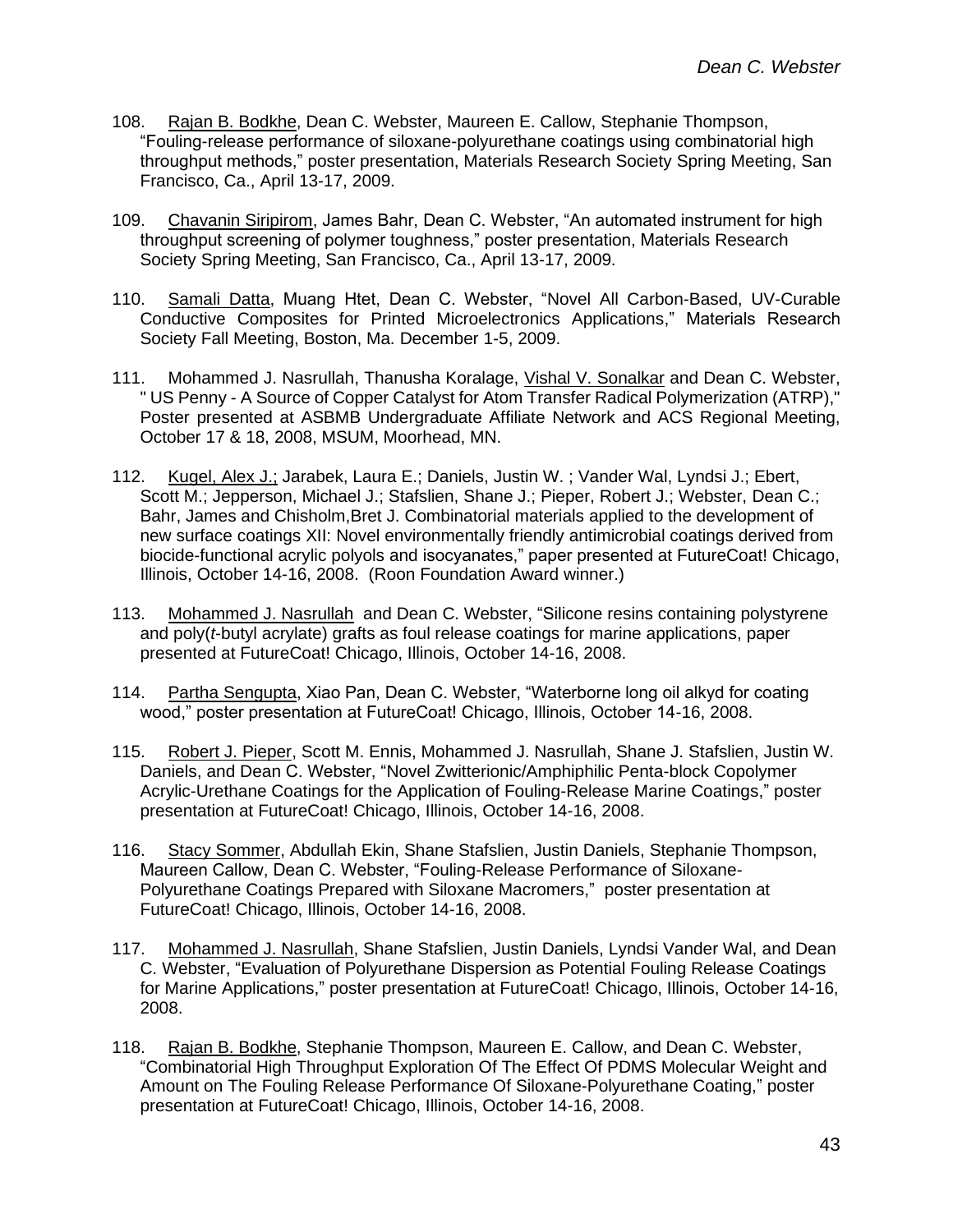- 119. Dean C. Webster, Abdullah Ekin, Robert Pieper, Stacy Sommer, Rajan Bodhke, Shane Stafslien, Maureen Callow, Stephanie Thompson, "Toward tough fouling-release coatings: self-stratified siloxane-polyurethane coatings," International Congress on Marine Corrosion and Fouling, Kobe, Japan, July 2008.
- 120. Dipak Chattopadhyay, Autumn Zakula, Dean C. Webster, "Hybrid sol-gel coatings from glycidyl carbamate functional resins," Coatings Science International, Noordwijk, Netherlands, June 23-27, 2008.
- 121. D.K. Chattopadhyay, Autumn D. Zakula, Dean C. Webster, "Synthesis and Characterization of Organic-Inorganic Hybrid Materials from Glycidyl Carbamate Resin, 3 aminopropyltrimethoxysilane and Tetraethoxyorthosilicate," Gordon Research Conference on Composites, Ventura, Ca., Jan. 13-18, 2008.
- 122. D.K. Chattopadhyay and Dean C. Webster, "Novel Organic-Inorganic Hybrid Coatings Prepared from Glycidyl Carbamate Resin and 3-Aminopropyltrimethoxy Silane," Poster presented at ICE 2007, International Coatings Expo: Clean-Lean-Green: Innovative Solutions for the Global Coatings Community, Toronto, ON, Canada, Oct. 3-5, 2007.
- 123. D.K. Chattopadhyay**,** Aaron Muehlberg, Autumn D. Zakula, Dean C. Webster, "Hybrid Coatings Prepared from Silane Modified Glycidyl Carbamate Resin and Amine Crosslinkers," Poster presented at ICE 2007, International Coatings Expo: Clean-Lean-Green: Innovative Solutions for the Global Coatings Community, Toronto, ON, Canada, Oct. 3-5, 2007.
- 124. Neena Ravindran, Dipak Chattopadhyay**,** Autumn D. Zakula, Dante Battocchi, Dean C. Webster, Gordon Bierwagen, "Properties of Magnesium-rich Primers Based on Glycidyl Carbamate Resins," Poster presented at ICE 2007, International Coatings Expo: Clean-Lean-Green: Innovative Solutions for the Global Coatings Community, Toronto, ON, Canada, Oct. 3-5, 2007.
- 125. Pieper, Robert J.; Casse, Franck; Callow, Maureen E.; Callow, James A.; Stafslien, Shane; Daniels, Justin; Webster, Dean C.. **"**Combinational study on the recent developments of acrylic urethane bulk properties and their effect on hybrid siloxaneurethane coatings for marine fouling-release applications." ICE 2007, International Coatings Expo: Clean-Lean-Green: Innovative Solutions for the Global Coatings Community, Toronto, ON, Canada, Oct. 3-5, 2007.
- 126. Nasrullah, Mohammed J.; Bahr, James A.; Gallagher-Lein, Christy; Webster, Dean C.; Roesler, Richard R.; Schmitt, Peter. **"**Automated method of polyurethane dispersion synthesis and characterization at laboratory scale." ICE 2007, International Coatings Expo: Clean-Lean-Green: Innovative Solutions for the Global Coatings Community, Toronto, ON, Canada, Oct. 3-5, 2007.
- 127. Huovinen, Andrew; Shedlosky, Tara J.; Bierwagen, Gordon; Webster, Dean. **"**Protecting outdoor bronze sculptures: a challenge to coatings scientist and conservators." ICE 2007, International Coatings Expo: Clean-Lean-Green: Innovative Solutions for the Global Coatings Community, Toronto, ON, Canada, Oct. 3-5, 2007.
- 128. Dean C. Webster, Abdullah Ekin, Robert Pieper, Shane Stafslien, and Bret Chisholm, Franck Casse, James A. Callow, Maureen E. Callow, "High throughput synthesis and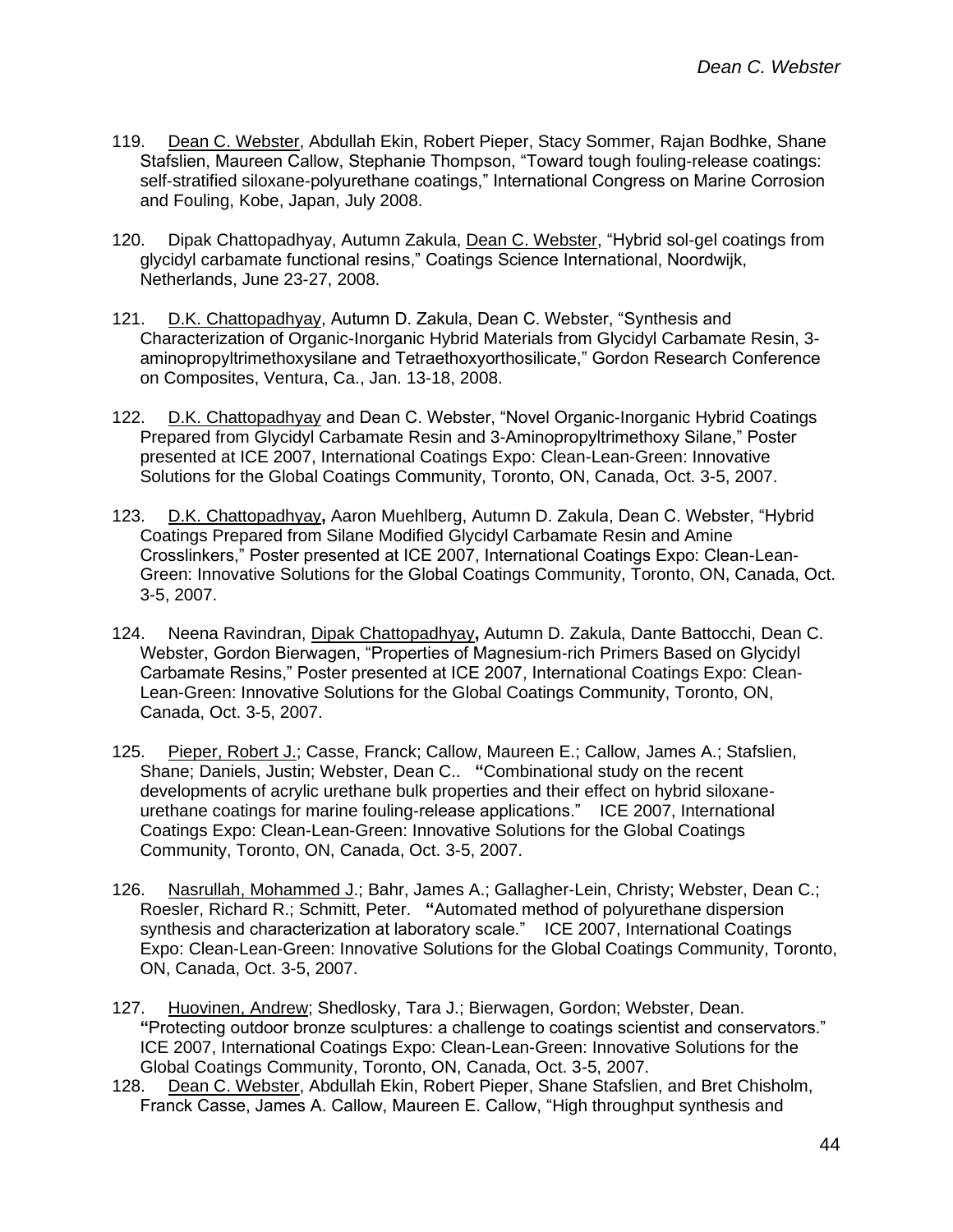screening of coatings for underwater marine applications, Eurocombi4, Florence, Italy, July 2007.

- 129. Douglas L. Schulz, Kristen Keller, Samali Datta and Dean Webster "Conducting Adhesives for Advanced Manufacturing," Spring Meeting of the Materials Research Society, San Francisco, Ca., April 2007.
- 130. Partha Majumdar, Shane Stafslien, Justin Daniels, Dean C. Webster, "High Throughput Combinatorial Characterization of Thermosetting Siloxane-Urethane Coatings Having Spontaneously Formed Microtopographical Surfaces," Presentation at the FutureCoat! Technical Conference, Federation of Societies of Coatings Technology, New Orleans, La., November 2006.
- 131. Robert J. Pieper, Franck Casse, Maureen Callow, Dean C. Webster, "A Combinatorial Approach to Study the Effect of Acrylic Polyol Composition on the Properties of Crosslinked Siloxane-Urethane Fouling Release Coatings," Presentation at the FutureCoat! Technical Conference, Federation of Societies of Coatings Technology, New Orleans, La., November 2006.
- 132. Abdullah Ekin, Dean C. Webster, Justin Daniels, Shane Stafslien, "Synthesis and Characterization of Thermoset Siloxane-Polyurethane Coatings for Underwater Marine Applications Using Combinatorial High Throughput Experimentation," Presentation at the FutureCoat! Technical Conference, Federation of Societies of Coatings Technology, New Orleans, La., November 2006 (Roon Award Winner).
- 133. Mohammed Nasrullah, Dean C. Webster, "Synthesis and Characterization of Polyuethane Dispersions – A Comparison of Traditional and Automated Methods," Poster presented at the *International Coatings Exposition,* New Orleans, La., November 2006.
- 134. Roopashree Suryanarayana, Umesh Harkal, Dean C. Webster, "Effect of Glycidyl Carbamate Composition and Amine Crosslinkers on the Performance of Two-component Non-Isocyanate Polyurethane Coatings," Poster presented at the *International Coatings Exposition,* New Orleans, La., November 2006.
- 135. Samali Datta, Dean C. Webster, "Study of the Polymerization Behavior of Radiation Cured Conductive Composites," Poster presented at the *International Coatings Exposition,* New Orleans, La., November 2006.
- 136. Neena Ravindran, Dean C. Webster, "Effect of Method of In-situ Synthesis of Hyperbranched Polymer on Properties of Radiation Curable Polymer Clay Nanocomposites," Poster presented at the *International Coatings Exposition,* New Orleans, La., November 2006.
- 137. Abdullah Ekin, Dean C. Webster, "Library synthesis of organofunctional siloxanes, siloxane-poly(caprolactone) triblock copolymers and their use in advanced marine coatings", Poster Presentation, Gordon Research Conference on Combinatorial and High Throughput Materials Science, Oxford, UK, August 2005.
- 138. Partha Majumdar, Dean C. Webster, "Development of siloxane-urethane coatings having a microstructured surface topography", Poster Presentation, Gordon Research Conference on Coatings and Films, New London, New Hampshire, July 2005.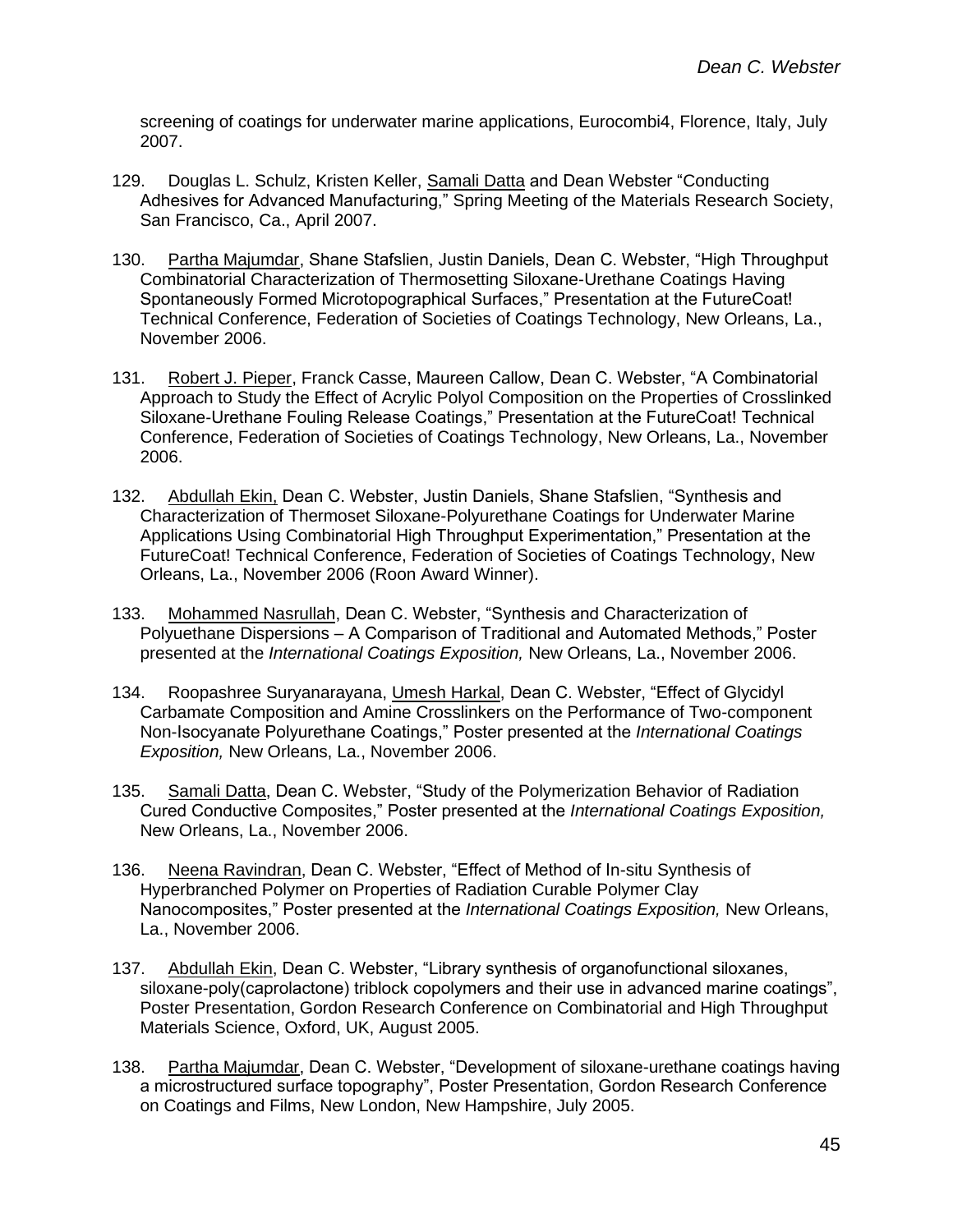- 139. Zhigang Chen, Dean C. Webster, "Synthesis and use of novel sensitizers to enhance laser ablation of cationic UV curable coatings", Poster Presentation, Gordon Research Conference on Coatings and Films, New London, New Hampshire, July 2005. Selected as a best student poster at the conference.
- 140. Dean C. Webster, Partha Majumdar, Abdullah Ekin, James A. Bahr, David A. Christianson, "High Throughput Methods in the Development of Novel Marine Coatings," *12th International Congress on Marine Corrosion and Biofouling,* Southampton, UK, July 2004.
- 141. Fawn M. Uhl, Dean C. Webster, Chrstine Gallagher-Lein, David A. Christianson, James Bahr, "High throughput determination of structure-property relationships in UV cured polymer films," *40th International Symposium on Macromolecules*, Paris France, July 2004.
- 142. Heather A. Nash, Heidi J. Docktor, and Dean C. Webster, "Effect of composition on performance properties in cationic UV-curable coating systems," *International Coatings Exposition,* Philadelphia, Penn., November 12-14, 2003. (Roon Foundation Award winner.)
- 143. Fawn M. Uhl, Brian R. Hinderliter, Prashanth Davuluri, Stuart G. Croll, Shing Chung Wong, and Dean C. Webster, "Organically modified layered silicates in UV curable formulations," *International Coatings Exposition,* Philadelphia, Penn., November 12-14, 2003. (Best poster presentation award.)
- 144. Dean C. Webster, James W. Bennett, Sigrid C. Keubler, Mary Beth Kossuth, and Sigridur Jonasdottir, "High throughput workflow for the development of coatings," *International Coatings Exposition,* Philadelphia, Penn., November 12-14, 2003.

## **PREPRINTS/PROCEEDINGS (abstracted by Chemical Abstracts)**

- 1. Dean C. Webster, Robert J. Pieper, Rajan B. Bodkhe, "Approaches to robust coatings with amphiphilic surfaces via self-stratification," Polymer Preprints, 52(2), 1032-1033, 2011.
- 2. Erin Saville, Neena Ravindran, Dean C. Webster, "Properties of UV-curable nanocomposites prepared using a novel in situ synthesis process," Polymer Preprints, 52(2), 100-101, 2011.
- 3. Dean C. Webster, "Polymers to coatings: principles for designing complex functional materials," PMSE Preprints, 105, 1180, 2011.
- 4. Rajan B. Bodkhe, Dean C. Webster, "Synthesis and characterization of novel  $\alpha$ ,  $\omega$ , functional siloxanes with PEG sidechains," PMSE Preprints, 105, 712-713, 2011.
- 5. Thomas J. Nelson, Xiao Pan, Teluka Galhenage, Dean C. Webster, "Thermally initiated crosslinking of highly functional biobased resins," PMSE Preprints, 105, 1057-1058, 2011.
- 6. Adlina Paramarta, Xiao Pan, Dean C. Webster, "Synthesis and photopolymerization of highly functional acrylated biobased resins," Polymer Preprints, 52, 522-523, 2011.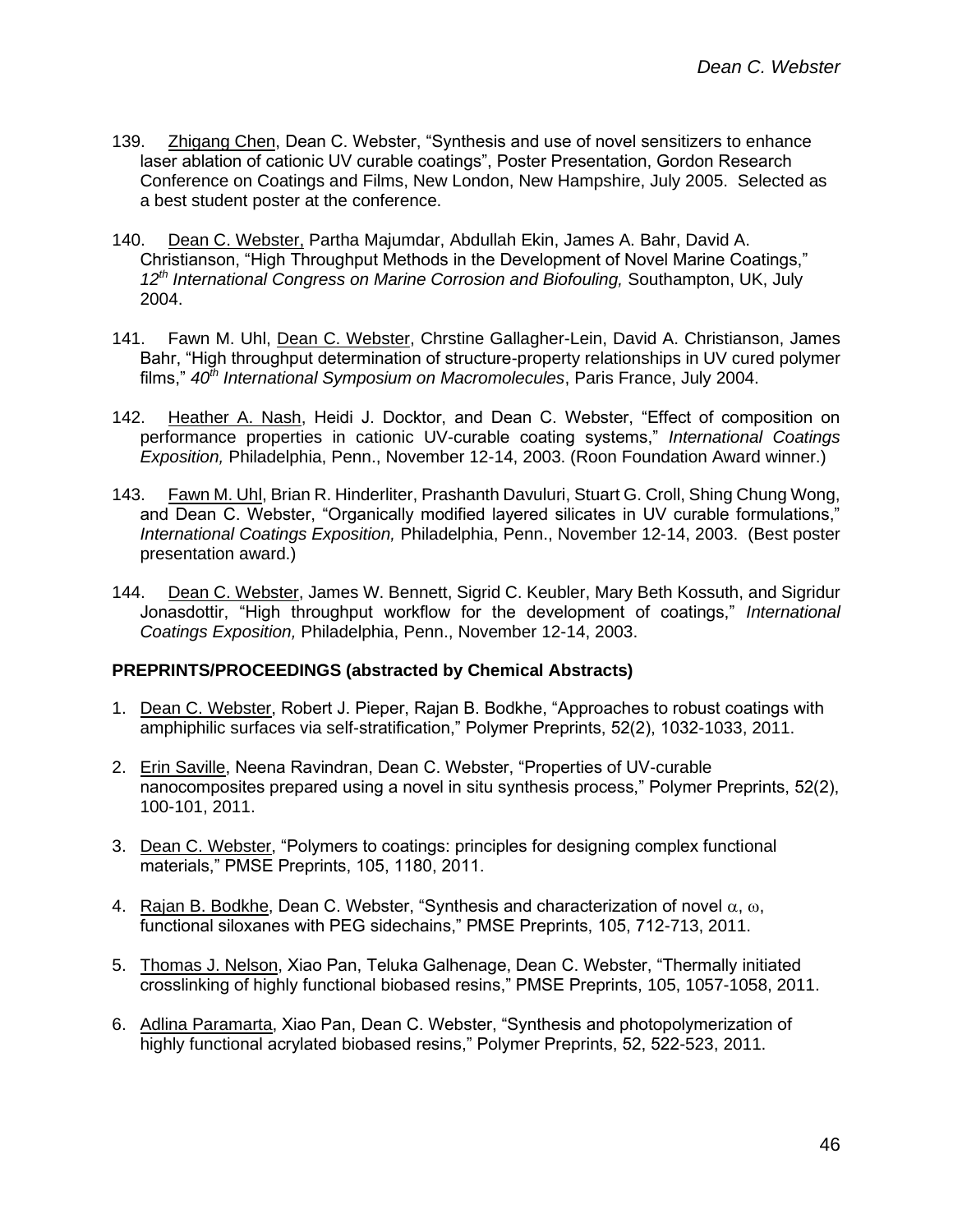- 7. Rajan B. Bodkhe, Dean C. Webster, "Synthesis and characterization of novel functional amphiphilic/zwitterionic triblock copolymers using ATRP and ring opening equilibration polymerization," Polymer Preprints, 52, 359-360, 2011.
- 8. Stacy Sommer, Rajan Bodkhe, Dean C. Webster, "Synthesis and characterization of endfunctional PDMS homopolymer molecular brushes," Polymer Preprints, 52, 392-393, 2011.
- 9. Xiao Pan, Dean C. Webster, "Novel biobased high functionality polyols and their use in polyurethanes," Polymer Preprints, 52, 74-75, 2011.
- 10. Rajan B. Bodkhe, Dean C. Webster, "Synthesis and characterization of novel amphiphilic siloxane-polyurethane fouling release coatings using click chemistry," Polymer Preprints, 52, 148-149, 2011.
- 11. Stacy Sommer, Joseph R. Byrom, Hanna D. Fischer, Rajan B. Bodkhe, Shane J. Stafslien, Justin Daniels, Carolyn Yehle, Dean C. Webster, "Effects of pigmentation on siloxanepolyurethane coatings and their performance as fouling-release marine coatings," Proceedings of CoatingsTech Conference, American Coatings Association, Rosemont, Illinois, March 14-16, 2011.
- 12. Rajan B. Bodkhe, Stephanie E.M. Thompson, Carolyn Yehle, Nicholas Cilz, Justin Daniels, Shane J. Stafslien, Maureen E. Callow, James A. Callow, and Dean C. Webster, "The effect of formulation variables on the fouling-release performance of stratified siloxanepolyurethane coatings," Proceedings of CoatingsTech Conference, American Coatings Association, Rosemont, Illinois, March 14-16, 2011.
- 13. Vinod Upadhyay, Umesh D. Harkal, Andrew J. Muehlberg, Nicholas Sauer, Dean C. Webster, Gordon P. Bierwagen, "Impact of polymer composition on electrochemical properties of coatings as determined by electrochemical impedance spectroscopy (EIS)," Proceedings of CoatingsTech Conference, American Coatings Association, Rosemont, Illinois, March 14-16, 2011.
- 14. Mohammed J. Nasrullah, Pooja Thapliyal, Vishal V. Sonalkar, Christy Gallagher-Lein, Dean C. Webster, "Synthesis of polyurethane dispersions using novel polypropylene carbonate polyols," *PMSE Preprints*, **2010**, *103*, 108-109.
- 15. Xiao Pan, Partha Sengupta, Dean C. Webster, "Epoxy-anhydride curing of epoxidized sucrose esters of fatty acids," *PMSE Preprints*, **2010**, *103*, 268-269.
- 16. Thomas J. Nelson, Dean C. Webster, "Monomer-grafted sucrose ester resins," *PMSE Preprints*, **2010**, *103*, 406-407.
- 17. Umesh D. Harkal, Andrew J. Muehlberg, Peter A. Edwards, Dean C. Webster, "Novel waterborne glycidyl carbamate (GC) coatings," Proceedings of the American Coatings Conference, Charlotte, N.C., April 12-14, 2010.
- 18. Dean C. Webster, Abdullah Ekin, Robert Pieper, Stacy Sommer, Rajan Bodhke, Shane J. Stafslien, Maureen Callow, Stephanie Thompson, "Marine Field Testing of Siloxanepolyurethane Fouling-Release Coatings," Proceedings of the American Coatings Conference, Charlotte, N.C., April 12-14, 2010.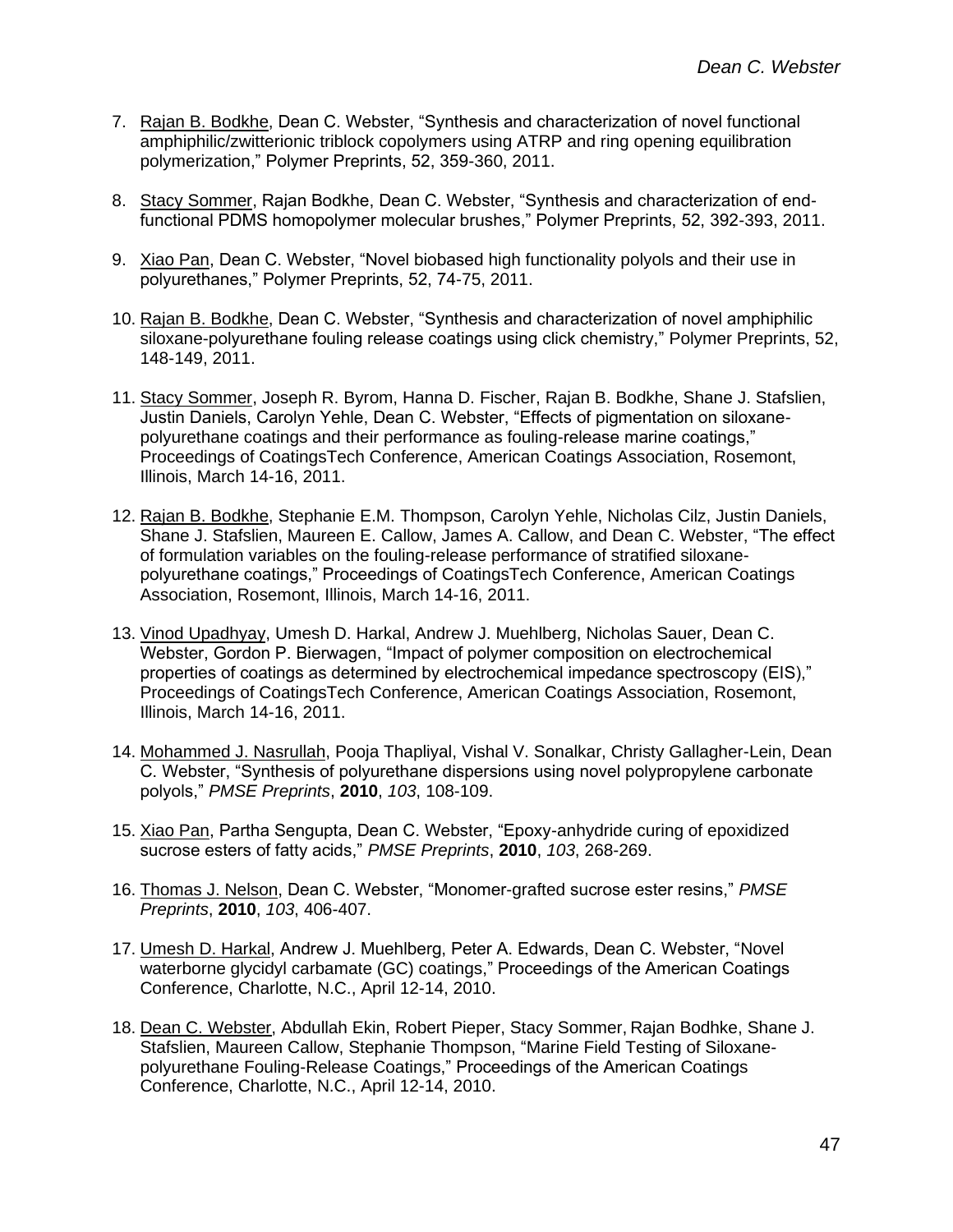- 19. Umesh D. Harkal, Andrew J. Muehlberg, Dean C. Webster, "Novel air drying glycidyl carbamate (GC) coatings," PMSE Preprints, **2010**, *201*, 247-248.
- 20. Partha Pratim Sengupta, Xiao Pan, Thomas J. Nelson, Adlina Paramarta, Dean C. Webster, "Cationic UV curing characteristics of epoxidized sucrose esters," PMSE Preprints, **2010**, *102*, 888-889.
- 21. Dean C. Webster, "Reducing the environmental impact of protective and functional coatings," PMSE Preprints, **2010**, *102*, 104.
- 22. Dean C. Webster, "Tailoring the surface properties of coatings through self-stratification," PMSE Preprints, **2010**, *102*, 52.
- 23. Xiao Pan, Thomas J, Nelson, Dean C. Webster, "Novel enamine formation (EF) and airdrying (AD) co-curable coating resins: miscible blends of sucrose esters," PMSE Preprints, **2010**, *102*, 759-760.
- 24. Erin Saville, Neena Ravindran, Dean C. Webster, "UV-curable nanocomposite barrier coatings with organically modified montmorillonite for flexible electronic devices," PMSE Preprints, **2010**, *102*, 437-438.
- 25. Samali Datta, Muang Htet, Dean C. Webster, "Preparation and study of UV-curable conductive compositions using exfoliated graphite," PMSE Preprints, **2009**, *100*, 615-616.
- 26. Mohammed J. Nasrullah, Vishal V. Sonalkar, Thanusha Koralage, Dean C. Webster, "Exploration of copper beads as catalyst for atom transfer radical polymerization of styrene," Polymer Preprints, **2008**, *49*(2), 113-114.
- 27. Mohammed J. Nasrullah, Vishal V. Sonalkar, Robert M. Hoshaw, Dean C. Webster, "ATRP and ARGET of styrene and t-butyl acrylate using a high throughput approach," Polymer Preprints, **2008**, *49*(2), 20-21.
- 28. Rajan B. Bodkhe, Stephanie Thompson, Maureen E. Callow, Dean C. Webster, "Effect of siloxane molecular weight and content on fouling release performance of siloxanepolyurethane coatings using combinatorial high throughput methods," PMSE Preprints, **2008**, *99*, 376-377
- 29. D. K. Chattopadhyay, Aaron Muehlberg, Dean C. Webster, "Organic-inorganic hybrid coatings prepared from glycidyl carbamate resin and amino-functional silane," PMSE Preprints, **2008**, *98*, 883-884.
- 30. Ankit Vora, Neena Ravindran, Kunal Singh, Dean C. Webster, "Use of PDMS-functionalized unsaturated polyester for preparation of UV-curable coatings with modified surface properties," PMSE Preprints, **2008**, *98*, 871-872.
- 31. Mohammed J. Nasrullah, Ankit Vora, Dean C. Webster, "Block copolymer synthesis by a combination of ATRP and RAFT via click chemistry using a high throughput approach," Polymer Preprints **2008**, *49*(1), 422-423.
- 32. Ankit Vora, Kunal Singh, Dean C. Webster, "Synthesis of Miktoarm star polymers by a combination of RAFT, ROP and "Click" chemistry," Polymer Preprints, **2008**, *49*(1), 216- 217.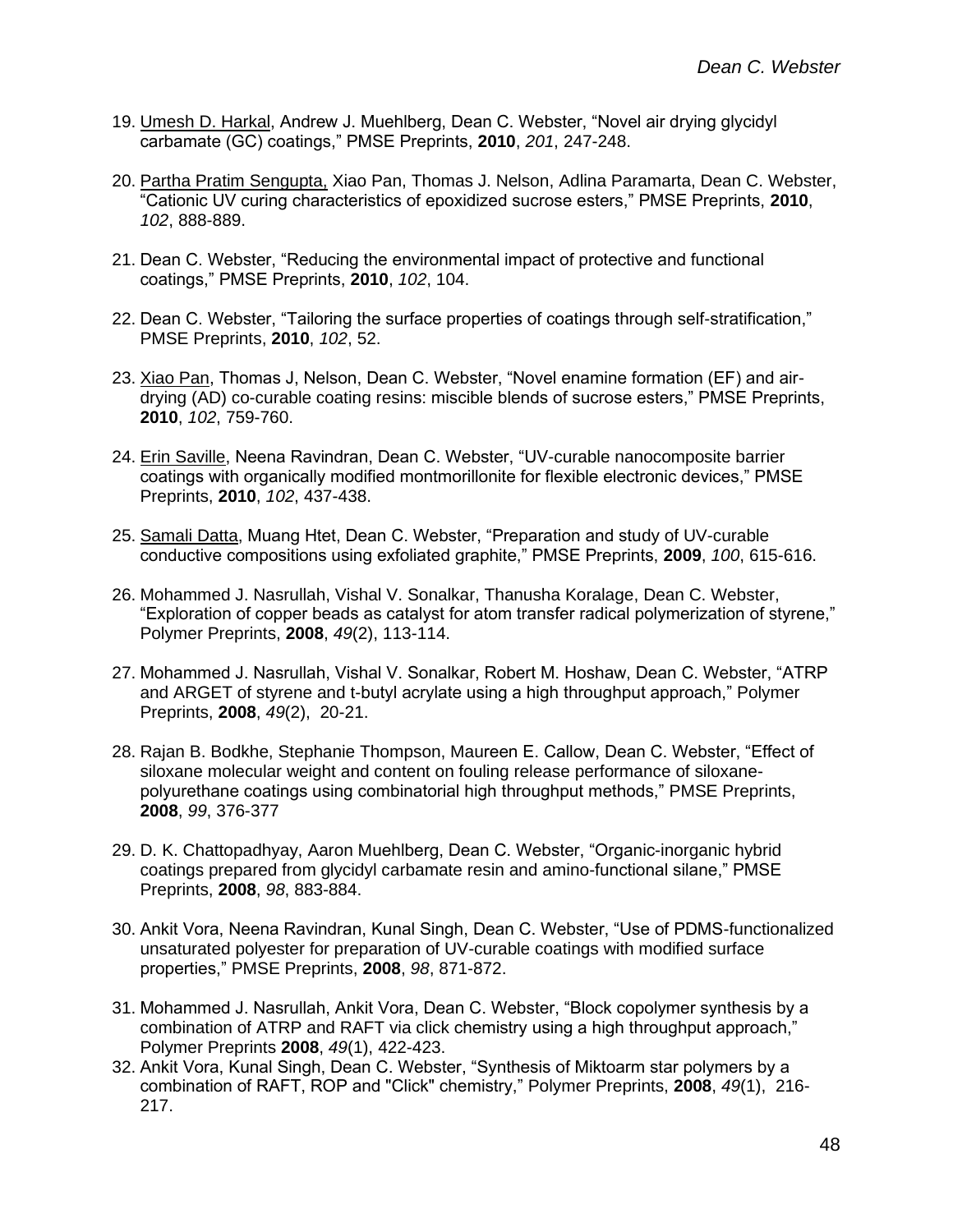- 33. Mohammed J. Nasrullah, Ankit Vora, Dean C. Webster, "Combination of ATRP and RAFT via "click" chemistry," Polymer Preprints **2007**, *48*(2), 128-129.
- 34. Mohammed J. Nasrullah, Dean C. Webster, "Synthesis of silicone resins containing polystyrene and poly(t-butyl acrylate) grafts using ATRP and "click" chemistry," PMSE Preprints, **2007**, 97, 92-93.
- 35. Ankit Vora, Mohammed Nasrullah, Dean C. Webster, "Synthesis and characterization of a novel RAFT agent with epoxy group," PMSE Preprints **2007**, *97*, 106-107.
- 36. Mohammed J. Nasrullah, Richard R. Roesler, Peter Schmitt, James A. Bahr, Christy Gallagher-Lein, Dean C. Webster, "Synthesis and characterization of polyurethane dispersions by traditional and automated methods," Polymer Preprints **2007**, *48*(1), 175- 176.
- 37. Dean C. Webster, Partha Majumdar, Abdullah Ekin, Robert J. Pieper, "High throughput screening of compositional variables in a siloxane-urethane coatings systems for marine applications," Polymer Preprints **2007**, *48*(1), 159-160.
- 38. Shane J. Stafslien, Justin W. Daniels, James A. Bahr, Bret Mayo, Bret J. Chisholm, Robert J. Pieper, Dean C, Webster, "An automated software tool for the rapid evaluation of bacterial biofilm retraction on fouling-release marine coatings," Polymer Preprints **2007**, *48*(1), 149- 150.
- 39. Mohammed J. Nasrullah, Dean C. Webster, "ATRP and free radical polymerizations using high throughput approach-effect of inhibitor," Polymer Preprints **2007**, *48*(1), 145-146.
- 40. Robert J. Pieper, Shane J. Stafslien, Justin W. Daniels, Dean C. Webster, "Acrylic polyol composition and its effect on the fouling-release performance of siloxane-urethane coatings developed using combinatorial/high throughput methods," Polymer Preprints **2007**, *48*(1), 139-140.
- 41. Robert J. Pieper, Franck Casse, Maureen Callow, Abdullah Ekin, Dean C.Webster, "A combinatorial approach to study the effect of acrylic polyol composition on the properties of crosslinked siloxane-urethane fouling release coatings," FutureCoat Proceedings, New Orleans, LA, United States, Nov. 1-3, (2006).
- 42. Abdullah Ekin, Dean C. Webster, Justin Daniels, Shane Stafslien, "Synthesis and characterization of siloxane-polyurethane coatings for underwater marine applications using combinatorial high throughput experimentation," FutureCoat Proceedings, New Orleans, LA, United States, Nov. 1-3, (2006).
- 43. Partha Majumdar, Shane Stafslien, Justin Daniels, Dean C. Webster, "High-throughput combinatorial characterization of thermosetting siloxane-urethane coatings having spontaneously formed microtopographical surfaces," FutureCoat Proceedings, New Orleans, LA, United States, Nov. 1-3, (2006).
- 44. Mohammed J. Nasrullah, Abdullah Ekin, James A. Bahr, Christine Gallagher-Lein, Dean C. Webster, "Practical and automated high throughput approach: Atom Transfer Radical Polymerization of styrene and t-butyl acrylate," PMSE Preprints **2006**, *95*, 10-12.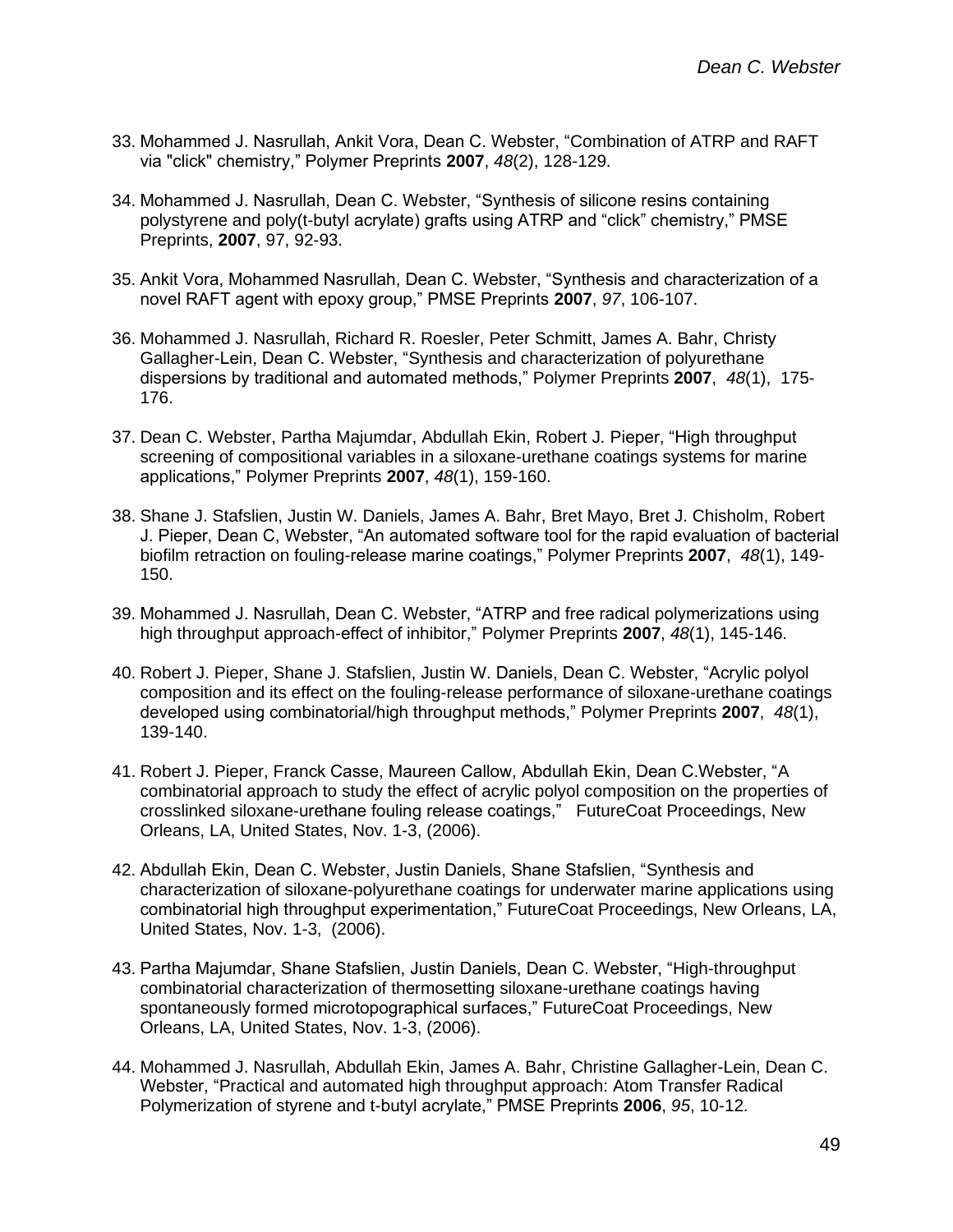- 45. Abdullah Ekin, Dean C. Webster, "Synthesis and characterization of novel carbamate linked Di- and tetra- functional poly(dimethylsiloxane) oligomers and their block copolymers with poly(ε -caprolactone) using combinatorial and high-throughput methods," Polymer Preprints **2006**, *47(2)*, 1204-1205.
- 46. Partha Majumdar, Dean C. Webster, "Effect of siloxane content and degree of reaction on the formation of siloxane-urethane coatings having a microtopographical surface," Polymer Preprints **2006**, *47(2),* 1119-1120.
- 47. Abdullah Ekin, Dean C. Webster, Justin Daniels, Shane Stafslien, "Effect of PDMS composition on the surface and bulk properties of crosslinked siloxane-urethane coatings," Polymer Preprints **2006**, *47(2),* 1117-1118.
- 48. Zhigang Chen, Dean C. Webster, "Designed Carrier Gas UV Laser Ablation Sensitizers for Cationic UV Curable Coatings," Technical Conference Proceedings - UV & EB Technology Expo & Conference, Chicago, Il., April 24-26, 2006.
- 49. Zhigang Chen, Dean C. Webster, "Intramolecular Hydrogen Abstraction Photosensitizers (IHA-PS) for Cationic Photopolymerization," Technical Conference Proceedings - UV & EB Technology Expo & Conference, Chicago, Il., April 24-26, 2006.
- 50. Samali Datta, Saurabh Nanavati, Nathan Schuler, Robert Sailer, Dustin Vaselaar, Aaron Reinholz, Douglas Schulz, David Wells and Dean C. Webster, "Development of solvent-free UV-curable conductive inks for printed flexible microelectronics," Technical Conference Proceedings - UV & EB Technology Expo & Conference, Chicago, Il., April 24-26, 2006.
- 51. Mohammed J. Nasrullah, Dean C. Webster, "Polymerization of styrene and t-butyl acrylate by atom transfer radical polymerization - high throughput approach." Polymer Preprints 47(1), 217-218 (2006).
- 52. Neena Ravindran; Dean C. Webster. "Effect of in-situ synthesis of precursor oligomers on exfoliation of clay in radiation cured nanocomposites." *Polymer Preprints (American Chemical Society, Division of Polymer Chemistry)* **2005**, *46*, 732-733.
- 53. Zhigang Chen; Dean C. Webster. "UV curing and UV laser ablation behavior of coatings containing novel sensitizers." *PMSE Preprints* **2005**, *93*, 18-19.
- 54. Abdullah Ekin; Dean C. Webster. "Combinatorial synthesis of novel carbamate linked Diand tetra- functional poly(dimethyl siloxane) oligomers and block copolymers and their use in polyurethane coatings." *PMSE Preprints* **2005**, *93*, 468-469.
- 55. Partha Majumdar; Dean C. Webster. "Effect of solvent composition on the formation of microtopographical siloxane-urethane surface." *PMSE Preprints* **2005**, *93*, 692-694.
- 56. Robert J. Pieper; Dean C. Webster. "A combinatorial approach to study the effect of acrylic polyol composition on the properties of crosslinked siloxane-urethane coatings." *PMSE Preprints* **2005**, *93*, 734-735.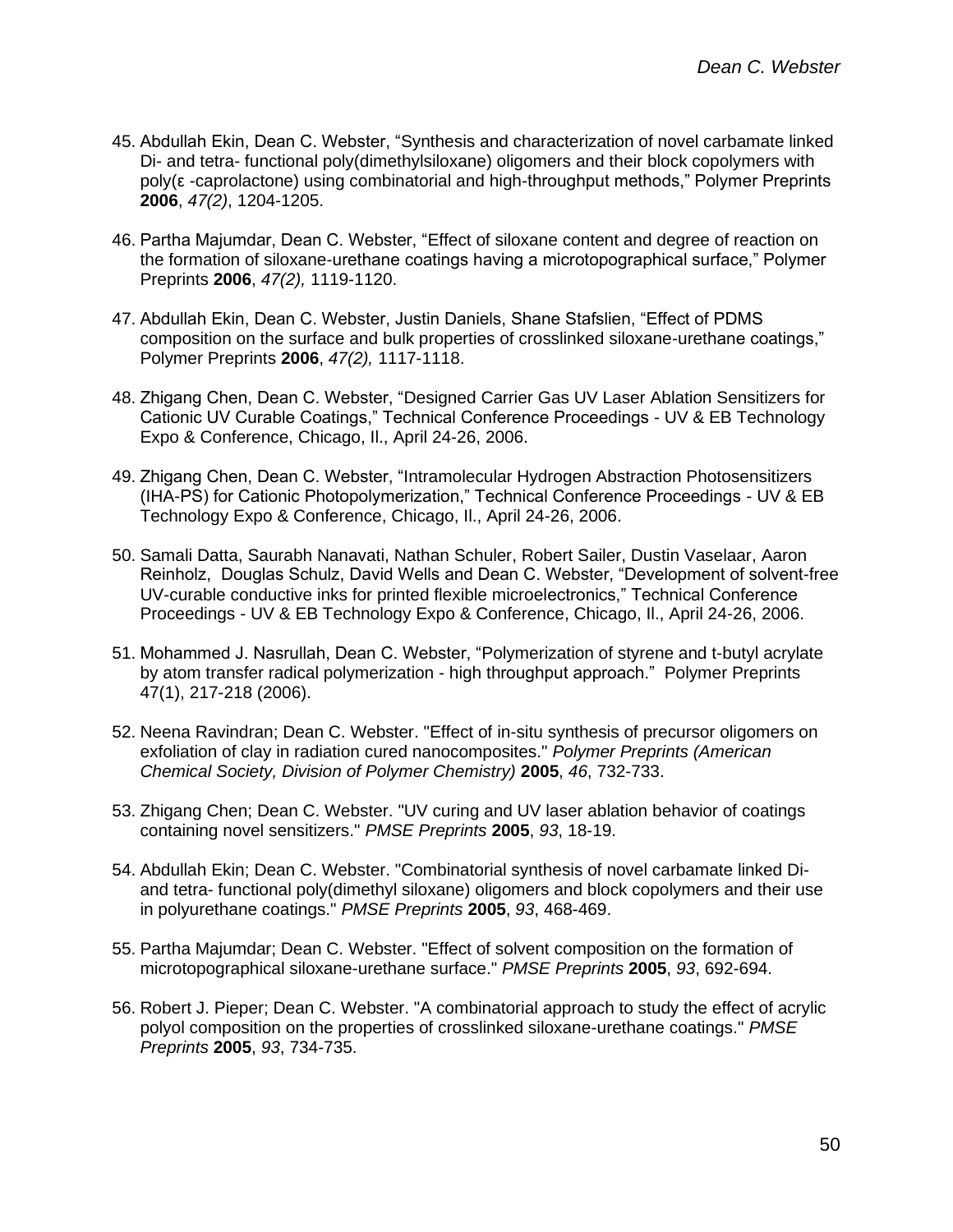- 57. Abdullah Ekin; David A. Christianson; Dean C. Webster. "Combinatorial synthesis of organo-functional poly(dimethyl siloxane) (PDMS) oligomers and triblock copolymers and their use in PDMS-polyurethane coatings." *PMSE Preprints* **2005**, *93*, 896-897.
- 58. Bret J. Chisholm; David A. Christianson; Christine Gallagher-Lein; Dean C. Webster. "Process capability studies for a combinatorial workflow designed to develop new marine coatings." *PMSE Preprints* **2005**, *93*, 906-907.
- 59. Partha Majumdar; David A. Christianson; David C. Webster. "Minimization of film thickness variation using an automated high-throughput coating application unit." *PMSE Preprints* **2005**, *93*, 908-909.
- 60. Fawn M. Uhl, Brian R. Hinderliter, Prashanth Davuluri, Stuart G. Croll, Shing Chung Wong, Dean C. Webster. "Enhanced properties of UV curable films containing layered silicates as the nanomaterial." Technical Conference Proceedings - UV & EB Technology Expo & Conference, Charlotte, NC, United States, May 2-5, 2004 (2004), 610-619.
- 61. Neena Ravindran, Ankit Vora, Dean C. Webster. "Effect of polymer composition on performance properties of maleate-vinyl ether donor-acceptor UV-curable systems." Technical Conference Proceedings - UV & EB Technology Expo & Conference, Charlotte, NC, United States, May 2-5, 2004 (2004), 148-159.
- 62. Fawn M. Uhl, Prashanth Davuluri, Shing-Chung Wong, Dean C. Webster, "Properties of UV curable acrylate nanocomposite coatings." Annual Technical Conference – Society of Plastics Engineers, 62nd(Vol. 2), 1892-1895 (2004).
- 63. Shing-Chung Wong, Eric M. Sutherland, Fawn M. Uhl, Suchitra Yerramaddu, Dean C. Webster, Bor Z. Jang, "Graphene nanoplatelet reinforced polymer coatings," Annual Technical Conference – Society of Plastics Engineers,  $62<sup>nd</sup>(Vol. 2)$ , 1733-1737 (2004).
- 64. Fawn M. Uhl, Brian R. Hinderliter, Siva Prashanth Davuluri, Stuart G. Croll, Shing-Chung Wong, Dean C. Webster, "UV curable polymers with organically modified clay as the nanoreinforcements," *Materials Research Society Symposium Proceedings,* 788 (Continuous Nanophase and Nanostructured Materials), 203-208 (2003).
- 65. Peter A. Edwards, Grant Striemer, Dean C. Webster,. "Cure properties of glycidyl carbamate functional oligomers reacted with amines," *Polymer Preprints,* **45**(1), 935-936 (2004).
- 66. Partha Majumdar, David A. Christianson, Dean C. Webster,. "Rapid approach for determination of pot life of two-component reactive coatings," *Polymeric Materials Science and Engineering*, **90**, 799-800 (2004).
- 67. Peter A. Edwards, Grant Striemer, Dean C. Webster, "Kinetics and cure of glycidyl carbamate functional oligomers," *Polymeric Materials Science and Engineering,* **90,** 455-456 (2004).
- 68. Fawn M. Uhl, Brian R. Hinderliter, Prashanth Davuluri, Stuart G. Croll, Shing Chung Wong, Dean C. Webster, "UV Curable Montmorillonite-Acrylate Nanocomposites," *Polymer Preprints,* **44**(2), 247-248 (2003).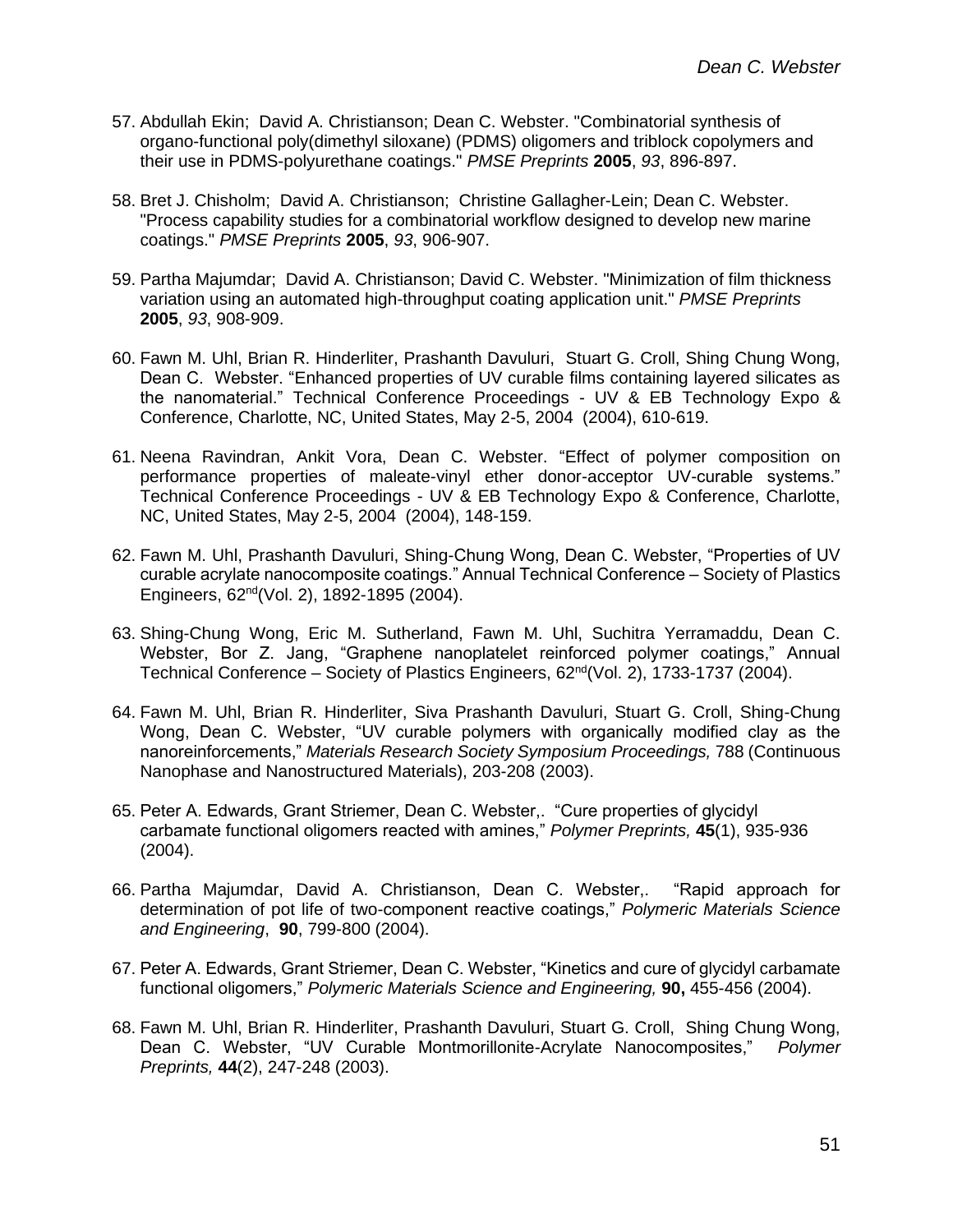- 69. Peter A. Edwards, Joel Erickson, Dean C. Webster, "Synthesis and characterization of glycidyl carbamate functional oligomers," *Polymer Preprints*, **44**(1), 144-145 (2003).
- 70. Heather A. Nash, Heidi J. Docktor, Dean C. Webster, "Effect of addition of polyol on cure kinetics and viscoelastic properties of UV-curable coating formulations containing cycloaliphatic epoxide and oxetane," *Polymer Preprints*, **44**(1), 121-122 (2003).
- 71. Peter A. Edwards, Joel Erickson, Dean C. Webster, "Synthesis and self-crosslinking of glycidyl carbamate functional oligomers," *Polymer Preprints*, **44**(1), 54-55 (2003).
- 72. Dean C. Webster and Allen L. Crain, "Synthesis and applications of cyclic carbonate functional polymers from vinyl ethylene carbonate," *Proc. Int. Waterborne, High-Solids, Powder Coat. Symp.*, 27<sup>th</sup>, 240-253 (2000).
- 73. Dean C. Webster, Chad E. Marlow, Allen L. Crain, "Free Radical Polymerization of 3-Butene-1,2-diol Diesters," *Polymer Preprints*, **39**(1), 623-624 (1998).
- 74. Dean C. Webster, Allen L. Crain, "Synthesis of Cyclic Carbonate Functional Polymers", *Polym. Mater. Sci. Eng.*, **76**, 302-303 (1997).
- 75. James C. Scanlan, Dean C. Webster, Allen L. Crain, "Correlation Between Network Mechanical Properties and Physical Properties in Polyester-urethane Coatings," *Polym. Mater. Sci. Eng.*, **73**, 191-192 (1995).
- 76. Dean C. Webster, "Design of Fatty Acid Modified Polyester Oligomers for High Solids Bake Coatings," *Polym. Mater. Sci. Eng.*, **63**, 841-845 (1990).
- 77. J. M. Lambert, D. C. Webster, and J. E. McGrath, "Synthesis of Segmented Poly(arylene ether sulfone)-Poly(arylene terephthalate) Copolymers," *Polymer Preprints*, **25**(2), 14-16 (1984).
- 78. Patricia J. Andolino-Brandt, Dean C. Webster, and J. E. McGrath, "Polyarylester-polysiloxane Block Copolymers: Synthesis and Characterization," *Polymer Preprints*, **25**(2), 91-93 (1984).
- 79. Dean C. Webster, P. J. Andolino, J. S. Riffle, F. L. Keohan, and J. E. McGrath, "Synthesis and Characterization of Polyarylester-Polydimethylsiloxane Block Copolymers," *Polymer Preprints*, **24**(1), 161-163 (1983).
- 80. A. K. Banthia, D. C. Webster, and J. E. McGrath, "Synthesis and Characterization of Poly(arylether) Containing Block Copolymers," *Organic Coatings and Plastics Preprints*, **42**(1), 127-133 (1980).
- 81. J. S. Riffle, A. K. Banthia, D. C. Webster, and J. E. McGrath, "Synthesis of Organosiloxane Block Copolymers via an Interfacial Process," *Organic Coatings and Plastics Preprints*, **42**(1), 122-126 (1980).
- 82. J. E. McGrath, D. W. Dwight, J. S. Riffle, T. F. Davidson, D. C. Webster, and R. Viswanathan, "Bulk and Surface Segregation of Polycarbonate-Polysulfone and Polycarbonate-Polydimethylsiloxane Block Copolymers," *Polymer Preprints*, **20**(2), 528-530 (1979).

#### **GRADUATE STUDENTS SUPERVISED**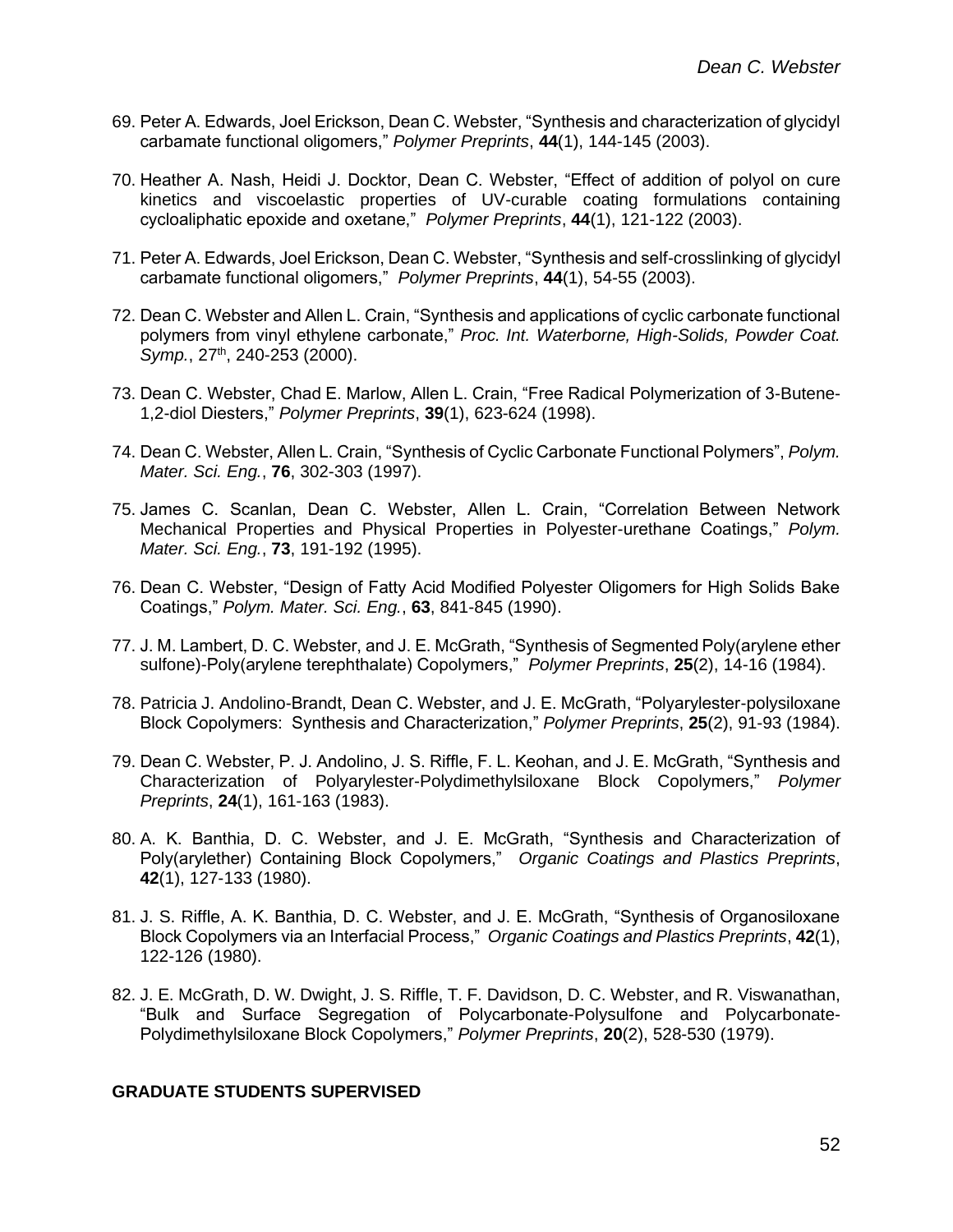- 1. Morgen Hagerott, M.S. student.
- 2. Maryam Safaripour, Ph.D. student.
- 3. Marta Vonsul, Ph.D. Student.
- 4. Michael Odegaard, Ph.D. Student.
- 5. Joseph Dahlgren, Ph.D. Student.
- 6. Jonas Sahouani, M.S. Student.
- 7. Hannah Booher, Ph.D. Student.
- 8. Alexander Hart, Ph.D. Student.
- 9. Shikhin Nadkarni, Ph.D. Student.
- 10. Raul Setien, Ph.D. Student.
- 11. Jackson Benda, Ph.D. Candidate.
- 12. AliReza Rahimi, Ph.D. May 2020, "Investigation of novel approaches for improved amphiphilic fouling-release coatings."
- 13. Samantha Silbert, Ph.D., December 2019, "Epoxidized sucrose soyate and derivatives as bioderived crosslinkers in various thermosets."
- 14. Eric Krall, Ph.D., May 2019, "Development of novel kraft lignin resins for use in thermoset materials."
- 15. Alison Rohly, Ph.D., May 2019, "Improving sustainability in protective coating systems."
- 16. Jimmy Docken, M.S. Student.
- 17. Arvin Yu, Ph.D. December 2017, "Highly Functionalized Thermosets from Renewables for Composites and Coatings Applications."
- 18. Madhura Pade, Ph.D. December 2018, "Influence Of Surface Topography And Curing Chemistry On Fouling-Release Performance Of Self-Stratified Siloxane-Polyurethane Coatings."
- 19. Teluka Galhenage, Ph.D., December 2016, "Surface Optimization of Siloxane-Polyurethane Marine Coatings for Improved Fouling-Release Properties."
- 20. Adlina Paramarta, Ph.D. December 2016, "High Performance Bio-based Thermosets for Composites and Coatings."
- 21. T.J. Nelson, Ph.D., February 2013, "Novel biobased resins for high performance coatings."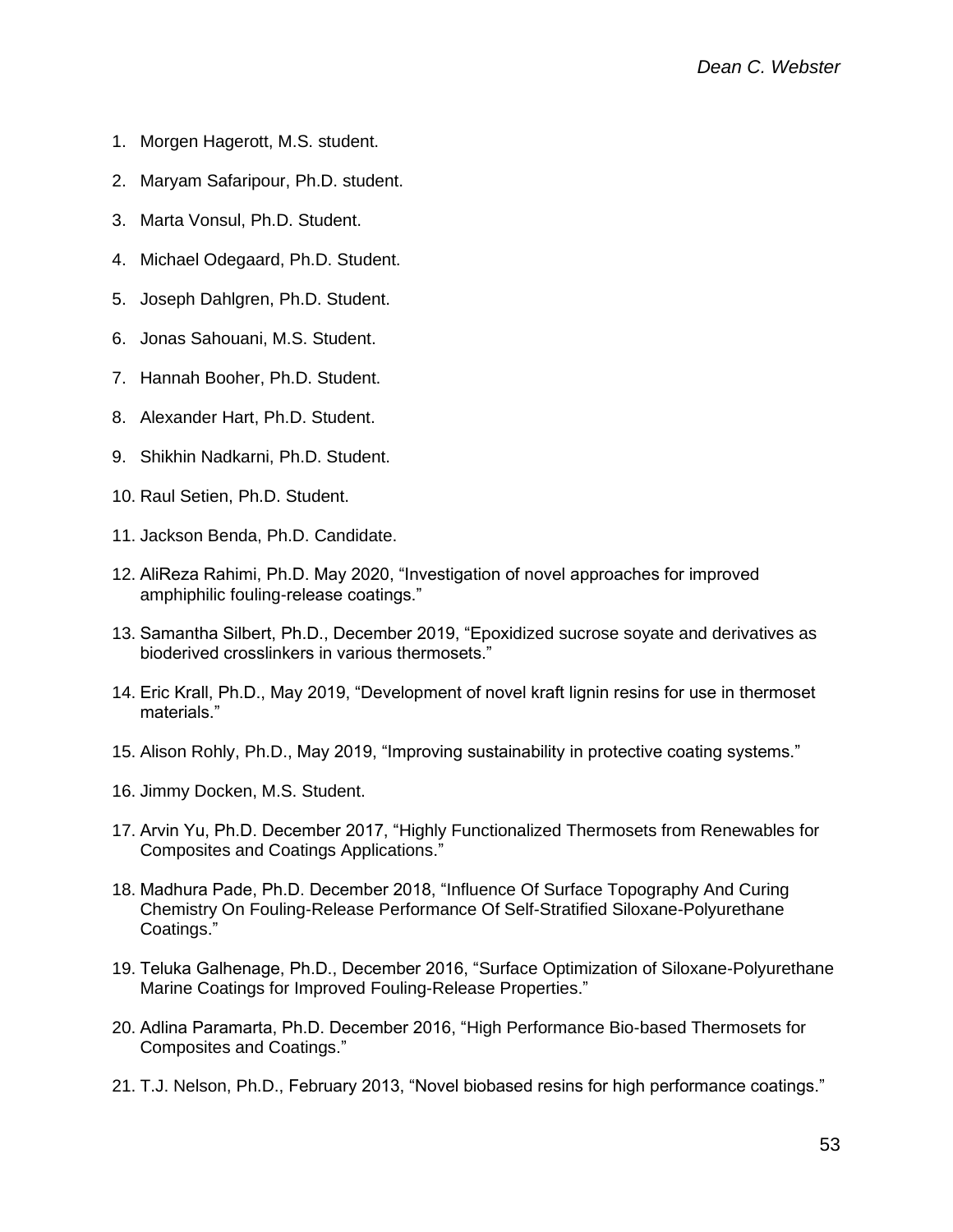- 22. Erin Saville Pavlacky, Ph.D. Student, January 2012, "Novel hybrid polymeric materials for barrier coatings."
- 23. Chavanin Siripirom, Ph.D., March 2012, "High-throughput characterization of the mechanical properties of coatings."
- 24. Rajan Bodkhe, Ph.D., August 2011, "Amphiphilic siloxane-polyurethane coatings."
- 25. Xiao Pan, Ph.D., May 2011, "Novel biobased resins using sucrose esters of plant oils."
- 26. Stacy Sommer, Ph.D. April 2011, "Siloxane-polyurethane fouling-release coatings based on PDMS macromers."
- 27. Umesh Harkal, Ph.D., September 2010, "Low VOC coating systems from novel glycidyl carbamate resins."
- 28. Robert Pieper, Ph.D., September 2010, "Surface Property Modification of Coatings Via Self-Stratification."
- 29. Samali Datta, Ph.D. September 2009, "Design and Characterization of Environmentallyfriendly Printable Conductive Composites."
- 30. Ankit Vora, Ph.D., May 2008, "Synthesis and characterization of novel functional polymeric materials."
- 31. Abdullah Ekin, Ph.D., January 2007, "Siloxane-polyurethane marine coatings."
- 32. Roopashree Suryanarayana, M.S., October 2006, "Zero-VOC Binder System from Glycidyl Carbamate Functional Resins."
- 33. Partha Majumdar, Ph.D., August 2006, "Thermosetting Siloxane-Urethane Fouling-Release Coatings."
- 34. Zhigang Chen, Ph.D., May 2006, "Development of cationic UV curable materials for flexible microelectronics encapsulation."
- 35. Neena Ravindran, Ph.D., January 2006, "High performance UV curable polymers and polymer-clay nanocomposite thin films for advanced electronic applications."
- 36. Peter A. Edwards, Ph.D., December 2004, "Glycidyl carbamate resins to achieve polyurethane properties and epoxide reactivity."
- 37. Heather A. Nash (Goulet), Ph.D., December 2003, "The use of cycloaliphatic epoxides in latex and UV-curable coatings."

## **POSTDOCTORAL ASSOCIATES SUPERVISED**

Dr. Fawn M. Uhl, Ph.D., Marquette University, Currently at Owens-Corning.

Dr. Mohammed Nasrullah, Ph.D., Indian Institute of Technology, Madras, Currently at Intermolecular, San Jose, California.